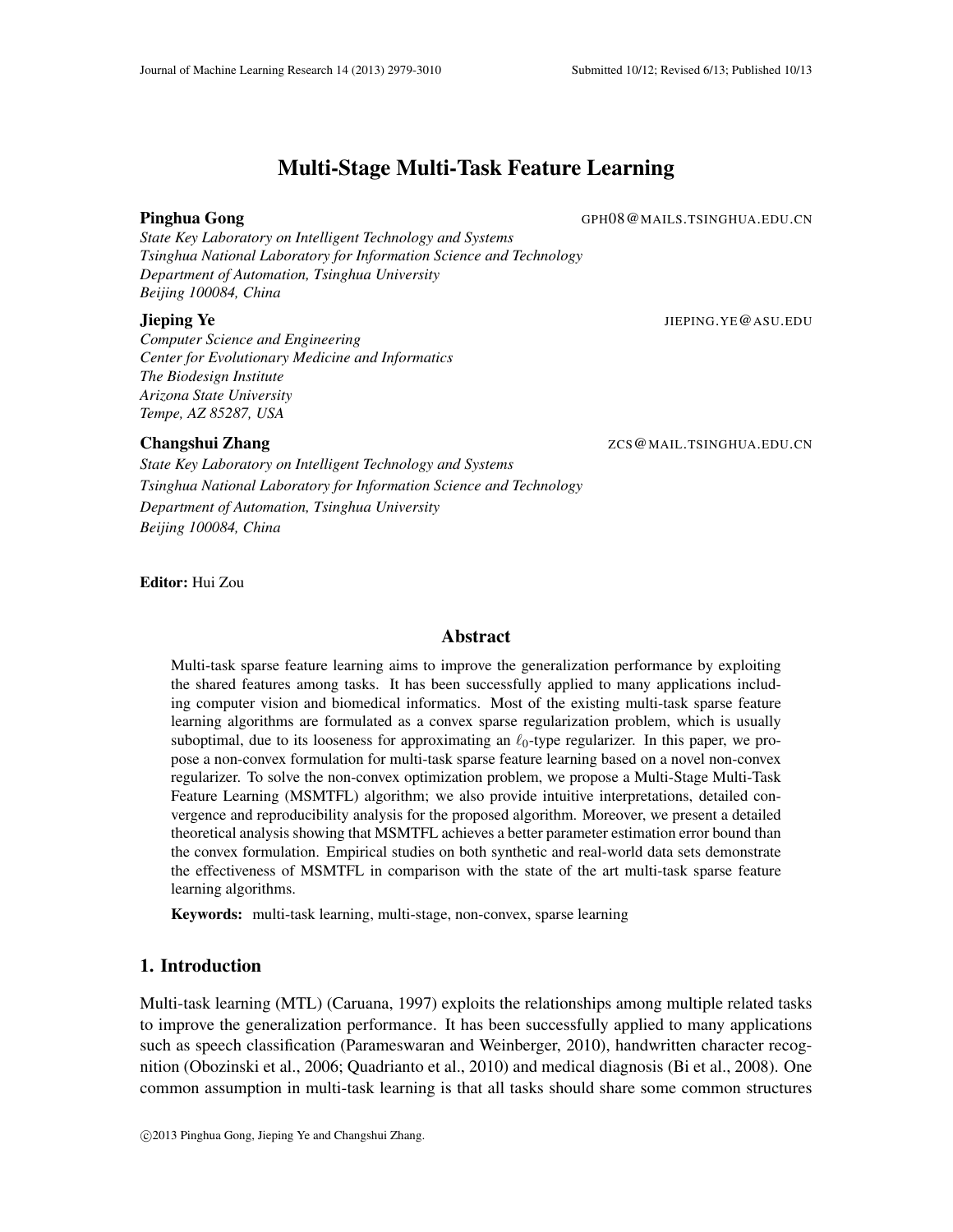including the prior or parameters of Bayesian models (Schwaighofer et al., 2005; Yu et al., 2005; Zhang et al., 2006), a similarity metric matrix (Parameswaran and Weinberger, 2010), a classification weight vector (Evgeniou and Pontil, 2004), a low rank subspace (Chen et al., 2010; Negahban and Wainwright, 2011) and a common set of shared features (Argyriou et al., 2008; Gong et al., 2012; Kim and Xing, 2009; Kolar et al., 2011; Lounici et al., 2009; Liu et al., 2009; Negahban and Wainwright, 2008; Obozinski et al., 2006; Yang et al., 2009; Zhang et al., 2010).

Multi-task feature learning, which aims to learn a common set of shared features, has received a lot of interests in machine learning recently, due to the popularity of various sparse learning formulations and their successful applications in many problems. In this paper, we focus on a specific multi-task feature learning setting, in which we learn the features specific to each task as well as the common features shared among tasks. Although many multi-task feature learning algorithms have been proposed in the past, many of them require the relevant features to be shared by all tasks. This is too restrictive in real-world applications (Jalali et al., 2010). To overcome this limitation, Jalali et al. (2010) proposed an  $\ell_1 + \ell_{1,\infty}$  regularized formulation, called "dirty model", to leverage the common features shared among tasks. The dirty model allows a certain feature to be shared by some tasks but not all tasks. Jalali et al. (2010) also presented a theoretical analysis under the incoherence condition (Donoho et al., 2006; Obozinski et al., 2011) which is more restrictive than RIP (Candes and Tao, 2005; Zhang, 2012). The  $\ell_1 + \ell_{1,\infty}$  regularizer is a convex relaxation of an  $\ell_0$ -type one, in which a globally optimal solution can be obtained. However, a convex regularizer is known to be too loose to approximate the  $\ell_0$ -type one and often achieves suboptimal performance (either require restrictive conditions or obtain a suboptimal error bound) (Zou and Li, 2008; Zhang, 2010, 2012; Zhang and Zhang, 2012; Shen et al., 2012; Fan et al., 2012). To remedy the limitation, a non-convex regularizer can be used instead. However, the non-convex formulation is usually difficult to solve and a globally optimal solution can not be obtained in most practical problems. Moreover, the solution of the non-convex formulation heavily depends on the specific optimization algorithms employed. Even with the same optimization algorithm adopted, different initializations usually lead to different solutions. Thus, it is often challenging to analyze the theoretical behavior of a non-convex formulation.

We propose a non-convex formulation, called capped- $\ell_1, \ell_1$  regularized model for multi-task feature learning. The proposed model aims to simultaneously learn the features specific to each task as well as the common features shared among tasks. We propose a Multi-Stage Multi-Task Feature Learning (MSMTFL) algorithm to solve the non-convex optimization problem. We also provide intuitive interpretations of the proposed algorithm from several aspects. In addition, we present a detailed convergence analysis for the proposed algorithm. To address the reproducibility issue of the non-convex formulation, we show that the solution generated by the MSMTFL algorithm is unique (i.e., the solution is reproducible) under a mild condition, which facilitates the theoretical analysis of the MSMTFL algorithm. Although the MSMTFL algorithm may not obtain a globally optimal solution, we show that this solution achieves good performance. Specifically, we present a detailed theoretical analysis on the parameter estimation error bound for the MSMTFL algorithm. Our analysis shows that, under the sparse eigenvalue condition which is *weaker* than the incoherence condition used in Jalali et al. (2010), MSMTFL improves the error bound during the multi-stage iteration, that is, the error bound at the current iteration improves the one at the last iteration. Empirical studies on both synthetic and real-world data sets demonstrate the effectiveness of the MSMTFL algorithm in comparison with the state of the art algorithms.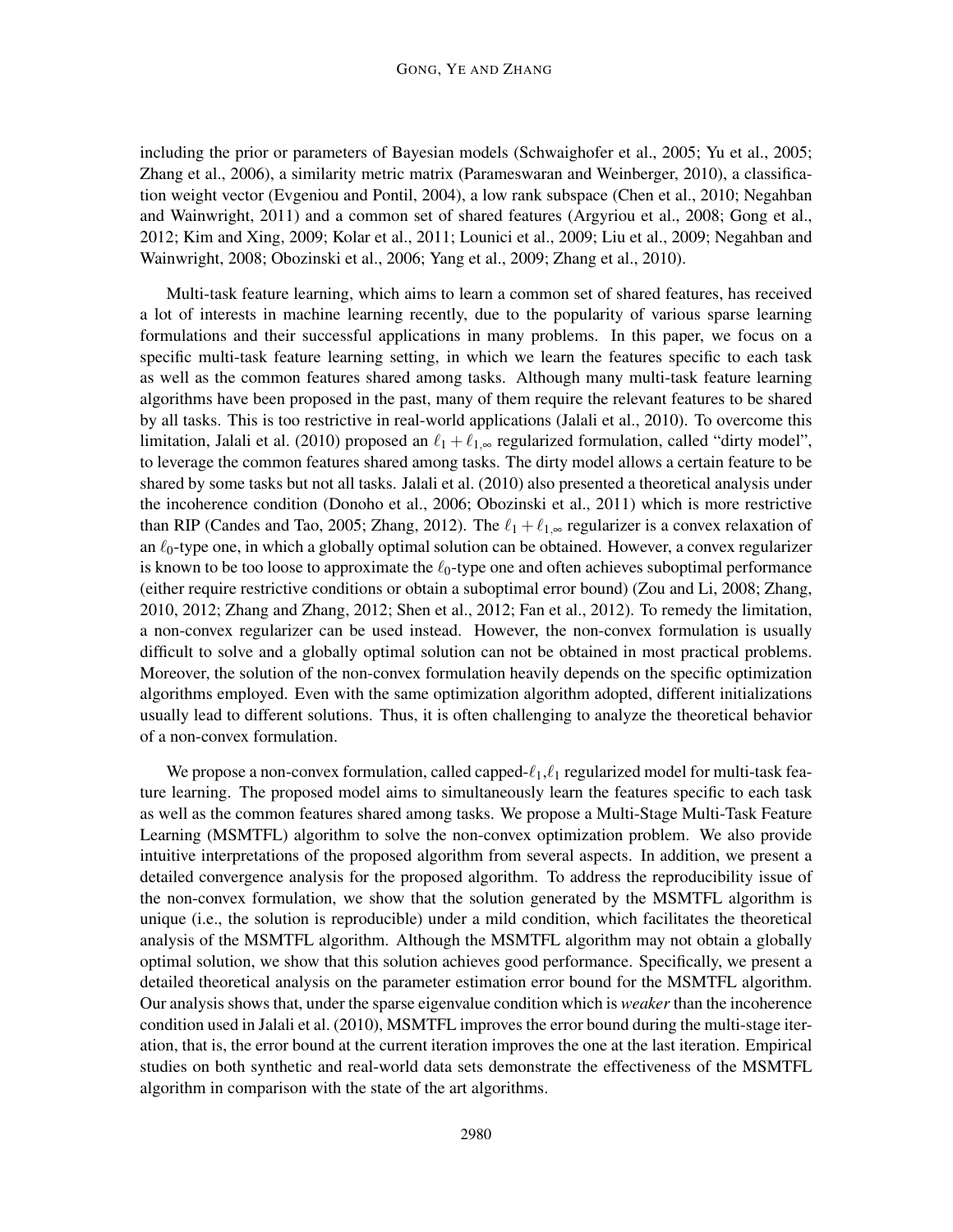# 1.1 Notations and Organization

Scalars and vectors are denoted by lower case letters and bold face lower case letters, respectively. Matrices and sets are denoted by capital letters and calligraphic capital letters, respectively. The  $\ell_1$ norm, Euclidean norm,  $\ell_{\infty}$  norm and Frobenius norm are denoted by  $\|\cdot\|_1$ ,  $\|\cdot\|_{\infty}$  and  $\|\cdot\|_F$ , respectively. |·| denotes the absolute value of a scalar or the number of elements in a set, depending on the context. We define the  $\ell_{p,q}$  norm of a matrix *X* as  $||X||_{p,q} = \left(\sum_i \left( (\sum_j |x_{ij}|^q)^{1/q} \right)^p \right)^{1/p}$ . We define  $\mathbb{N}_n$  as  $\{1, \dots, n\}$  and  $N(\mu, \sigma^2)$  as the normal distribution with mean  $\mu$  and variance  $\sigma^2$ . For a  $d \times m$  matrix *W* and sets  $I_i \subseteq \mathbb{N}_d \times \{i\}$ ,  $I \subseteq \mathbb{N}_d \times \mathbb{N}_d$ , we let  $\mathbf{w}_{I_i}$  be the  $d \times 1$  vector with the *j*-th entry being  $w_{ji}$ , if  $(j, i) \in I_i$ , and 0, otherwise. We also let  $W_I$  be a  $d \times m$  matrix with the  $(j, i)$ -th entry being  $w_{ji}$ , if  $(j, i) \in I$ , and 0, otherwise.

In Section 2, we introduce a non-convex formulation and present the corresponding optimization algorithm. In Section 3, we discuss the convergence and reproducibility issues of the MSMTFL algorithm. In Section 4, we present a detailed theoretical analysis on the MSMTFL algorithm, in terms of the parameter estimation error bound. In Section 5, we provide a sketch of the proof of the presented theoretical results (the detailed proof is provided in the Appendix). In Section 6, we report the experimental results and we conclude the paper in Section 7.

# 2. The Proposed Formulation and Algorithm

In this section, we first propose a non-convex formulation for multi-task feature learning, based on the capped- $\ell_1, \ell_1$  regularization. Then, we show how to solve the corresponding non-convex optimization problem. Finally, we provide intuitive interpretations and discussions for the proposed algorithm.

#### 2.1 A Non-convex Formulation

Assume we are given *m* learning tasks associated with training data  $\{(X_1, y_1), \dots, (X_m, y_m)\}\)$ , where  $X_i \in \mathbb{R}^{n_i \times d}$  is the data matrix of the *i*-th task with each row as a sample;  $y_i \in \mathbb{R}^{n_i}$  is the response of the *i*-th task; *d* is the data dimensionality;  $n_i$  is the number of samples for the *i*-th task. We consider learning a weight matrix  $W = [\mathbf{w}_1, \dots, \mathbf{w}_m] \in \mathbb{R}^{d \times m}$  ( $\mathbf{w}_i \in \mathbb{R}^d, i \in \mathbb{N}_m$ ) consisting of the weight vectors for *m* linear predictive models:  $y_i \approx f_i(X_i) = X_i w_i$ ,  $i \in \mathbb{N}_m$ . In this paper, we propose a non-convex multi-task feature learning formulation to learn these *m* models simultaneously, based on the capped- $\ell_1, \ell_1$  regularization. Specifically, we first impose the  $\ell_1$  penalty on each row of *W*, obtaining a column vector. Then, we impose the capped- $\ell_1$  penalty (Zhang, 2010, 2012) on that vector. Formally, we formulate our proposed model as follows:

$$
\text{capped} - \ell_1, \ell_1: \quad \min_{W \in \mathbb{R}^{d \times m}} \left\{ l(W) + \lambda \sum_{j=1}^d \min\left( \|\mathbf{w}^j\|_1, \theta \right) \right\},\tag{1}
$$

where  $l(W)$  is an empirical loss function of  $W$ ;  $\lambda$  ( $>$  0) is a parameter balancing the empirical loss and the regularization;  $\theta$  ( $>$  0) is a thresholding parameter;  $w<sup>j</sup>$  is the *j*-th row of the matrix *W*. In this paper, we focus on the following quadratic loss function:

$$
l(W) = \sum_{i=1}^{m} \frac{1}{mn_i} ||X_i \mathbf{w}_i - \mathbf{y}_i||^2.
$$
 (2)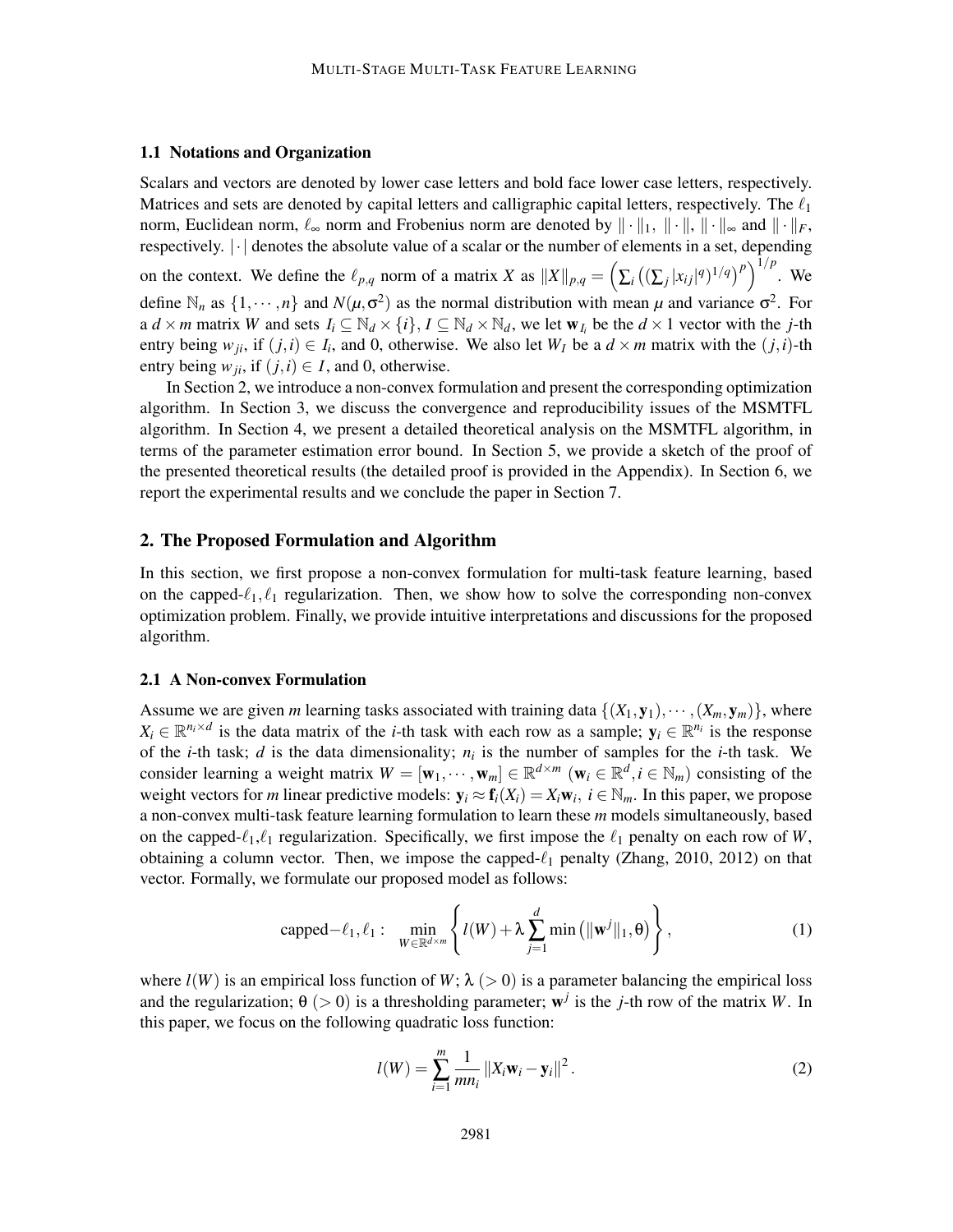Intuitively, due to the capped- $\ell_1, \ell_1$  penalty, the optimal solution of Equation (1) denoted as  $W^*$  has many zero rows. For a nonzero row  $(w^*)^k$ , some entries may be zero, due to the  $\ell_1$ -norm imposed on each row of *W*. Thus, under the formulation in Equation (1), some features can be shared by some tasks but not all the tasks. Therefore, the proposed formulation can leverage the common features shared among tasks.

# 2.2 Two Relevant Non-convex Formulations

In this subsection, we discuss two relevant non-convex formulations. The first one is the capped- $\ell_1$ feature learning formulation:

$$
\text{capped} - \ell_1: \quad \min_{W \in \mathbb{R}^{d \times m}} \left\{ l(W) + \lambda \sum_{j=1}^d \sum_{i=1}^m \min\left(|w_{ji}|, \theta\right) \right\}.
$$

Although the optimal solution of formulation (3) has a similar sparse pattern to that of the proposed capped- $\ell_1, \ell_1$  multi-task feature learning (i.e., the optimal solution can have many zero rows and enable some entries of a non-zero row to be zero), the models for different tasks decouple and thus formulation (3) is equivalent to the single task feature learning. Thus, the existing analysis for the single task setting in Zhang (2010, 2012) can be trivially adapted to this setting. The second one is the capped- $\ell_1, \ell_2$  multi-task feature learning formulation:

$$
\text{capped}-\ell_1,\ell_2: \quad \min_{W \in \mathbb{R}^{d \times m}} \left\{ l(W) + \lambda \sum_{j=1}^d \min\left(\|\mathbf{w}^j\|, \boldsymbol{\theta}\right) \right\}.
$$
 (4)

Due to the use of the capped- $\ell_1, \ell_2$  penalty, the optimal solution  $W^*$  of formulation (4) has many zero rows. However, any non-zero row of  $W^*$  is less likely to contain zero entries because of the Euclidean norm imposed on the rows of  $W$ . In other words, each row of  $W^*$  is either a zero vector or a vector composed of all non-zero entries. Thus, in this setting, some relevant features are required to be shared by all tasks. This is obviously different from the motivation of the proposed capped- $\ell_1, \ell_1$  multi-task feature learning, that is, some features are shared by some tasks but not all the tasks.

# 2.3 Optimization Algorithm

The formulation in Equation (1) is non-convex and is difficult to solve. In this paper, we propose an algorithm called Multi-Stage Multi-Task Feature Learning (MSMTFL) to solve the optimization problem (see details in Algorithm 1).<sup>1</sup> In this algorithm, a key step is how to efficiently solve Equation (5). Observing that the objective function in Equation (5) can be decomposed into the sum of a differential loss function and a non-differential regularization term, we employ FISTA (Beck and Teboulle, 2009) to solve the sub-problem. In the following, we present some intuitive interpretations of the proposed algorithm from several aspects.

<sup>1.</sup> We can use MSMTFL-type algorithms to solve the non-convex multi-task feature learning problems in Eqs. (3) and (4). Please refer to Appendix C for details.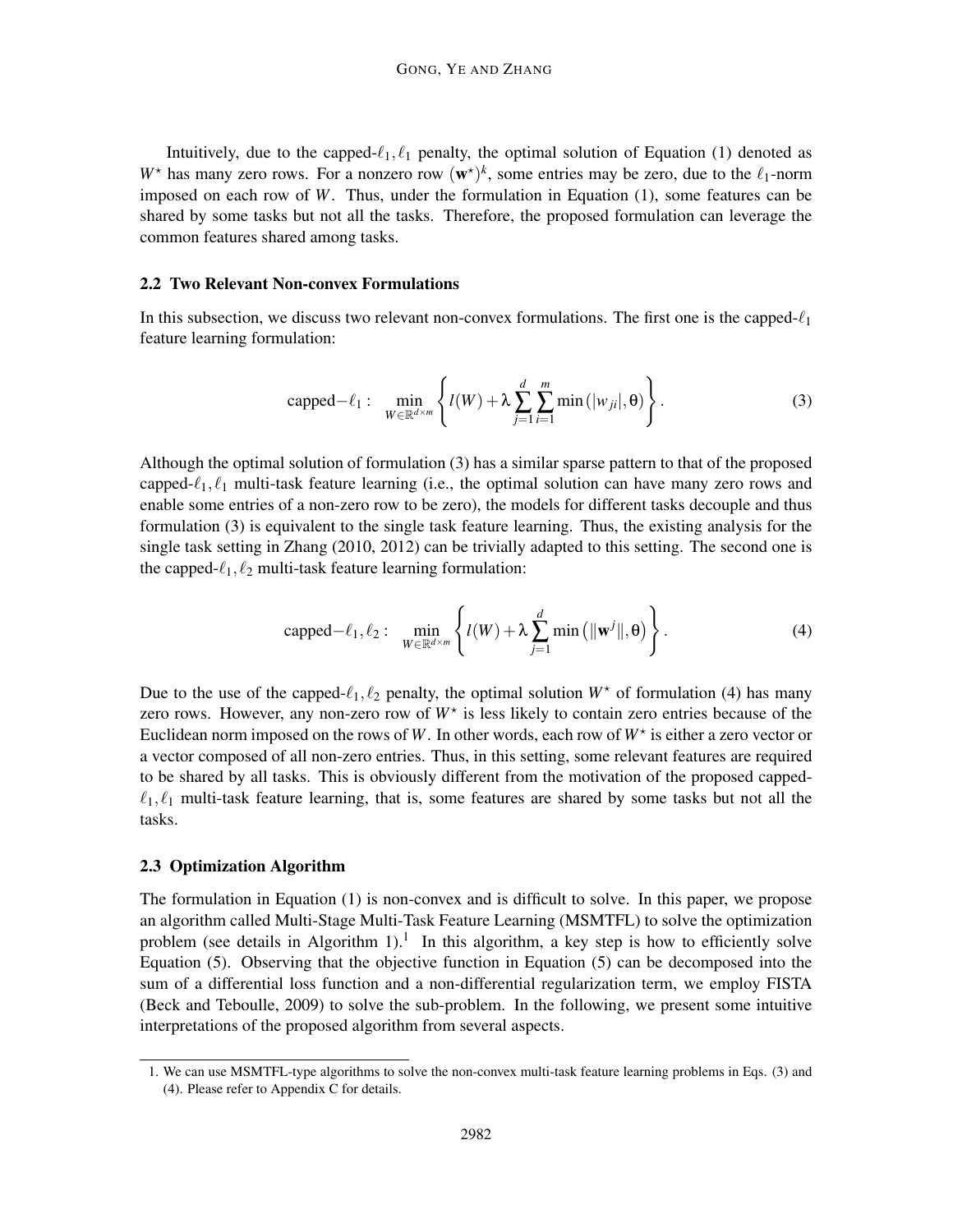Algorithm 1: MSMTFL: Multi-Stage Multi-Task Feature Learning

**1** Initialize  $\lambda_j^{(0)} = \lambda$ ; 2 for  $\ell = 1, 2, \cdots$  do<br>3 | Let  $\hat{W}^{(\ell)}$  be a s Let  $\hat{W}^{(\ell)}$  be a solution of the following problem: min *<sup>W</sup>*∈R*d*×*<sup>m</sup>*  $\int$  $l(W) +$ *d* ∑ *j*=1  $\lambda_j^{(\ell-1)} \| \mathbf{w}^j \|_1$  $\mathcal{L}$ .  $(5)$ 4 Let  $\lambda_j^{(\ell)} = \lambda I(||(\hat{\mathbf{w}}^{(\ell)})^j||_1 < \theta$   $(j = 1, \dots, d)$ , where  $(\hat{\mathbf{w}}^{(\ell)})^j$  is the *j*-th row of  $\hat{W}^{(\ell)}$  and  $I(\cdot)$  denotes the  $\{0,1\}$ -valued indicator function. 5 end

# 2.3.1 LOCALLY LINEAR APPROXIMATION

First, we define two auxiliary functions:

$$
\mathbf{h} : \mathbb{R}^{d \times m} \mapsto \mathbb{R}^d_+, \ \mathbf{h}(W) = \left[ \|\mathbf{w}^1\|_1, \cdots, \|\mathbf{w}^d\|_1 \right]^T,
$$

$$
g : \mathbb{R}^d_+ \mapsto \mathbb{R}_+, \ g(\mathbf{u}) = \sum_{j=1}^d \min(u_j, \theta).
$$

We note that  $g(\cdot)$  is a concave function and we say that a vector  $\mathbf{s} \in \mathbb{R}^d$  is a sub-gradient of *g* at  $\mathbf{v} \in \mathbb{R}_+^d$ , if for all vector  $\mathbf{u} \in \mathbb{R}_+^d$ , the following inequality holds:

$$
g(\mathbf{u}) \leq g(\mathbf{v}) + \langle \mathbf{s}, \mathbf{u} - \mathbf{v} \rangle,
$$

where  $\langle \cdot, \cdot \rangle$  denotes the inner product. Using the functions defined above, Equation (1) can be equivalently rewritten as follows:

$$
\min_{W \in \mathbb{R}^{d \times m}} \{ l(W) + \lambda g(\mathbf{h}(W)) \}.
$$
 (6)

Based on the definition of the sub-gradient for a concave function given above, we can obtain an upper bound of  $g(\mathbf{h}(W))$  using a locally linear approximation at  $\mathbf{h}(\hat{W}^{(\ell)})$ :

$$
g(\mathbf{h}(W)) \leq g(\mathbf{h}(\hat{W}^{(\ell)})) + \left\langle \mathbf{s}^{(\ell)}, \mathbf{h}(W) - \mathbf{h}(\hat{W}^{(\ell)}) \right\rangle,
$$

where  $\mathbf{s}^{(\ell)}$  is a sub-gradient of  $g(\mathbf{u})$  at  $\mathbf{u} = \mathbf{h}(\hat{W}^{(\ell)})$ . Furthermore, we can obtain an upper bound of the objective function in Equation (6), if the solution  $\hat{W}^{(\ell)}$  at the  $\ell$ -th iteration is available:

$$
\forall W \in \mathbb{R}^{d \times m} : l(W) + \lambda g(\mathbf{h}(W)) \le l(W) + \lambda g(\mathbf{h}(\hat{W}^{(\ell)})) + \lambda \left\langle \mathbf{s}^{(\ell)}, \mathbf{h}(W) - \mathbf{h}(\hat{W}^{(\ell)}) \right\rangle.
$$
 (7)

It can be shown that a sub-gradient of  $g(\mathbf{u})$  at  $\mathbf{u} = \mathbf{h}(\hat{W}^{(\ell)})$  is

$$
\mathbf{s}^{(\ell)} = \left[ I(\|(\hat{\mathbf{w}}^{(\ell)})^1\|_1 < \theta), \cdots, I(\|(\hat{\mathbf{w}}^{(\ell)})^d\|_1 < \theta) \right]^T, \tag{8}
$$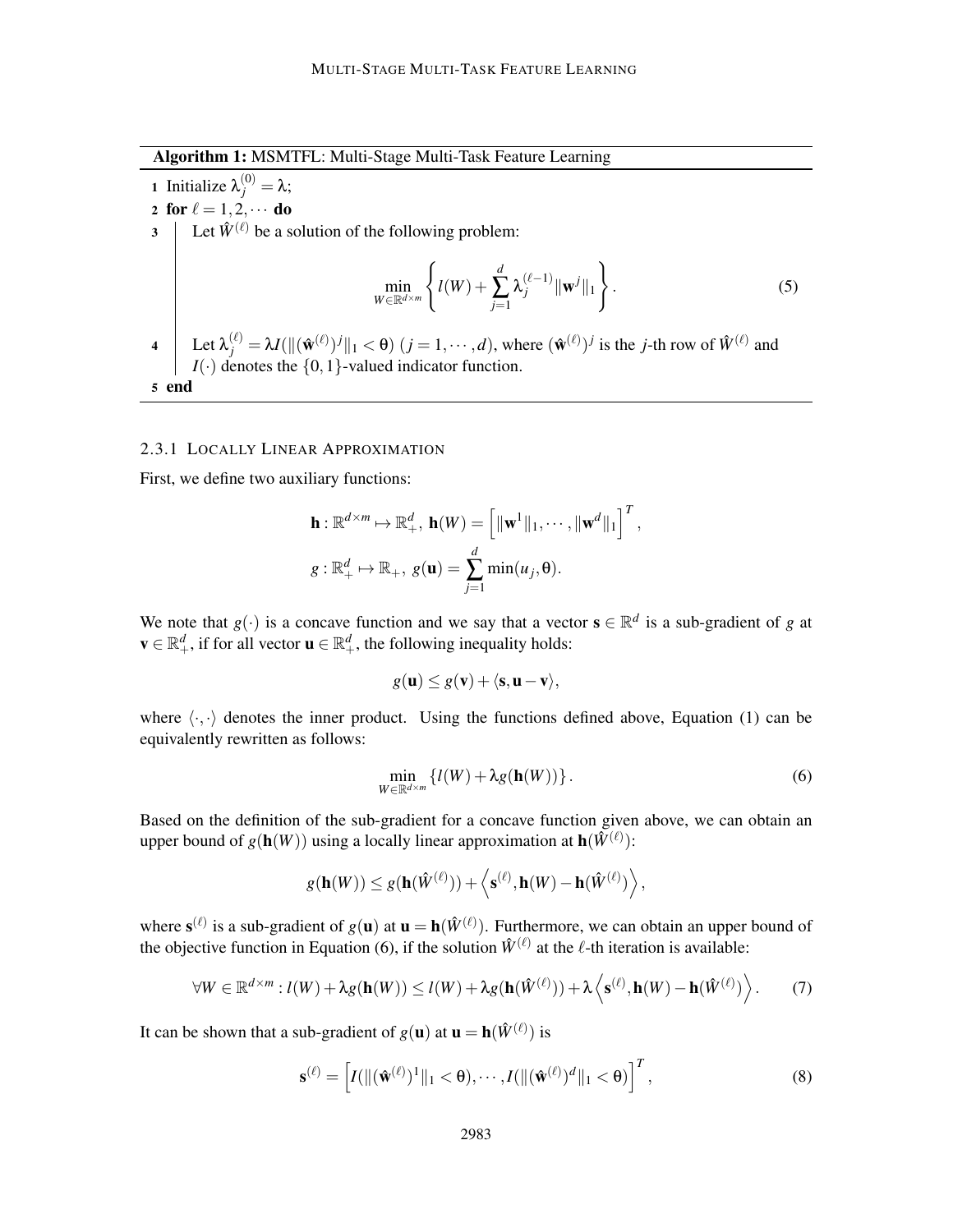which is used in Step 4 of Algorithm 1. Since both  $\lambda$  and  $h(\hat{W}^{(\ell)})$  are constant with respect to *W*, we have

$$
\hat{W}^{(\ell+1)} = \underset{W}{\arg\min} \left\{ l(W) + \lambda g(\mathbf{h}(\hat{W}^{(\ell)})) + \lambda \left\langle \mathbf{s}^{(\ell)}, \mathbf{h}(W) - \mathbf{h}(\hat{W}^{(\ell)}) \right\rangle \right\}
$$
\n
$$
= \underset{W}{\arg\min} \left\{ l(W) + \lambda (\mathbf{s}^{(\ell)})^T \mathbf{h}(W) \right\},
$$

which, as shown in Step 3 of Algorithm 1, obtains the next iterative solution by minimizing the upper bound of the objective function in Equation (6). Thus, in the viewpoint of the locally linear approximation, we can understand Algorithm 1 as follows: The original formulation in Equation (6) is non-convex and is difficult to solve; the proposed algorithm minimizes an upper bound in each step, which is convex and can be solved efficiently. It is closely related to the Concave Convex Procedure (CCCP) (Yuille and Rangarajan, 2003). In addition, we can easily verify that the objective function value decreases monotonically as follows:

$$
l(\hat{W}^{(\ell+1)}) + \lambda g(\mathbf{h}(\hat{W}^{(\ell+1)})) \le l(\hat{W}^{(\ell+1)}) + \lambda g(\mathbf{h}(\hat{W}^{(\ell)})) + \lambda \left\langle \mathbf{s}^{(\ell)}, \mathbf{h}(\hat{W}^{(\ell+1)}) - \mathbf{h}(\hat{W}^{(\ell)}) \right\rangle
$$
  
\n
$$
\le l(\hat{W}^{(\ell)}) + \lambda g(\mathbf{h}(\hat{W}^{(\ell)})) + \lambda \left\langle \mathbf{s}^{(\ell)}, \mathbf{h}(\hat{W}^{(\ell)}) - \mathbf{h}(\hat{W}^{(\ell)}) \right\rangle
$$
  
\n
$$
= l(\hat{W}^{(\ell)}) + \lambda g(\mathbf{h}(\hat{W}^{(\ell)})),
$$

where the first inequality is due to Equation (7) and the second inequality follows from the fact that  $\hat{W}^{(\ell+1)}$  is a minimizer of the right hand side of Equation (7).

An important issue we should mention is that a monotonic decrease of the objective function value does not guarantee the convergence of the algorithm, even if the objective function is strictly convex and continuously differentiable (see an example in the book (Bertsekas, 1999, Fig 1.2.6)). In Section 3.1, we will formally discuss the convergence issue.

# 2.3.2 BLOCK COORDINATE DESCENT

Recall that  $g(\mathbf{u})$  is a concave function. We can define its conjugate function as (Rockafellar, 1970):

$$
g^{\star}(\mathbf{v}) = \inf_{\mathbf{u}} \{ \mathbf{v}^T \mathbf{u} - g(\mathbf{u}) \}.
$$

Since  $g(\mathbf{u})$  is also a closed function (i.e., the epigraph of  $g(\mathbf{u})$  is convex), the conjugate function of  $g^*(v)$  is the original function  $g(u)$  (Bertsekas, 1999, Chap. 5.4), that is:

$$
g(\mathbf{u}) = \inf_{\mathbf{v}} \{ \mathbf{u}^T \mathbf{v} - g^*(\mathbf{v}) \}.
$$
 (9)

Substituting Equation (9) with  $\mathbf{u} = \mathbf{h}(W)$  into Equation (6), we can reformulate Equation (6) as:

$$
\min_{W,\mathbf{v}} \left\{ f(W,\mathbf{v}) = l(W) + \lambda \mathbf{v}^T \mathbf{h}(W) - \lambda g^\star(\mathbf{v}) \right\} \tag{10}
$$

A straightforward algorithm for optimizing Equation (10) is the block coordinate descent (Grippo and Sciandrone, 2000; Tseng, 2001) summarized below: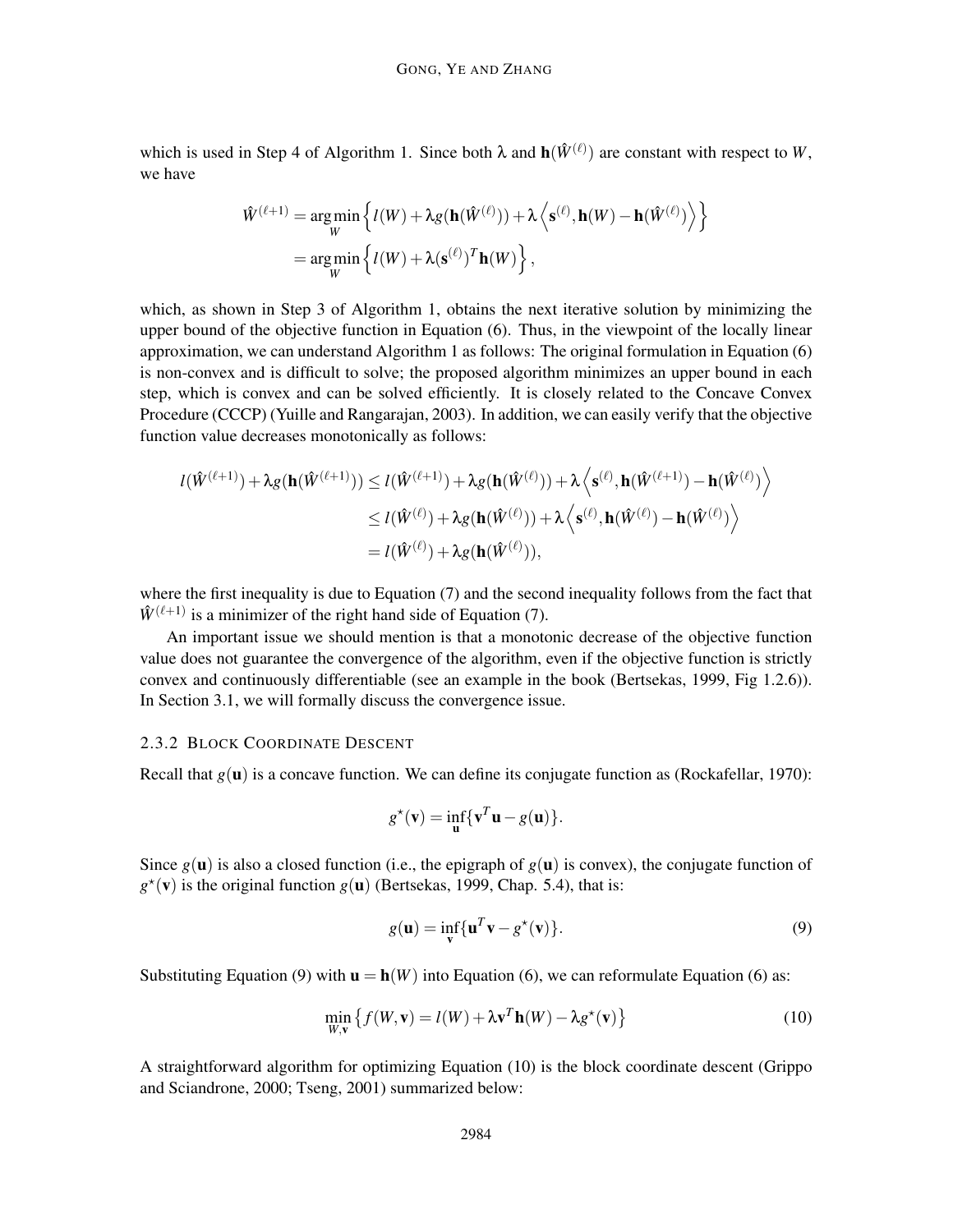• Fix  $W = \hat{W}^{(\ell)}$ :

$$
\hat{\mathbf{v}}^{(\ell)} = \underset{\mathbf{v}}{\arg\min} \left\{ l(\hat{W}^{(\ell)}) + \lambda \mathbf{v}^T \mathbf{h}(\hat{W}^{(\ell)}) - \lambda g^{\star}(\mathbf{v}) \right\}
$$
\n
$$
= \underset{\mathbf{v}}{\arg\min} \left\{ \mathbf{v}^T \mathbf{h}(\hat{W}^{(\ell)}) - g^{\star}(\mathbf{v}) \right\}. \tag{11}
$$

Based on Equation (9) and the Danskin's Theorem (Bertsekas, 1999, Proposition B.25), one solution of Equation (11) is given by a sub-gradient of  $g(\mathbf{u})$  at  $\mathbf{u} = \mathbf{h}(\hat{W}^{(\ell)})$ . That is, we can choose  $\hat{\mathbf{v}}^{(\ell)} = \mathbf{s}^{(\ell)}$  given in Equation (8). Apparently, Equation (11) is equivalent to Step 4 in Algorithm 1.

• Fix 
$$
\mathbf{v} = \hat{\mathbf{v}}^{(\ell)} = [I(||(\hat{\mathbf{w}}^{(\ell)})^1||_1 < \theta), \cdots, I(||(\hat{\mathbf{w}}^{(\ell)})^d||_1 < \theta)]^T
$$
:  
\n
$$
\hat{W}^{(\ell+1)} = \underset{W}{\arg\min} \left\{ I(W) + \lambda (\hat{\mathbf{v}}^{(\ell)})^T \mathbf{h}(W) - \lambda g^{\star}(\hat{\mathbf{v}}^{(\ell)}) \right\}
$$
\n
$$
= \underset{W}{\arg\min} \left\{ I(W) + \lambda (\hat{\mathbf{v}}^{(\ell)})^T \mathbf{h}(W) \right\},
$$
\n(12)

which corresponds to Step 3 of Algorithm 1.

The block coordinate descent procedure is intuitive, however, it is non-trivial to analyze its convergence behavior. We will present the convergence analysis in Section 3.1.

#### 2.3.3 DISCUSSIONS

If we terminate the algorithm with  $\ell = 1$ , the MSMTFL algorithm is equivalent to the  $\ell_1$  regularized multi-task feature learning algorithm (Lasso). Thus, the solution obtained by MSMTFL can be considered as a multi-stage refinement of that of Lasso. Basically, the MSMTFL algorithm solves a sequence of weighted Lasso problems, where the weights  $\lambda_i$ 's are set as the product of the parameter  $\lambda$  in Equation (1) and a {0,1}-valued indicator function. Specifically, a penalty is imposed in the current stage if the  $\ell_1$ -norm of some row of *W* in the last stage is smaller than the threshold  $\theta$ ; otherwise, no penalty is imposed. In other words, MSMTFL in the current stage tends to shrink the small rows of *W* and keep the large rows of *W* in the last stage. However, Lasso (corresponds to  $\ell = 1$ ) penalizes all rows of *W* in the same way. It may incorrectly keep the irrelevant rows (which should have been zero rows) or shrink the relevant rows (which should have been large rows) to be zero vectors. MSMTFL overcomes this limitation by adaptively penalizing the rows of *W* according to the solution generated in the last stage. One important question is whether the MSMTFL algorithm can improve the performance during the multi-stage iteration. In Section 4, we will theoretically show that the MSMTFL algorithm indeed achieves the stagewise improvement in terms of the parameter estimation error bound. That is, the error bound in the current stage improves the one in the last stage. Empirical studies in Section 6 also validate the presented theoretical analysis.

# 3. Convergence and Reproducibility Analysis

In this section, we first present the convergence analysis. Then, we discuss the reproducibility issue for the MSMTFL algorithm.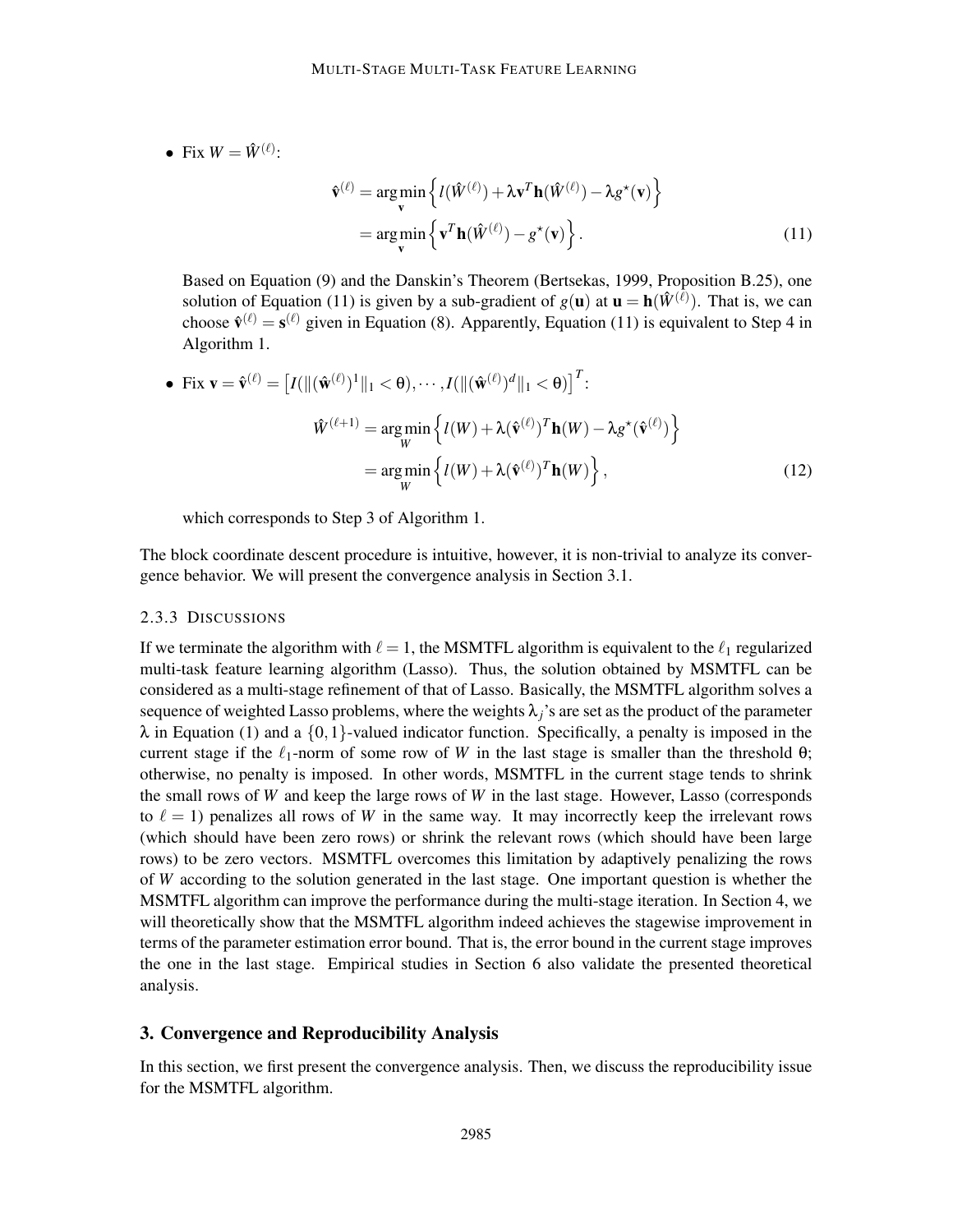# 3.1 Convergence Analysis

The main convergence result is summarized in the following theorem, which is based on the block coordinate descent interpretation.

**Theorem 1** Let  $(W^*, v^*)$  be a limit point of the sequence  $\{\hat{W}^{(\ell)}, \hat{v}^{(\ell)}\}$  generated by the block coor*dinate descent algorithm. Then*  $W^*$  *is a critical point of Equation (1).* 

Proof Based on Equation (11) and Equation (12), we have

$$
f(\hat{W}^{(\ell)}, \hat{\mathbf{v}}^{(\ell)}) \le f(\hat{W}^{(\ell)}, \mathbf{v}), \ \forall \mathbf{v} \in \mathbb{R}^d,
$$
  

$$
f(\hat{W}^{(\ell+1)}, \hat{\mathbf{v}}^{(\ell)}) \le f(W, \hat{\mathbf{v}}^{(\ell)}), \ \forall W \in \mathbb{R}^{d \times m}.
$$
 (13)

It follows that

$$
f(\hat{W}^{(\ell+1)}, \hat{\mathbf{v}}^{(\ell+1)}) \leq f(\hat{W}^{(\ell+1)}, \hat{\mathbf{v}}^{(\ell)}) \leq f(\hat{W}^{(\ell)}, \hat{\mathbf{v}}^{(\ell)}),
$$

which indicates that the sequence  $\{f(\hat{W}^{(\ell)}, \hat{v}^{(\ell)})\}$  is monotonically decreasing. Since  $(W^*, v^*)$  is a limit point of  $\{\hat{W}^{(\ell)}, \hat{V}^{(\ell)}\}$ , there exists a subsequence  $K$  such that

$$
\lim_{\ell \in \mathcal{K} \to \infty} (\hat{W}^{(\ell)}, \hat{\mathbf{v}}^{(\ell)}) = (W^{\star}, \mathbf{v}^{\star}).
$$

We observe that

$$
f(W, \mathbf{v}) = l(W) + \lambda \mathbf{v}^T \mathbf{h}(W) - \lambda g^{\star}(\mathbf{v})
$$
  
\n
$$
\ge l(W) + \lambda g(\mathbf{h}(W)) \ge 0,
$$

where the first inequality above is due to Equation (9). Thus,  $\{f(\hat{W}^{(\ell)}, \hat{V}^{(\ell)})\}_{\ell \in \mathcal{K}}$  is bounded below. Together with the fact that  $\{f(\hat{W}^{(\ell)}, \hat{v}^{(\ell)})\}$  is decreasing,  $\lim_{\ell \to \infty} f(\hat{W}^{(\ell)}, \hat{v}^{(\ell)}) > -\infty$  exists. Since  $f(W, v)$  is continuous, we have

$$
\lim_{\ell \to \infty} f(\hat{W}^{(\ell)}, \hat{\mathbf{v}}^{(\ell)}) = \lim_{\ell \in \mathcal{K} \to \infty} f(\hat{W}^{(\ell)}, \hat{\mathbf{v}}^{(\ell)}) = f(W^\star, \mathbf{v}^\star).
$$

Taking limits on both sides of Equation (13) with  $\ell \in \mathcal{K} \rightarrow \infty$ , we have

$$
f(W^{\star}, \mathbf{v}^{\star}) \le f(W, \mathbf{v}^{\star}), \ \forall W \in \mathbb{R}^{d \times m},
$$

which implies

$$
W^* \in \underset{W}{\arg\min} f(W, \mathbf{v}^*)
$$
  
= 
$$
\underset{W}{\arg\min} \left\{ l(W) + \lambda (\mathbf{v}^*)^T \mathbf{h}(W) - \lambda g^*(\mathbf{v}^*) \right\}
$$
  
= 
$$
\underset{W}{\arg\min} \left\{ l(W) + \lambda (\mathbf{v}^*)^T \mathbf{h}(W) \right\}.
$$
 (14)

Therefore, the zero matrix *O* must be a sub-gradient of the objective function in Equation (14) at  $W = W^*$ :

$$
O \in \partial l(W^*) + \lambda \partial \left( (\mathbf{v}^*)^T \mathbf{h}(W^*) \right) = \partial l(W^*) + \lambda \sum_{j=1}^d v_j^* \partial \left( \| (\mathbf{w}^*)^j \|_1 \right), \tag{15}
$$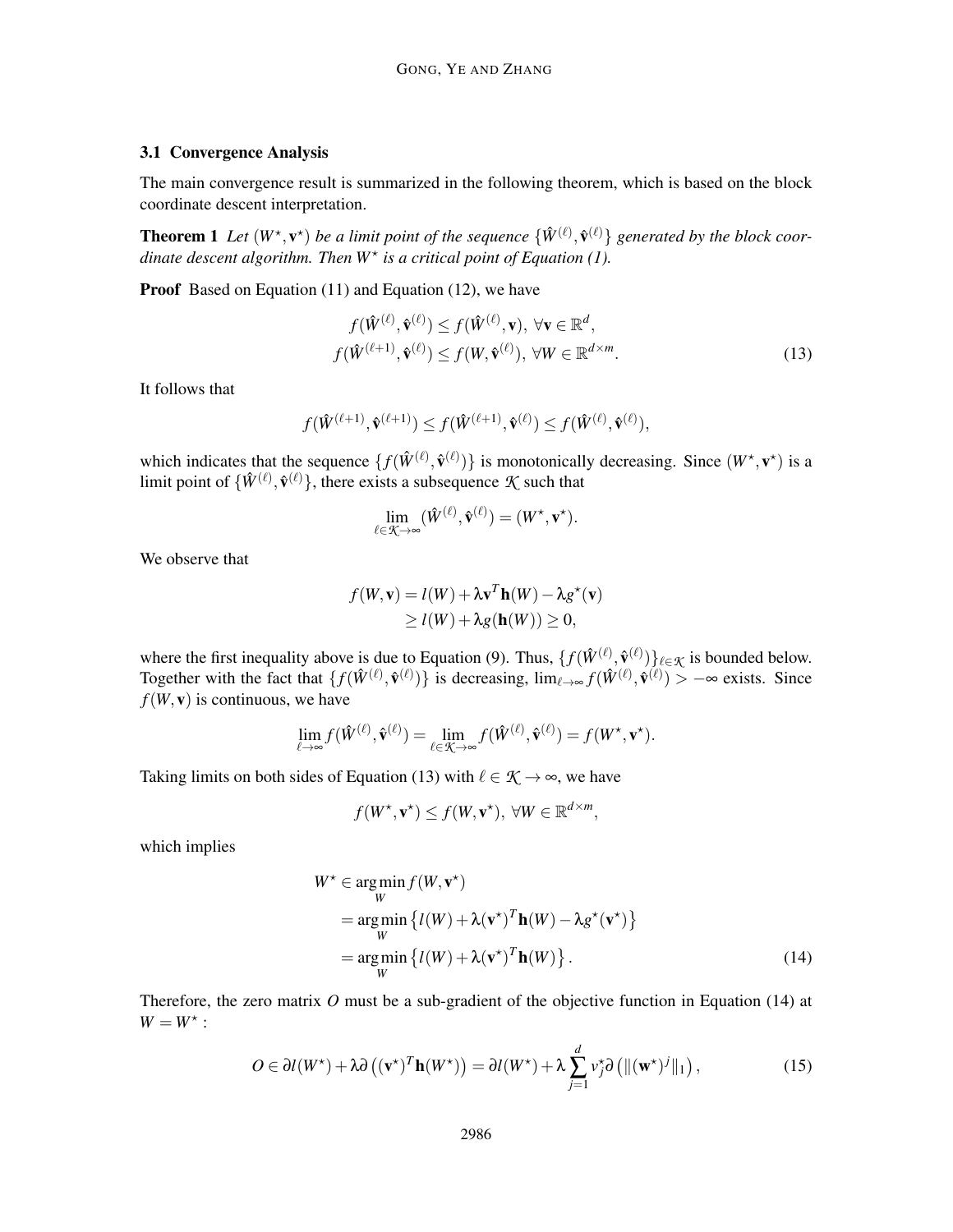where ∂*l*(*W*<sup>⋆</sup> ) denotes the sub-differential (which is a set composed of all sub-gradients) of *l*(*W*) at  $W = W^*$ . We observe that

$$
\hat{\mathbf{v}}^{(\ell)} \in \partial g(\mathbf{u})|_{\mathbf{u}=\mathbf{h}(\hat{W}^{(\ell)})},
$$

which implies that  $\forall x \in \mathbb{R}^d_+$ :

$$
g(\mathbf{x}) \leq g(\mathbf{h}(\hat{W}^{(\ell)})) + \left\langle \hat{\mathbf{v}}^{(\ell)}, \mathbf{x} - \mathbf{h}(\hat{W}^{(\ell)}) \right\rangle.
$$

Taking limits on both sides of the above inequality with  $\ell \in \mathcal{K} \to \infty$ , we have:

$$
g(\mathbf{x}) \leq g(\mathbf{h}(W^*) + \langle \mathbf{v}^*, \mathbf{x} - \mathbf{h}(W^*) \rangle,
$$

which implies that  $\mathbf{v}^*$  is a sub-gradient of  $g(\mathbf{u})$  at  $\mathbf{u} = \mathbf{h}(W^*)$ , that is:

$$
\mathbf{v}^{\star} \in \partial g(\mathbf{u})|_{\mathbf{u}=\mathbf{h}(W^{\star})}.
$$
 (16)

Note that the objective function of Equation (1) can be written as a difference of two convex functions:

$$
l(W) + \lambda \sum_{j=1}^d \min\left( {\| \mathbf{w}^j \|_1, \theta} \right) = \left( l(W) + \lambda \| W \|_{1,1} \right) - \lambda \sum_{j=1}^d \max\left( {\| \mathbf{w}^j \|_1 - \theta, 0} \right).
$$

Based on Wright et al. (2009); Toland (1979), we know that  $W^*$  is a critical point of Equation (1) if the following holds:

$$
O \in \left(\nabla l(W^*) + \lambda \partial \|W^*\|_{1,1}\right) - \lambda \sum_{j=1}^d \partial \max\left(\|(w^*)^j\|_1 - \theta, 0\right). \tag{17}
$$

Substituting Equation (16) into Equation (15), we can obtain Equation (17). Therefore,  $W^*$  is a critical point of Equation (1). This completes the proof of Theorem 1.

Due to the equivalence between Algorithm 1 and the block coordinate descent algorithm above, Theorem 1 indicates that any limit point of the sequence  $\{\hat{W}^{(\ell)}\}$  generated by Algorithm 1 is a critical point of Equation (1). The remaining issue is to analyze the performance of the critical point. In the sequel, we will conduct analysis in two aspects: reproducibility and the parameter estimation performance.

# 3.2 Reproducibility of The Algorithm

In general, it is difficult to analyze the performance of a non-convex formulation, as different solutions can be obtained due to different initializations. One natural question is whether the solution generated by Algorithm 1 (based on the initialization of  $\lambda_j^{(0)} = \lambda$  in Step 1) is reproducible. In other words, is the solution of Algorithm 1 unique? If we can guarantee that, for any  $\ell > 1$ , the solution  $\hat{W}^{(\ell)}$  of Equation (5) is unique, then the solution generated by Algorithm 1 is unique. That is, the solution is reproducible. The main result is summarized in the following theorem: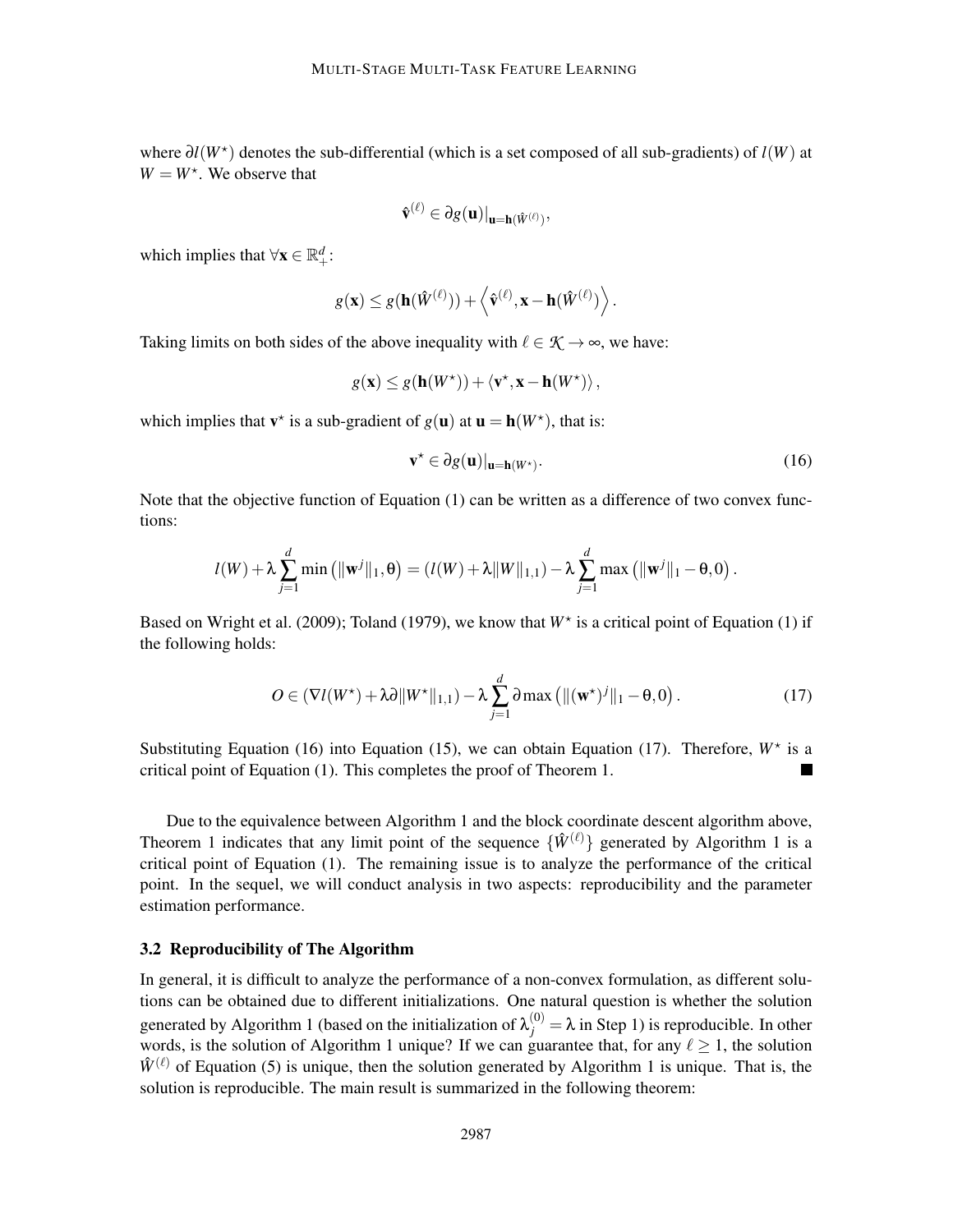**Theorem 2** If  $X_i \in \mathbb{R}^{n_i \times d}$  ( $i \in \mathbb{N}_m$ ) has entries drawn from a continuous probability distribution *on R<sup>n<sub>i</sub>d</sup>*, then, for any  $\ell \geq 1$ , the optimization problem in Equation (5) has a unique solution with *probability one.*

Proof Equation (5) can be decomposed into *m* independent smaller minimization problems:

$$
\hat{\mathbf{w}}_i^{(\ell)} = \underset{\mathbf{w}_i \in \mathbb{R}^d}{\arg \min} \frac{1}{mn_i} ||X_i \mathbf{w}_i - \mathbf{y}_i||^2 + \sum_{j=1}^d \lambda_j^{(\ell-1)} |w_{ji}|.
$$

Next, we only need to prove that the solution of the above optimization problem is unique. To simplify the notations, we unclutter the above equation (by ignoring some superscripts and subscripts) as follows:

$$
\hat{\mathbf{w}} = \underset{\mathbf{w} \in \mathbb{R}^d}{\arg \min} \frac{1}{mn} ||X\mathbf{w} - \mathbf{y}||^2 + \sum_{j=1}^d \lambda_j |w_j|,
$$
\n(18)

The first order optimal condition is  $\forall j \in \mathbb{N}_d$ :

$$
\frac{2}{mn}\mathbf{x}_j^T(\mathbf{y}-X\hat{\mathbf{w}})=\lambda_j \text{sign}(\hat{w}_j),
$$

where  $sign(\hat{w}_i) = 1$ , if  $\hat{w}_i > 0$ ;  $sign(\hat{w}_i) = -1$ , if  $\hat{w}_i < 0$ ; and  $sign(\hat{w}_i) \in [-1,1]$ , otherwise. We define

$$
\mathcal{L} = \left\{ j \in \mathbb{N}_d : \frac{2}{mn} |\mathbf{x}_j^T(\mathbf{y} - X\hat{\mathbf{w}})| = \lambda_j \right\},\
$$

$$
\mathbf{s} = \text{sign}\left(\frac{2}{mn} X_{\mathcal{L}}^T(\mathbf{y} - X\hat{\mathbf{w}})\right),
$$

where  $X_{\mathcal{E}}$  denotes the matrix composed of the columns of *X* indexed by  $\mathcal{E}$ . Then, the optimal solution  $\hat{\mathbf{w}}$  of Equation (18) satisfies

$$
\hat{\mathbf{w}}_{\mathbb{N}_d \setminus \mathcal{E}} = \mathbf{0},
$$
\n
$$
\hat{\mathbf{w}}_{\mathcal{E}} = \underset{\mathbf{w}_{\mathcal{E}} \in \mathbb{R}^{|\mathcal{E}|}}{\text{arg min}} \frac{1}{mn} ||X_{\mathcal{E}} \mathbf{w}_{\mathcal{E}} - \mathbf{y}||^2 + \sum_{j \in \mathcal{E}} \lambda_j |w_j|,
$$
\n(19)

where  $w_{\mathcal{E}}$  denotes the vector composed of entries of w indexed by  $\mathcal{E}$ . Since  $X \in \mathbb{R}^{n_i \times d}$  is drawn from the continuous probability distribution, *X* has columns in general positions with probability one and hence rank $(X_F) = |\mathcal{L}|$  (or equivalently Null $(X_F) = \{0\}$ ), due to Lemma 3, Lemma 4 and their discussions in Tibshirani (2013). Therefore, the objective function in Equation (19) is strictly convex. Noticing that  $X\hat{\mathbf{w}}$  is unique (Tibshirani, 2013), thus  $\mathcal E$  is unique. This implies that  $\hat{\mathbf{w}}_{\mathcal F}$  is unique. Thus, the optimal solution  $\hat{w}$  of Equation (18) is also unique and so is the optimization problem in Equation (5) for any  $\ell > 1$ . This completes the proof of Theorem 2.

Theorem 2 is important in the sense that it makes the theoretical analysis for the parameter estimation performance of Algorithm 1 possible. Although the solution may not be globally optimal, we show in the next section that the solution has good performance in terms of the parameter estimation error bound.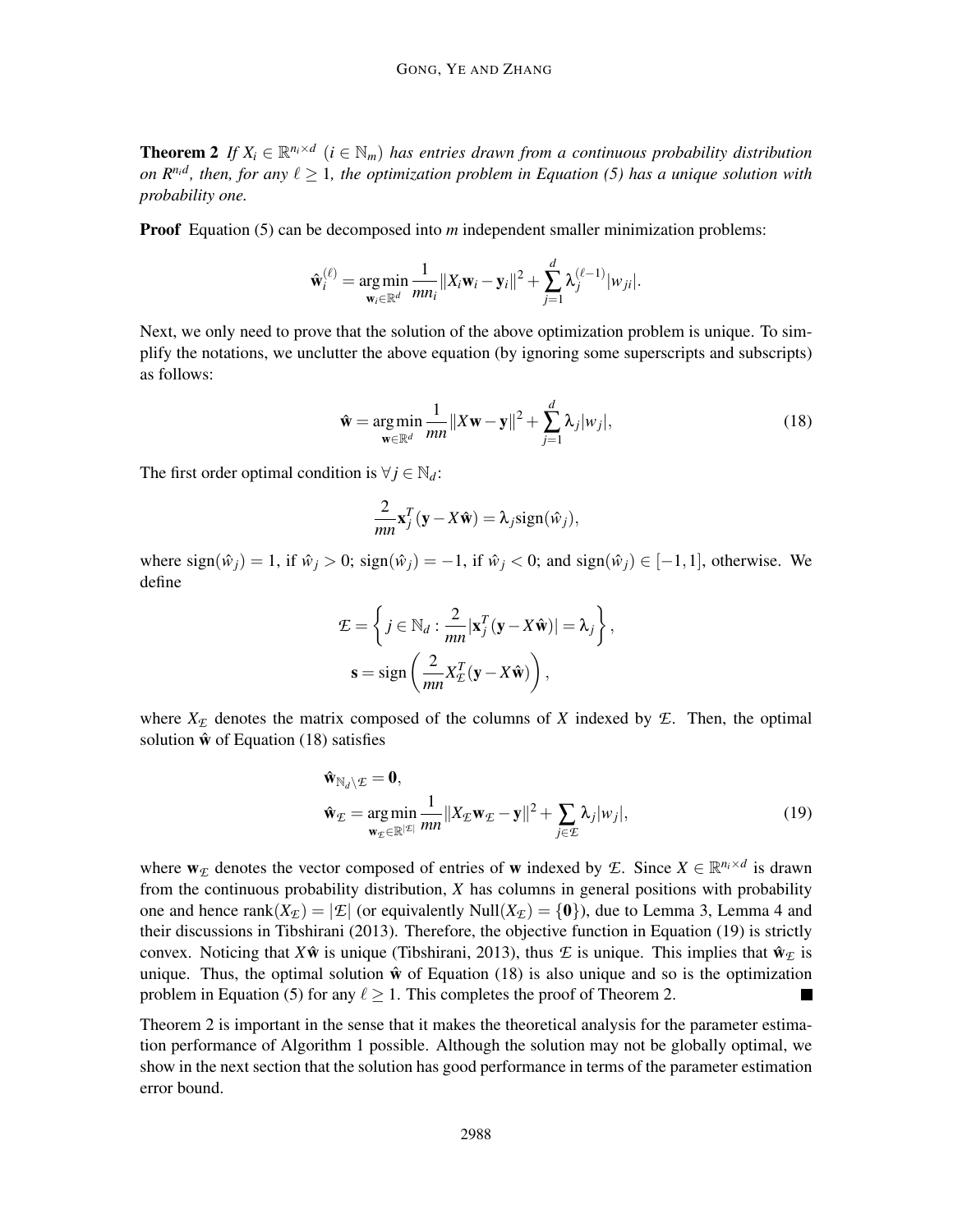Remark 3 *Zhang (2010, 2012) study the capped-*ℓ<sup>1</sup> *regularized formulation for the single task setting and propose the multi-stage algorithm for such formulation. However, Zhang (2010, 2012) neither provide detailed convergence analysis nor discuss the reproducibility issues. The presented analysis is applicable to the multi-stage algorithm proposed in Zhang (2010, 2012), as it is a special case of the proposed algorithm with*  $m = 1$ *. To our best knowledge, this is the first work that discusses the reproducibility issue for multi-stage optimization algorithms.*

# 4. Parameter Estimation Error Bound

In this section, we theoretically analyze the parameter estimation performance of the solution obtained by the MSMTFL algorithm. To simplify the notations in the theoretical analysis, we assume that the number of samples for all the tasks are the same. However, our theoretical analysis can be easily extended to the case where the tasks have different sample sizes.

We first present a sub-Gaussian noise assumption which is very common in the analysis of sparse learning literature (Zhang and Zhang, 2012; Zhang, 2008, 2009, 2010, 2012).

Assumption 1 Let  $\bar{W} = [\bar{w}_1, \dots, \bar{w}_m] \in \mathbb{R}^{d \times m}$  be the underlying sparse weight matrix and  $y_i =$  $X_i\bar{w}_i+\delta_i$ ,  $\mathbb{E}y_i=X_i\bar{w}_i$ , where  $\delta_i\in\mathbb{R}^n$  is a random vector with all entries  $\delta_{ji}$   $(j\in\mathbb{N}_n, i\in\mathbb{N}_m)$  being *independent sub-Gaussians: there exists*  $\sigma > 0$  *such that*  $\forall j \in \mathbb{N}_n, i \in \mathbb{N}_m, t \in \mathbb{R}$ .

$$
\mathbb{E}_{\delta_{ji}} \exp(t\delta_{ji}) \leq \exp\left(\frac{\sigma^2 t^2}{2}\right).
$$

Remark 4 *We call the random variable satisfying the condition in Assumption 1 sub-Gaussian, since its moment generating function is bounded by that of a zero mean Gaussian random variable.* That is, if a normal random variable  $x \sim N(0, \sigma^2)$ , then we have:

$$
\mathbb{E} \exp(tx) = \int_{-\infty}^{\infty} \exp(tx) \frac{1}{\sqrt{2\pi}\sigma} \exp\left(-\frac{x^2}{2\sigma^2}\right) dx
$$
  
=  $\exp(\sigma^2 t^2 / 2) \int_{-\infty}^{\infty} \frac{1}{\sqrt{2\pi}\sigma} \exp\left(-\frac{(x-\sigma^2 t)^2}{2\sigma^2}\right) dx$   
=  $\exp(\sigma^2 t^2 / 2).$ 

**Remark 5** *Based on the Hoeffding's Lemma, for any random variable*  $x \in [a,b]$  *and*  $\mathbb{E}x = 0$ *, we have*  $\mathbb{E}(\exp(tx)) \leq \exp\left(\frac{t^2(b-a)^2}{8}\right)$  $\frac{(-a)^2}{8}$ ). Therefore, both zero mean Gaussian and zero mean bounded *random variables are sub-Gaussians. Thus, the sub-Gaussian noise assumption is more general than the Gaussian noise assumption which is commonly used in the multi-task learning literature (Jalali et al., 2010; Lounici et al., 2009).*

We next introduce the following sparse eigenvalue concept which is also common in the analysis of sparse learning literature (Zhang and Huang, 2008; Zhang and Zhang, 2012; Zhang, 2009, 2010, 2012).

**Definition 6** *Given*  $1 \leq k \leq d$ *, we define* 

$$
\rho_i^+(k) = \sup_{\mathbf{w}} \left\{ \frac{\|X_i \mathbf{w}\|^2}{n \|\mathbf{w}\|^2} : \|\mathbf{w}\|_0 \le k \right\}, \ \rho_{max}^+(k) = \max_{i \in \mathbb{N}_m} \rho_i^+(k),
$$
  

$$
\rho_i^-(k) = \inf_{\mathbf{w}} \left\{ \frac{\|X_i \mathbf{w}\|^2}{n \|\mathbf{w}\|^2} : \|\mathbf{w}\|_0 \le k \right\}, \ \rho_{min}^-(k) = \min_{i \in \mathbb{N}_m} \rho_i^-(k).
$$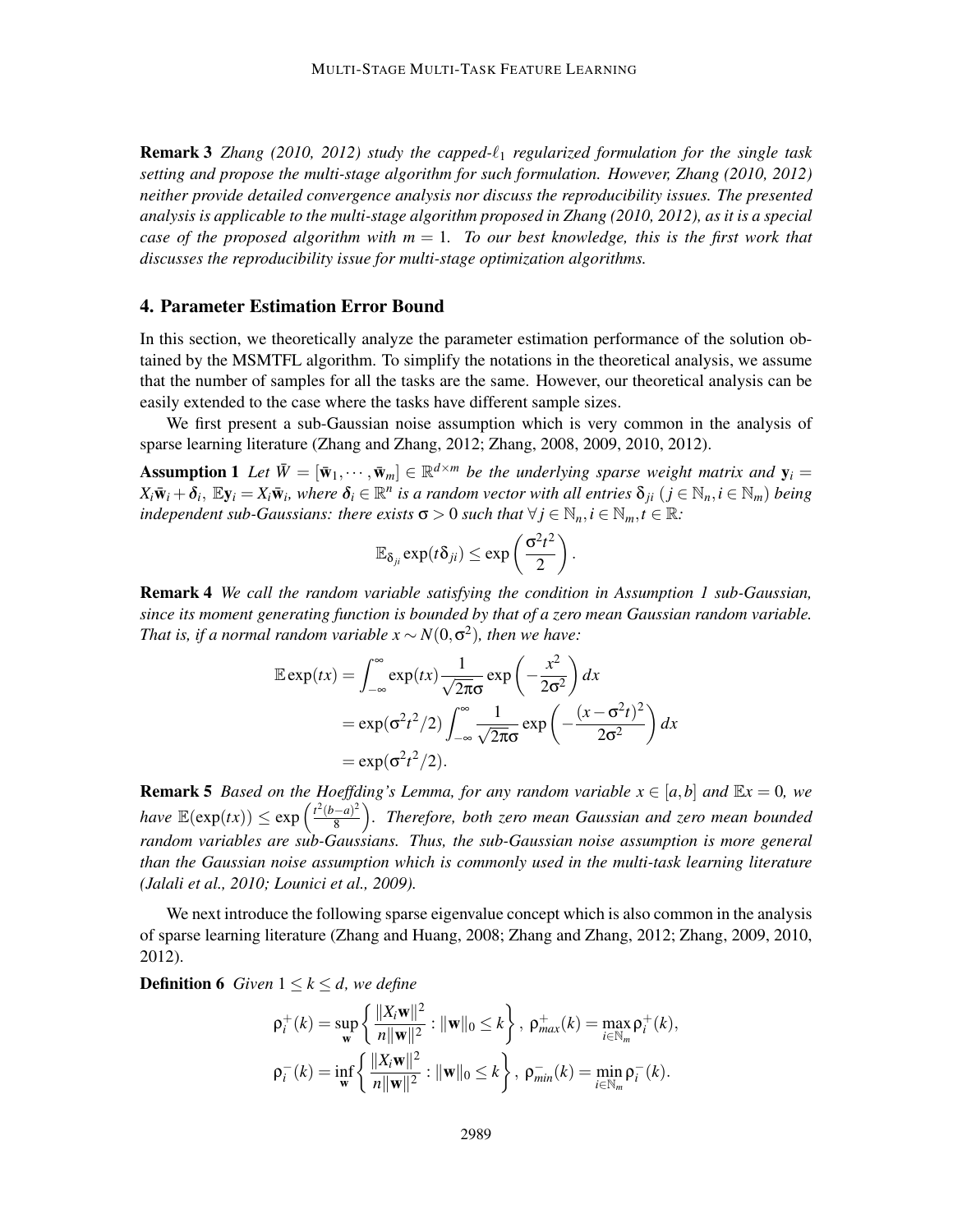**Remark 7**  $\rho_i^+(k)$   $(\rho_i^-(k))$  is in fact the maximum (minimum) eigenvalue of  $(X_i)^T_S(X_i)_S/n$ , where S *is a set satisfying*  $|S| \leq k$  *and*  $(X_i)_S$  *is a submatrix composed of the columns of*  $X_i$  *indexed by*  $S$ *. In the MTL setting, we need to exploit the relations of*  $\rho_i^+(k)$   $(\rho_i^-(k))$  *among multiple tasks.* 

We present our parameter estimation error bound on MSMTFL in the following theorem:

**Theorem 8** Let Assumption 1 hold. Define  $\bar{f}_i = \{(j,i): \bar{w}_{ji} \neq 0\}$  and  $\bar{f} = \cup_{i \in \mathbb{N}_m} \bar{f}_i$ . Denote  $\bar{r}$  as *the number of nonzero rows of*  $\overline{W}$ *. We assume that* 

$$
\forall (j,i) \in \bar{\mathcal{F}}, \|\bar{\mathbf{w}}^j\|_1 \ge 2\theta \tag{20}
$$

and 
$$
\frac{\rho_i^+(s)}{\rho_i^-(2\bar{r}+2s)} \le 1 + \frac{s}{2\bar{r}},
$$
 (21)

*where s is some integer satisfying*  $s \geq \bar{r}$ *. If we choose*  $\lambda$  *and*  $\theta$  *such that for some*  $s \geq \bar{r}$ *:* 

$$
\lambda \ge 12\sigma \sqrt{\frac{2\rho_{max}^+(1)\ln(2dm/\eta)}{n}},\tag{22}
$$

$$
\Theta \ge \frac{11m\lambda}{\rho_{min}^-(2\bar{r}+s)},\tag{23}
$$

*then the following parameter estimation error bound holds with probability larger than* 1−η*:*

$$
\|\hat{W}^{(\ell)} - \bar{W}\|_{2,1} \le 0.8^{\ell/2} \frac{9.1 m \lambda \sqrt{\bar{r}}}{\rho_{\min}^-(2\bar{r} + s)} + \frac{39.5 m \sigma \sqrt{\rho_{\max}^+(\bar{r}) (7.4\bar{r} + 2.7 \ln(2/\eta))/n}}{\rho_{\min}^-(2\bar{r} + s)},\tag{24}
$$

where  $\hat{W}^{(\ell)}$  is a solution of Equation (5).

**Remark 9** *Equation (20) assumes that the*  $\ell_1$ -norm of each nonzero row of  $\bar{W}$  is away from zero. *This requires the true nonzero coefficients should be large enough, in order to distinguish them from the noise. Equation (21) is called the sparse eigenvalue condition (Zhang, 2012), which requires the eigenvalue ratio*  $\rho_i^+(s)/\rho_i^-(s)$  *to grow sub-linearly with respect to s. Such a condition is very common in the analysis of sparse regularization (Zhang and Huang, 2008; Zhang, 2009) and it is slightly weaker than the RIP condition (Candes and Tao, 2005; Huang and Zhang, 2010; Zhang, 2012).*

**Remark 10** When  $\ell = 1$  (corresponds to Lasso), the first term of the right-hand side of Equa*tion (24) dominates the error bound in the order of*

$$
\|\hat{W}^{Lasso} - \bar{W}\|_{2,1} = O\left(m\sqrt{\bar{r}\ln(dm/\eta)/n}\right),\tag{25}
$$

*since* λ *satisfies the condition in Equation (22). Note that the first term of the right-hand side of Equation (24) shrinks exponentially as* ℓ *increases. When* ℓ *is sufficiently large in the order of*  $O(\ln(m\sqrt{\bar{r}/n}) + \ln \ln(dm))$ , this term tends to zero and we obtain the following parameter estima*tion error bound:*

$$
\|\hat{W}^{(\ell)} - \bar{W}\|_{2,1} = O\left(m\sqrt{\bar{r}/n + \ln(1/\eta)/n}\right).
$$
 (26)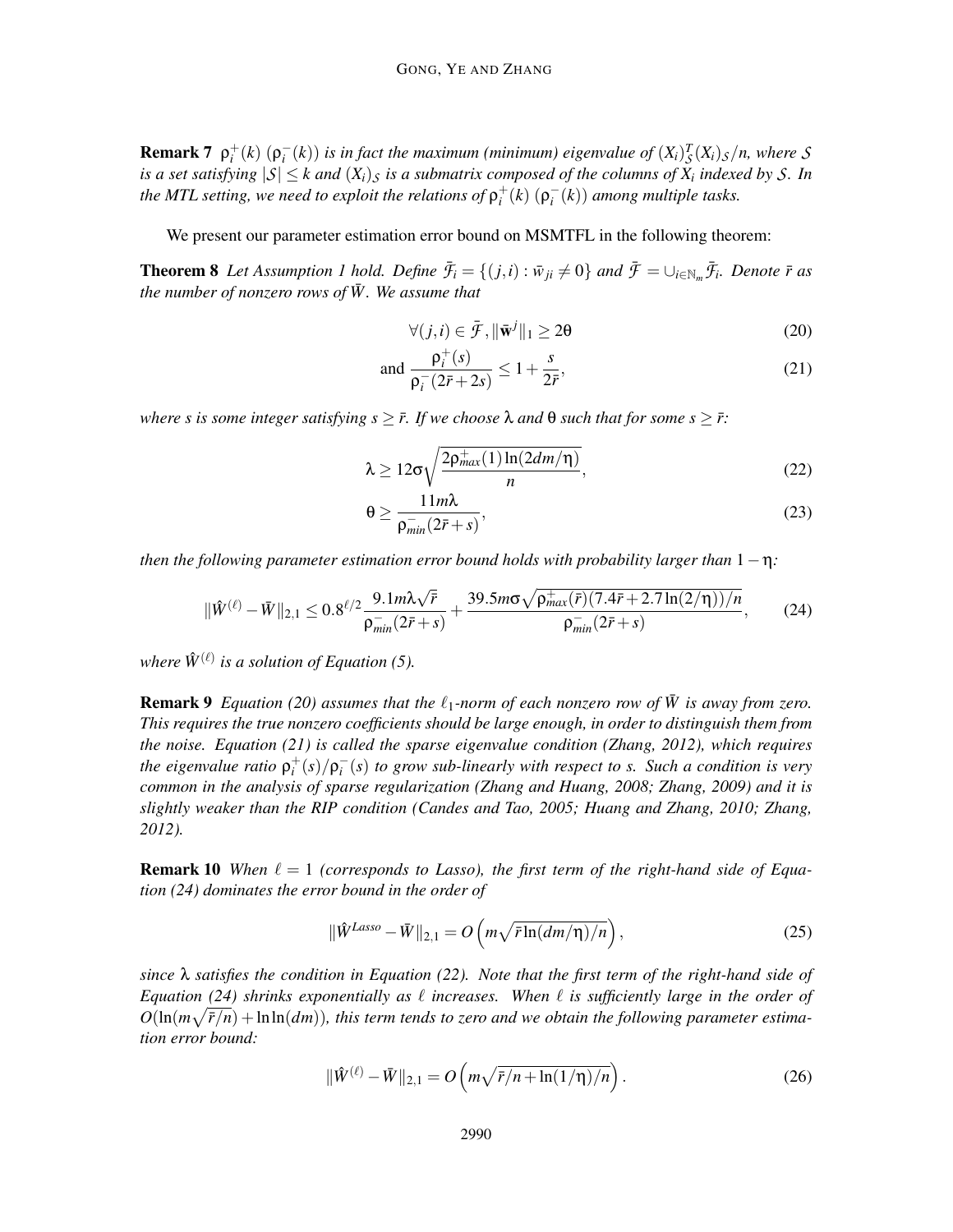*Jalali et al. (2010) gave an l*‰,∞*-norm error bound*  $\|\hat{W}^{Dirty} - \bar{W}\|_{\infty,\infty} = O\left(\sqrt{\ln(dm/\eta)/n}\right)$  *as well* as a sign consistency result between  $\hat{W}$  and  $\bar{W}$ . A direct comparison between these two bounds is *difficult due to the use of different norms. On the other hand, the worst-case estimate of the*  $\ell_{2,1}$ *norm error bound of the algorithm in Jalali et al. (2010) is in the same order with Equation (25), that is:*  $\|\hat{W}^{Dirty} - \bar{W}\|_{2,1} = O\left(m\sqrt{\bar{r}\ln(dm/\eta)/n}\right)$ . When dm is large and the ground truth has a *large number of sparse rows (i.e., r is a small constant), the bound in Equation (26) is significantly* ¯ *better than the ones for the Lasso and Dirty model.*

**Remark 11** *Jalali et al.* (2010) presented an l<sub>∞∞</sub>-norm parameter estimation error bound and *hence a sign consistency result can be obtained. The results are derived under the incoherence condition which is more restrictive than the RIP condition and hence more restrictive than the sparse eigenvalue condition in Equation (21). From the viewpoint of the parameter estimation error, our proposed algorithm can achieve a better bound under weaker conditions. Please refer to (Van De Geer and Bühlmann, 2009; Zhang, 2009, 2012) for more details about the incoherence condition, the RIP condition, the sparse eigenvalue condition and their relationships.*

Remark 12 *The capped-*ℓ<sup>1</sup> *regularized formulation in Zhang (2010) is a special case of our formulation when m* = 1*. However, extending the analysis from the single task to the multi-task setting is nontrivial. Different from previous work on multi-stage sparse learning which focuses on a single task (Zhang, 2010, 2012), we study a more general multi-stage framework in the multi-task setting. We need to exploit the relationship among tasks, by using the relations of sparse eigenvalues*  $p_i^+(k)$   $(p_i^-(k))$  and treating the  $\ell_1$ -norm on each row of the weight matrix as a whole for consid*eration. Moreover, we simultaneously exploit the relations of each column and each row of the matrix.*

*In addition, we want to emphasize that the support recovery analysis in Zhang (2012) can not be easily adapted to the proposed capped-* $\ell_1, \ell_1$  *multi-task feature learning setting. The key difficulty is that, in order to achieve a similar support recovery result for the formulation in Equation (1), we need to assume that each row of the underlying sparse weight matrix*  $\bar{W}$  is either a zero vector *or a vector composed of all nonzero entries. However, this is not the case in the proposed multitask formulation. Although this assumption holds for the capped-*ℓ1, ℓ<sup>2</sup> *multi-task feature learning problem in Equation (4), each subproblem involved for solving Equation (4) is a reweighed*  $\ell_2$  *regularized problem and its first-order optimality condition is quite different from that of the reweighed*  $\ell_1$  regularized problem. Thus, it is also challenging to extend the analysis in Zhang (2012) to the *capped-*ℓ1, ℓ<sup>2</sup> *multi-task feature learning setting.*

# 5. Proof Sketch of Theorem 8

In this section, we present a proof sketch of Theorem 8. We first provide several important lemmas (detailed proofs are available in the Appendix A) and then complete the proof of Theorem 8 based on these lemmas.

**Lemma 13** Let  $\overline{Y} = [\overline{\epsilon}_1, \cdots, \overline{\epsilon}_m]$  with  $\overline{\epsilon}_i = [\overline{\epsilon}_{1i}, \cdots, \overline{\epsilon}_{di}]^T = \frac{1}{n}$  $\frac{1}{n}X_i^T(X_i\bar{\mathbf{w}}_i-\mathbf{y}_i)$   $(i \in \mathbb{N}_m)$ *. Define*  $\bar{\mathcal{H}} \supseteq \bar{\mathcal{F}}$  $such that (j,i) \in \mathcal{H} \ (\forall i \in \mathbb{N}_m)$ , provided there exists  $(j,g) \in \mathcal{F} \ (\mathcal{H} \ is \ a \ set \ consisting \ of \ the \ indices$ *of all entries in the nonzero rows of*  $\bar{W}$ *). Under the conditions of Assumption 1 and the notations of*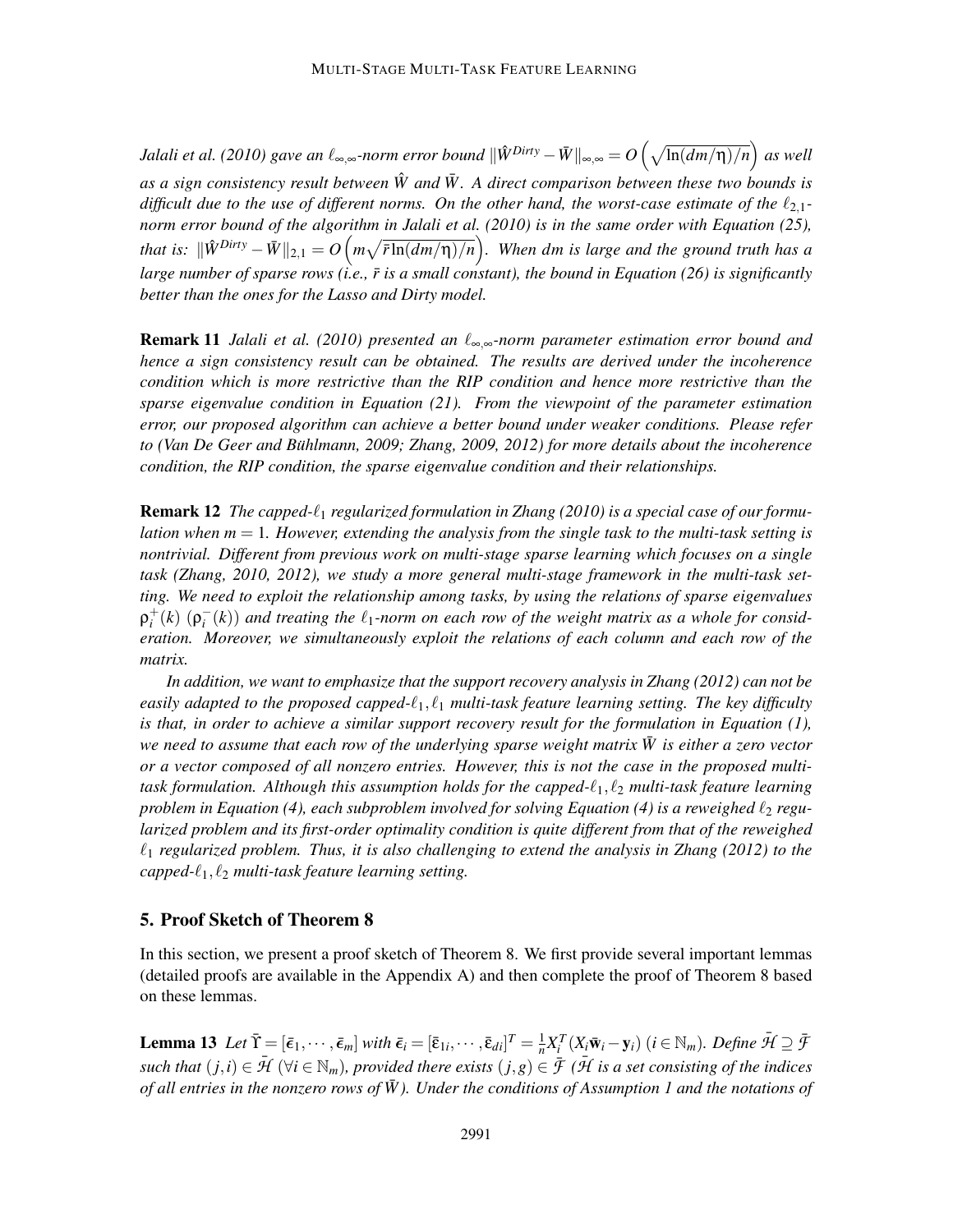*Theorem 8, the followings hold with probability larger than* 1−η*:*

$$
\|\bar{\Upsilon}\|_{\infty,\infty} \leq \sigma \sqrt{\frac{2\rho_{max}^+(1)\ln(2dm/\eta)}{n}},\tag{27}
$$

$$
\|\bar{\Upsilon}_{\bar{\mathcal{H}}}\|_{F}^{2} \leq m\sigma^{2} \rho_{max}^{+}(\bar{r})(7.4\bar{r} + 2.7\ln(2/\eta))/n.
$$
 (28)

Lemma 13 gives bounds on the residual correlation  $(\tilde{\Upsilon})$  with respect to  $\bar{W}$ . We note that Equation (27) and Equation (28) are closely related to the assumption on  $\lambda$  in Equation (22) and the second term of the right-hand side of Equation (24) (error bound), respectively. This lemma provides a fundamental basis for the proof of Theorem 8.

**Lemma 14** *Use the notations of Lemma 13 and consider*  $G_i \subseteq \mathbb{N}_d \times \{i\}$  *such that*  $\overline{F_i} \cap G_i = 0$  (*i* ∈  $\mathbb{N}_m$ *)*. Let  $\hat{W} = \hat{W}^{(\ell)}$  be a solution of Equation (5) and  $\Delta \hat{W} = \hat{W} - \bar{W}$ . Denote  $\hat{\lambda}_i = \hat{\lambda}_i^{(\ell-1)} = \hat{\lambda}_i^{(\ell-1)}$  $[\lambda_1^{(\ell-1)}, \cdots, \lambda_d^{(\ell-1)}]^T$ . Let  $\hat{\lambda}_{\mathcal{G}_i} = \min_{(j,i) \in \mathcal{G}_i} \hat{\lambda}_{ji}$ ,  $\hat{\lambda}_{\mathcal{G}} = \min_{i \in \mathcal{G}_i} \hat{\lambda}_{\mathcal{G}_i}$  and  $\hat{\lambda}_{0i} = \max_j \hat{\lambda}_{ji}$ ,  $\hat{\lambda}_0 = \max_i \hat{\lambda}_{0i}$ . *If*  $2\|\bar{\boldsymbol{\epsilon}}_i\|_{\infty} < \hat{\lambda}_{\mathcal{G}_i}$ , then the following inequality holds at any stage  $\ell \geq 1$ :

$$
\sum_{i=1}^m \sum_{(j,i)\in\mathcal{G}_i} |\hat{w}_{ji}^{(\ell)}| \leq \frac{2\|\bar{\Upsilon}\|_{\infty,\infty} + \hat{\lambda}_0}{\hat{\lambda}_{\mathcal{G}} - 2\|\bar{\Upsilon}\|_{\infty,\infty}} \sum_{i=1}^m \sum_{(j,i)\in\mathcal{G}_i^c} |\Delta \hat{w}_{ji}^{(\ell)}|.
$$

Denote  $G = \cup_{i \in \mathbb{N}_m} G_i$ ,  $\bar{\mathcal{F}} = \cup_{i \in \mathbb{N}_m} \bar{\mathcal{F}}_i$  and notice that  $\bar{\mathcal{F}} \cap \mathcal{G} = \emptyset \Rightarrow \Delta \hat{W}_{\mathcal{G}}^{(\ell)} = \hat{W}_{\mathcal{G}}^{(\ell)}$  $G^{(\ell)}$ . Lemma 14 says that  $\| \Delta \hat{W}_{\mathcal{G}}^{(\ell)}$  $\mathcal{G}^{(\ell)} \|_{1,1} = \| \hat{W}_{\mathcal{G}}^{(\ell)} \|$  $G_G^{(\ell)}||_{1,1}$  is upper bounded in terms of  $\|\Delta \hat{W}_{G^c}^{(\ell)}||_{1,1}$ , which indicates that the error of the estimated coefficients locating outside of  $\bar{f}$  should be small enough. This provides an intuitive explanation why the parameter estimation error of our algorithm can be small.

**Lemma 15** *Using the notations of Lemma 14, we denote*  $G = G_{(\ell)} = \bar{\mathcal{H}}^c \cap \{(j,i): \hat{\lambda}_{ji}^{(\ell-1)} = \lambda\}$  $∪_{i∈\mathbb{N}_m}$   $G_i$  with  $\overline{\mathcal{H}}$  being defined as in Lemma 13 and  $G_i$  ⊆  $\mathbb{N}_d$  ×  $\{i\}$ *. Let*  $\mathcal{I}_i$  be the indices of the largest s coefficients (in absolute value) of  $\mathbf{\hat{w}}_{G_i}$ ,  $I_i = G_i^c \cup f_i$ ,  $I = \cup_{i \in \mathbb{N}_m} I_i$  and  $\bar{\mathcal{F}} = \cup_{i \in \mathbb{N}_m} \bar{\mathcal{F}}_i$ . Then, *the following inequalities hold at any stage*  $\ell \geq 1$ *:* 

$$
\|\Delta \hat{W}^{(\ell)}\|_{2,1} \le \frac{\left(1+1.5\sqrt{\frac{2\bar{r}}{s}}\right)\sqrt{8m\left(4\|\bar{\Upsilon}_{\mathcal{G}^{c}_{(\ell)}}\|_{F}^{2} + \sum_{(j,i)\in\bar{\mathcal{F}}}(\hat{\lambda}_{ji}^{(\ell-1)})^{2}\right)}}{\rho_{min}^{-}(2\bar{r}+s)},
$$
(29)

$$
\|\Delta \hat{W}^{(\ell)}\|_{2,1} \le \frac{9.1m\lambda\sqrt{\bar{r}}}{\rho_{\min}^-(2\bar{r}+s)}.
$$
\n(30)

Lemma 15 is established based on Lemma 14, by considering the relationship between Equation (22) and Equation (27), and the specific definition of  $G = G(\ell)$ . Equation (29) provides a parameter estimation error bound in terms of  $\ell_{2,1}$ -norm by  $\|\tilde{T}_{\mathcal{G}^c_{(\ell)}}\|_F^2$  and the regularization parameters  $\hat{\lambda}_{ji}^{(\ell-1)}$  (see the definition of  $\hat{\lambda}_{ji}$  ( $\hat{\lambda}_{ji}^{(\ell-1)}$ ) in Lemma 14). This is the result directly used in the proof of Theorem 8. Equation (30) states that the error bound is upper bounded in terms of  $λ$ , the right-hand side of which constitutes the shrinkage part of the error bound in Equation (24).

Lemma 16 Let  $\hat{\lambda}_{ji} = \lambda I \left( \|\hat{\mathbf{w}}^j\|_1 < \theta, j \in \mathbb{N}_d \right), \forall i \in \mathbb{N}_m \text{ with some } \hat{W} \in \mathbb{R}^{d \times m}$ .  $\bar{\mathcal{H}} \supseteq \bar{\mathcal{F}}$  is defined in *Lemma 13. Then under the condition of Equation (20), we have:*

$$
\sum_{(j,i)\in\tilde{\mathcal{F}}}\hat{\lambda}_{ji}^2\leq \sum_{(j,i)\in\tilde{\mathcal{H}}}\hat{\lambda}_{ji}^2\leq m\lambda^2\|\bar{W}_{\tilde{\mathcal{H}}} - \hat{W}_{\tilde{\mathcal{H}}}\|_{2,1}^2/\theta^2.
$$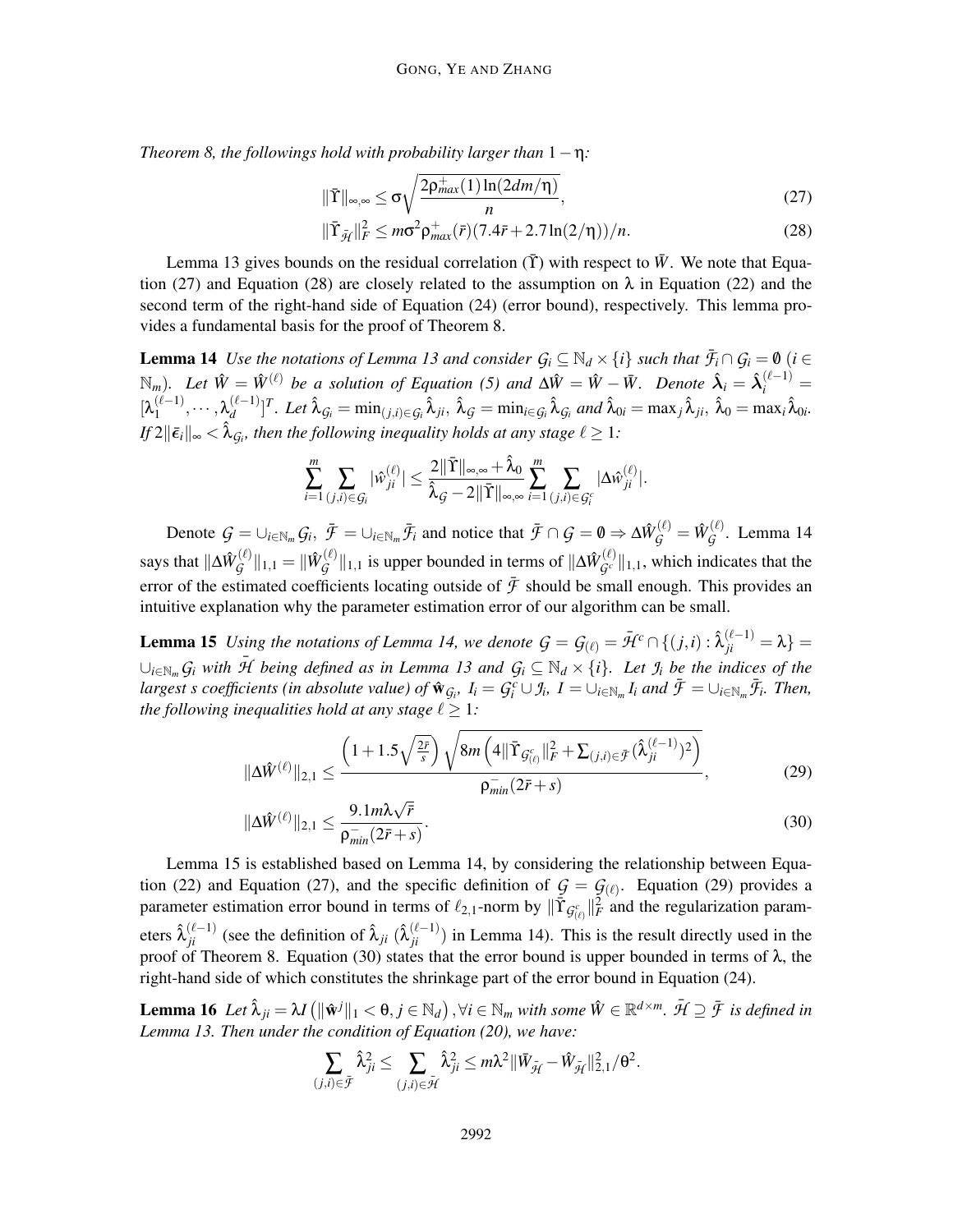Lemma 16 establishes an upper bound of  $\sum_{(j,i)\in\bar{\mathcal{F}}} \hat{\lambda}_{ji}^2$  by  $\|\bar{W}_{\bar{\mathcal{H}}} - \hat{W}_{\bar{\mathcal{H}}} \|_{2,1}^2$ , which is critical for building the recursive relationship between  $\|\hat{W}^{(\ell)} - \bar{W}\|_{2,1}$  and  $\|\hat{W}^{(\ell-1)} - \bar{W}\|_{2,1}$  in the proof of Theorem 8. This recursive relation is crucial for the shrinkage part of the error bound in Equation (24).

# 5.1 Proof of Theorem 8

We now complete the proof of Theorem 8 based on the lemmas above. **Proof** For notational simplicity, we denote the right-hand side of Equation (28) as:

$$
u = m\sigma^2 \rho_{max}^+(\bar{r}) (7.4\bar{r} + 2.7\ln(2/\eta))/n.
$$
 (31)

Based on  $\bar{\mathcal{H}} \subseteq \mathcal{G}_{(\ell)}^c$ , Lemma 13 and Equation (22), the followings hold with probability larger than  $1-\eta$ :

$$
\begin{split} \|\bar{\Upsilon}_{\mathcal{G}_{(\ell)}^{c}}\|_{F}^{2} &= \|\bar{\Upsilon}_{\mathcal{H}}\|_{F}^{2} + \|\bar{\Upsilon}_{\mathcal{G}_{(\ell)}^{c}}\rangle\bar{\mathcal{H}}\|_{F}^{2} \\ &\leq u + |\mathcal{G}_{(\ell)}^{c}\setminus\bar{\mathcal{H}}|\|\bar{\Upsilon}\|_{\infty,\infty}^{2} \\ &\leq u + \lambda^{2}|\mathcal{G}_{(\ell)}^{c}\setminus\bar{\mathcal{H}}|/144 \\ &\leq u + (1/144)m\lambda^{2}\theta^{-2}\|\hat{W}_{\mathcal{G}_{(\ell)}^{c}\setminus\bar{\mathcal{H}}}^{(\ell-1)} - \bar{W}_{\mathcal{G}_{(\ell)}^{c}\setminus\bar{\mathcal{H}}}^{2}\|_{2,1}^{2}, \end{split} \tag{32}
$$

where the last inequality follows from

$$
\forall (j,i) \in \mathcal{G}_{(\ell)}^c \setminus \bar{\mathcal{H}}, \|(\hat{\mathbf{w}}^{(\ell-1)})^j\|_1^2 / \theta^2 = \|(\hat{\mathbf{w}}^{(\ell-1)})^j - \bar{\mathbf{w}}^j\|_1^2 / \theta^2 \ge 1 \Rightarrow |\mathcal{G}_{(\ell)}^c \setminus \bar{\mathcal{H}}| \le m\theta^{-2} \|\hat{W}_{\mathcal{G}_{(\ell)}^c \setminus \bar{\mathcal{H}}}^{(\ell-1)} - \bar{W}_{\mathcal{G}_{(\ell)}^c \setminus \bar{\mathcal{H}}} \|_{2,1}^2.
$$

According to Equation (29), we have:

$$
\|\hat{W}^{(\ell)} - \bar{W}\|_{2,1}^{2} = \|\Delta \hat{W}^{(\ell)}\|_{2,1}^{2}
$$
\n
$$
\leq \frac{8m\left(1 + 1.5\sqrt{\frac{2\bar{r}}{s}}\right)^{2}\left(4\|\bar{\Upsilon}_{\mathcal{G}^{c}_{(\ell)}}\|_{\bar{F}}^{2} + \sum_{(j,i) \in \bar{\mathcal{F}}} (\hat{\lambda}_{ji}^{(\ell-1)})^{2}\right)}{(\rho_{min}^{-}(2\bar{r} + s))^{2}}
$$
\n
$$
\leq \frac{78m\left(4u + (37/36)m\lambda^{2}\theta^{-2}\left\|\hat{W}^{(\ell-1)} - \bar{W}\right\|_{2,1}^{2}\right)}{(\rho_{min}^{-}(2\bar{r} + s))^{2}}
$$
\n
$$
\leq \frac{312mu}{(\rho_{min}^{-}(2\bar{r} + s))^{2}} + 0.8\left\|\hat{W}^{(\ell-1)} - \bar{W}\right\|_{2,1}^{2}
$$
\n
$$
\leq \cdots \leq 0.8^{\ell}\left\|\hat{W}^{(0)} - \bar{W}\right\|_{2,1}^{2} + \frac{312mu}{(\rho_{min}^{-}(2\bar{r} + s))^{2}} \frac{1 - 0.8^{\ell}}{1 - 0.8}
$$
\n
$$
\leq 0.8^{\ell} \frac{9.1^{2}m^{2}\lambda^{2}\bar{r}}{(\rho_{min}^{-}(2\bar{r} + s))^{2}} + \frac{1560mu}{(\rho_{min}^{-}(2\bar{r} + s))^{2}}.
$$

In the above derivation, the first inequality is due to Equation (29); the second inequality is due to the assumption  $s \geq \bar{r}$  in Theorem 8, Equation (32) and Lemma 16; the third inequality is due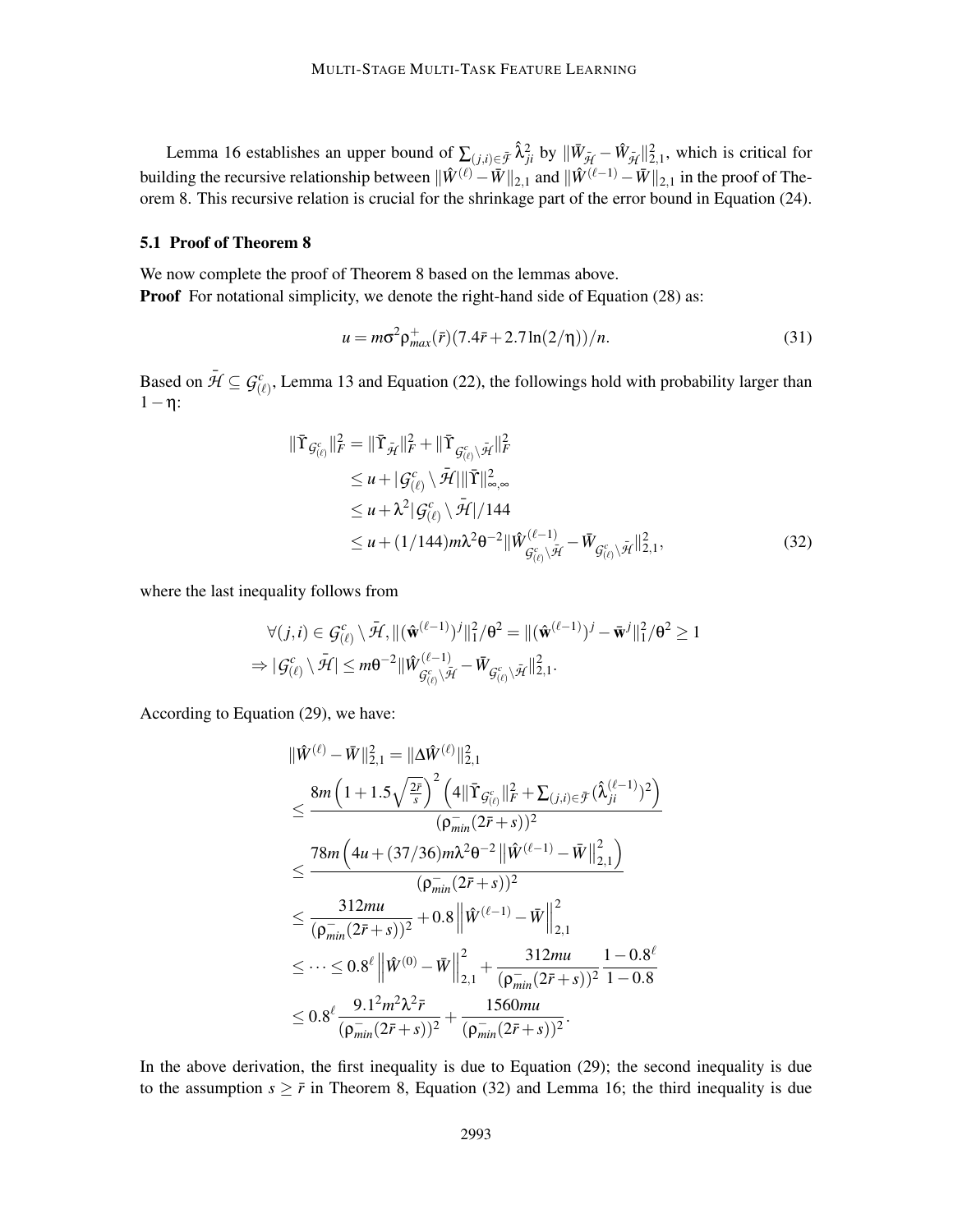to Equation (23); the last inequality follows from Equation (30) and  $1 - 0.8^{\ell} \le 1$  ( $\ell \ge 1$ ). Thus, following the inequality  $\sqrt{a+b} \leq \sqrt{a} + \sqrt{b}$  ( $\forall a,b \geq 0$ ), we obtain:

$$
\|\hat W^{(\ell)} - \bar W\|_{2,1} \leq 0.8^{\ell/2} \frac{9.1 m \lambda \sqrt{\bar r}}{\rho_{\text{min}}^-(2\bar r + s)} + \frac{39.5 \sqrt{\text{mu}}}{\rho_{\text{min}}^-(2\bar r + s)}.
$$

Substituting Equation (31) into the above inequality, we verify Theorem 8.

**Remark 17** The assumption  $s \geq \bar{r}$  used in the above proof indicates that at each stage, the zero entries of  $\hat{W}^{(\ell)}$  should be greater than m $\bar{r}$  (see definition of s in Lemma 15). This requires the *solution obtained by Algorithm 1 at each stage is sparse, which is consistent with the sparsity of*  $\bar{W}$ *in Assumption 1.*

# 6. Experiments

In this section, we present empirical studies on both synthetic and real-world data sets. In the synthetic data experiments, we present the performance of the MSMTFL algorithm in terms of the parameter estimation error. In the real-world data experiments, we show the performance of the MSMTFL algorithm in terms of the prediction error.

#### 6.1 Competing Algorithms

We present the empirical studies by comparing the following six algorithms:

- Lasso:  $\ell_1$ -norm regularized feature learning algorithm with  $\lambda ||W||_{1,1}$  as the regularizer
- L1,2:  $\ell_{1,2}$ -norm regularized multi-task feature learning algorithm with  $\lambda \|W\|_{1,2}$  as the regularizer (Obozinski et al., 2006)
- DirtyMTL: dirty model multi-task feature learning algorithm with  $\lambda_s$ ||P||<sub>1,1</sub> +  $\lambda_b$ ||Q||<sub>1,∞</sub> (*W* = *P* + Q) as the regularizer (Jalali et al., 2010)
- CapL1,L1: our proposed multi-task feature learning algorithm with  $\lambda \sum_{j=1}^d \min(\|\mathbf{w}^j\|_1,\mathbf{\theta})$  as the regularizer
- CapL1: capped- $\ell_1$  regularized feature learning algorithm with  $\lambda \sum_{j=1}^d \sum_{i=1}^m \min(|w_{ji}|, \boldsymbol{\theta})$  as the regularizer
- CapL1, L2: capped- $\ell_1, \ell_2$  regularized multi-task feature learning algorithm with  $\lambda \sum_{j=1}^d \min(\|\mathbf{w}^j\|, \theta)$  as the regularizer

In the experiments, we employ the quadratic loss function in Equation (2) for all the compared algorithms. We use MSMTFL-type algorithms (similar to Algorithm 1) to sovle capped- $\ell_1$  and capped- $\ell_1, \ell_2$  regularized feature learning problems (details are provided in Appendix C).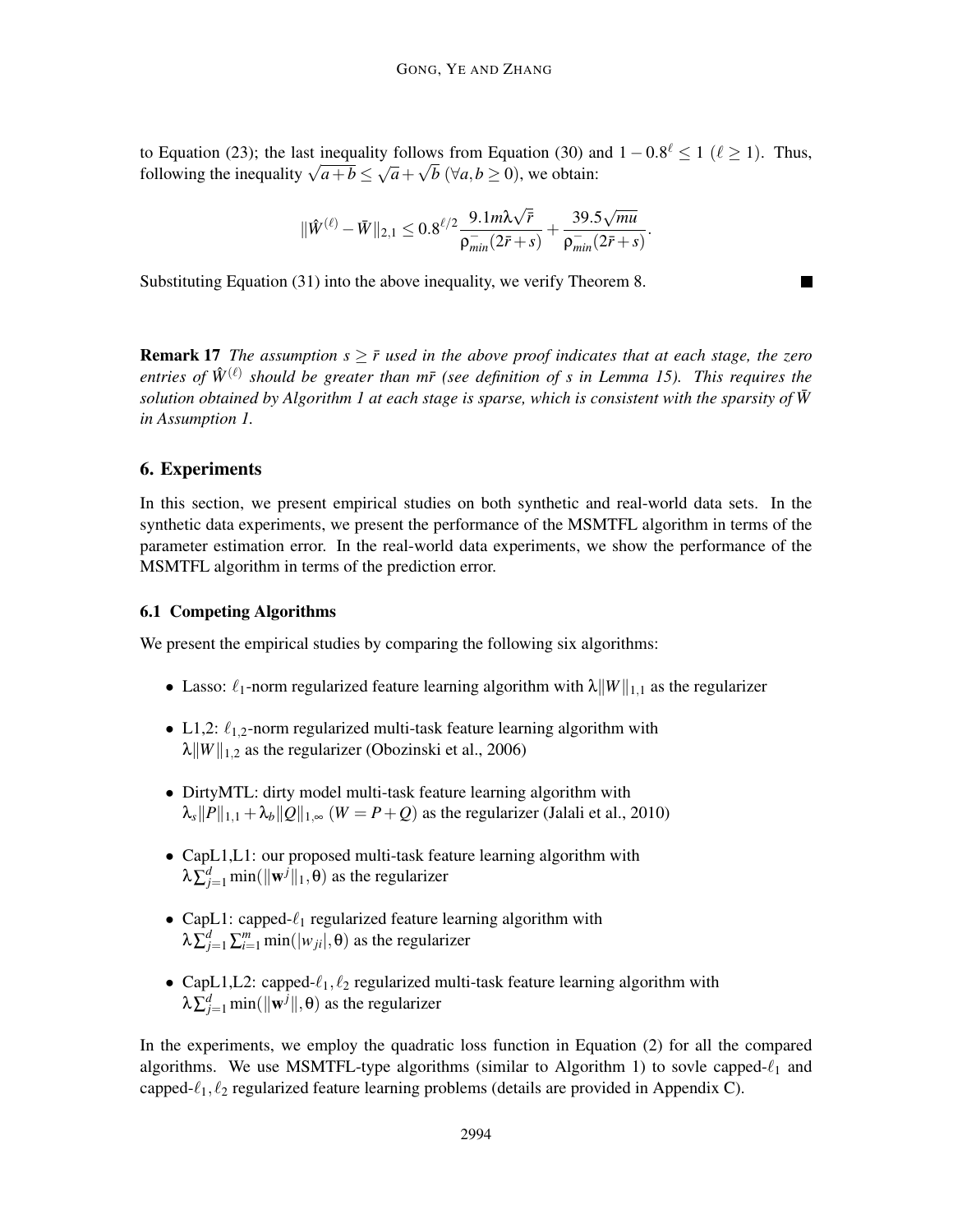# 6.2 Synthetic Data Experiments

We generate synthetic data by setting the number of tasks as *m* and each task has *n* samples which are of dimensionality *d*; each element of the data matrix  $X_i \in \mathbb{R}^{n \times d}$  ( $i \in \mathbb{N}_m$ ) for the *i*-th task is sampled i.i.d. from the Gaussian distribution  $N(0,1)$  and we then normalize all columns to length 1; each entry of the underlying true weight  $\overline{W} \in \mathbb{R}^{d \times m}$  is sampled i.i.d. from the uniform distribution in the interval  $[-10,10]$ ; we randomly set 90% rows of  $\bar{W}$  as zero vectors and 80% elements of the remaining nonzero entries as zeros; each entry of the noise  $\delta_i \in \mathbb{R}^n$  is sampled i.i.d. from the Gaussian distribution  $N(0, \sigma^2)$ ; the responses are computed as  $y_i = X_i \bar{w}_i + \delta_i$  ( $i \in \mathbb{N}_m$ ).

We first report the averaged parameter estimation error  $\|\hat{W} - \bar{W}\|_{2,1}$  vs. Stage (ℓ) plots for MSMTFL (Figure 1). We observe that the error decreases as  $\ell$  increases, which shows the advantage of our proposed algorithm over Lasso. This is consistent with the theoretical result in Theorem 8. Moreover, the parameter estimation error decreases quickly and converges in a few stages.

We then report the averaged parameter estimation error  $\|\hat{W} - \bar{W}\|_{2,1}$  in comparison with six algorithms in different parameter settings (Figure 2 and Figure 3). For a fair comparison, we compare the smallest estimation errors of the six algorithms in all the parameter settings as done in (Zhang, 2009, 2010). We observe that the parameter estimation errors of the capped- $\ell_1, \ell_1$ , capped- $\ell_1$  and capped- $\ell_1, \ell_2$  regularized feature learning formulations solved by MSMTFL-type algorithms are the smallest among all algorithms. In most cases, CapL1,L1 achieves a slightly smaller error than CapL1 and CapL1,L2. This empirical result demonstrates the effectiveness of the MSMTFL algorithm. We also have the following observations: (a) When  $\lambda$  is large enough, all six algorithms tend to have the same parameter estimation error. This is reasonable, because the solutions  $\hat{W}$ 's obtained by the six algorithms are all zero matrices, when  $\lambda$  is very large. (b) The performance of the MSMTFL algorithm is similar for different  $\theta$ 's, when  $\lambda$  exceeds a certain value.

# 6.3 Real-World Data Experiments

We conduct experiments on two real-world data sets: MRI and Isolet data sets.

The MRI data set is collected from the ANDI database, which contains 675 patients' MRI data preprocessed using FreeSurfer.<sup>2</sup>. The MRI data include 306 features and the response (target) is the Mini Mental State Examination (MMSE) score coming from 6 different time points: M06, M12, M18, M24, M36, and M48. We remove the samples which fail the MRI quality controls and have missing entries. Thus, we have 6 tasks with each task corresponding to a time point and the sample sizes corresponding to 6 tasks are 648, 642, 293, 569, 389 and 87, respectively.

The Isolet data set<sup>3</sup> is collected from 150 speakers who speak the name of each English letter of the alphabet twice. Thus, there are 52 samples from each speaker. The speakers are grouped into 5 subsets which respectively include 30 similar speakers, and the subsets are named Isolet1, Isolet2, Isolet3, Isolet4, and Isolet5. Thus, we naturally have 5 tasks with each task corresponding to one subset. The 5 tasks respectively have 1560, 1560, 1560, 1558, and 1559 samples,  $4^4$  where each sample includes 617 features and the response is the English letter label (1-26).

In the experiments, we treat the MMSE and letter labels as the regression values for the MRI data set and the Isolet data set, respectively. For both data sets, we randomly extract the training samples from each task with different training ratios (15%,20% and 25%) and use the rest of samples to

<sup>2.</sup> FreeSurfer can be found at www.loni.ucla.edu/ADNI/.

<sup>3.</sup> The data set can be found at www.zjucadcg.cn/dengcai/Data/data.html.

<sup>4.</sup> Three samples are historically missing.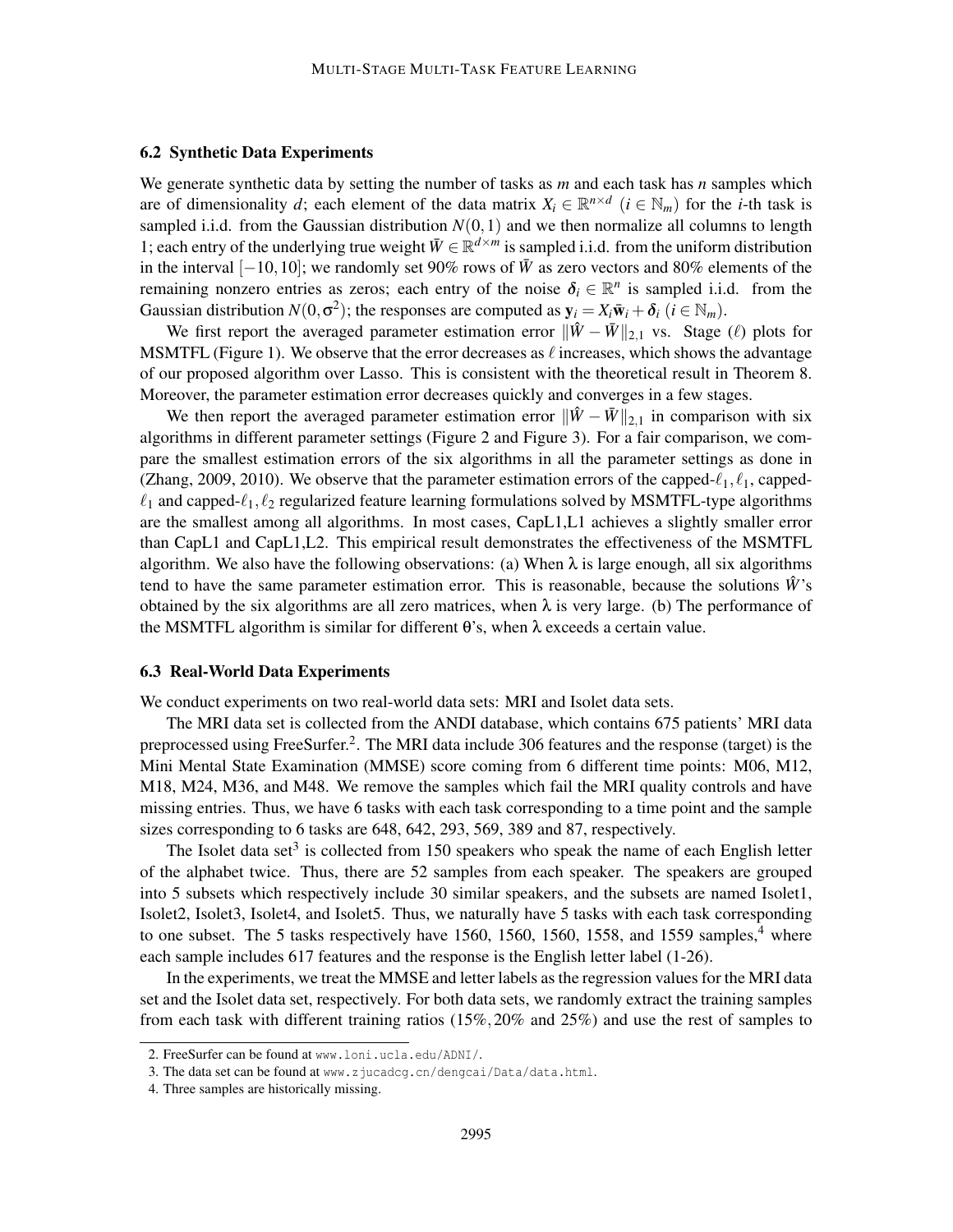

Figure 1: Averaged parameter estimation error  $\|\hat{W} - \bar{W}\|_{2,1}$  vs. Stage ( $\ell$ ) plots for MSMTFL on the synthetic data set (averaged over 10 runs). Here we set  $\lambda = \alpha \sqrt{\ln(dm)/n}$ ,  $\theta = 50m\lambda$ . Note that  $\ell = 1$  corresponds to Lasso; the results show the stage-wise improvement over Lasso.

form the test set. We evaluate the six algorithms in terms of the normalized mean squared error (nMSE) and the averaged means squared error (aMSE), which are commonly used in multi-task learning problems (Zhang and Yeung, 2010; Zhou et al., 2011; Gong et al., 2012). For each training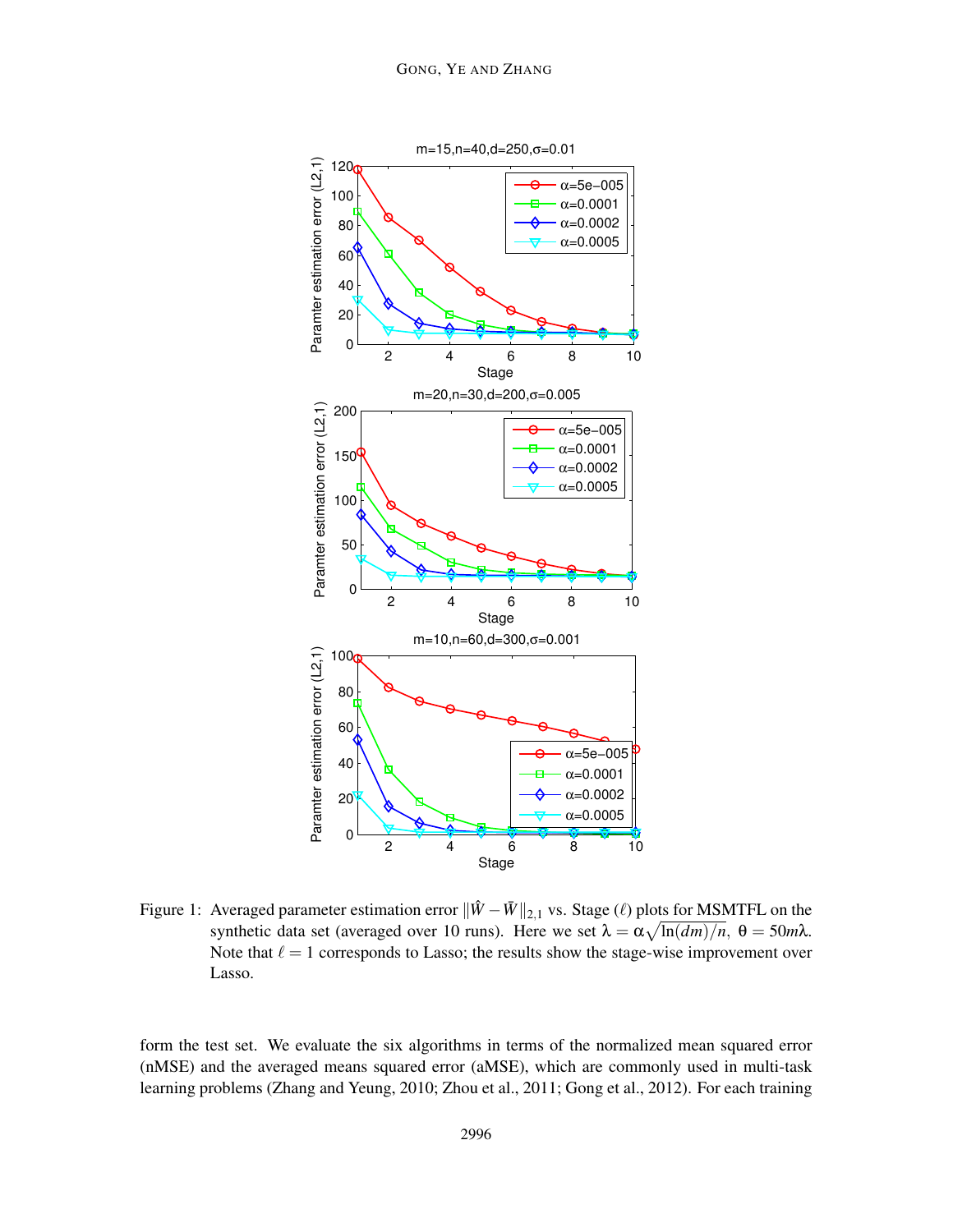

Figure 2: Averaged parameter estimation error  $\|\hat{W} - \bar{W}\|_{2,1}$  vs.  $\lambda$  plots on the synthetic data set (averaged over 10 runs). DirtyMTL, CapL1,L1, CapL1, CapL1,L2 have two parameters; we set  $\lambda_s/\lambda_b = 1, 0.5, 0.2, 0.1$  for DirtyMTL  $(1/m \leq \lambda_s/\lambda_b \leq 1$  was adopted in Jalali et al. (2010)),  $\theta/\lambda = 50m, 10m, 2m, 0.4m$  for CapL1,L1,  $\theta/\lambda = 50, 10, 2, 0.4$  for CapL1 and  $\theta/\lambda = 50m^{0.5}, 10m^{0.5}, 2m^{0.5}, 0.4m^{0.5}$  for CapL1,L2 (The settings of  $\theta/\lambda$  for CapL1,L1, CapL1 and CapL1, L2 are based on the relationships of  $\|\mathbf{w}^j\|_1,|\mathbf{w}_{ji}|$  and  $\|\mathbf{w}^j\|$ , where  $\mathbf{w}^j \in \mathbb{R}^{1 \times m}$  and  $w_{ji}$  are the *j*-th row and the  $(j, i)$ -th entry of *W*, respectively).

ratio, both nMSE and aMSE are averaged over 10 random splittings of training and test sets and the standard deviation is also shown. All parameters of the six algorithms are tuned via 3-fold cross validation.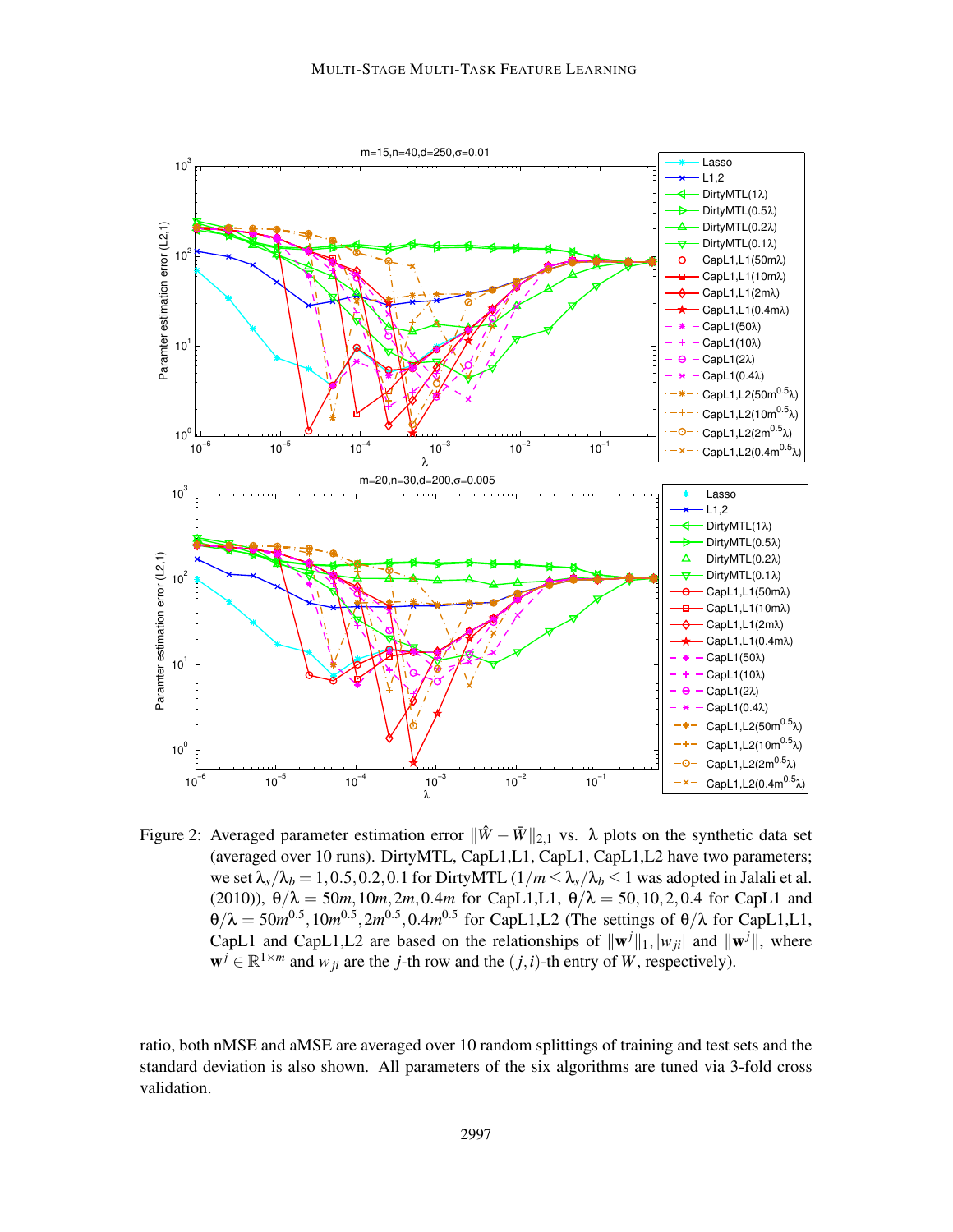

Figure 3: (continued) Averaged parameter estimation error  $\|\hat{W} - \bar{W}\|_{2,1}$  vs.  $\lambda$  plots on the synthetic data set (averaged over 10 runs). DirtyMTL, CapL1,L1, CapL1, CapL1,L2 have two parameters; we set  $\lambda_s/\lambda_b = 1, 0.5, 0.2, 0.1$  for DirtyMTL  $(1/m \leq \lambda_s/\lambda_b \leq 1$  was adopted in Jalali et al. (2010)),  $\theta/\lambda = 50m, 10m, 2m, 0.4m$  for CapL1,L1,  $\theta/\lambda = 50, 10, 2, 0.4$  for CapL1 and  $\theta/\lambda = 50m^{0.5}, 10m^{0.5}, 2m^{0.5}, 0.4m^{0.5}$  for CapL1,L2 (The settings of  $\theta/\lambda$  for CapL1,L1, CapL1 and CapL1,L2 are based on the relationships of  $\|\mathbf{w}^j\|_1, |\mathbf{w}_{ji}|$  and  $\|\mathbf{w}^j\|$ , where  $\mathbf{w}^j \in \mathbb{R}^{1 \times m}$  and  $w_{ji}$  are the *j*-th row and the  $(j, i)$ -th entry of *W*, respectively).

Table 1 and Table 2 show the experimental results in terms of the averaged nMSE (aMSE) and the standard deviation. From these results, we observe that CapL1,L1 and CapL1,L2 outperform all the other competing feature learning algorithms on both data sets in terms of the regression errors (nMSE and aMSE). On the MRI data set, CapL1,L1 achieves slightly better performance than CapL1,L2 and on the Isolet data set, CapL1,L2 achieves slightly better performance than CapL1,L1. These empirical results demonstrate the effectiveness of the proposed MSMTFL (-type) algorithms.

# 7. Conclusions

In this paper, we propose a non-convex formulation for multi-task feature learning, which learns the specific features of each task as well as the common features shared among tasks. The nonconvex formulation adopts the capped- $\ell_1, \ell_1$  regularizer to better approximate the  $\ell_0$ -type one than the commonly used convex regularizer. To solve the non-convex optimization problem, we propose a Multi-Stage Multi-Task Feature Learning (MSMTFL) algorithm and provide intuitive interpretations from several aspects. We also present a detailed convergence analysis and discuss the reproducibility issue for the proposed algorithm. Specifically, we show that, under a mild condition, the solution generated by MSMTFL is unique. Although the solution may not be globally optimal, we theoretically show that it has good performance in terms of the parameter estimation error bound. Experimental results on both synthetic and real-world data sets demonstrate the effectiveness of our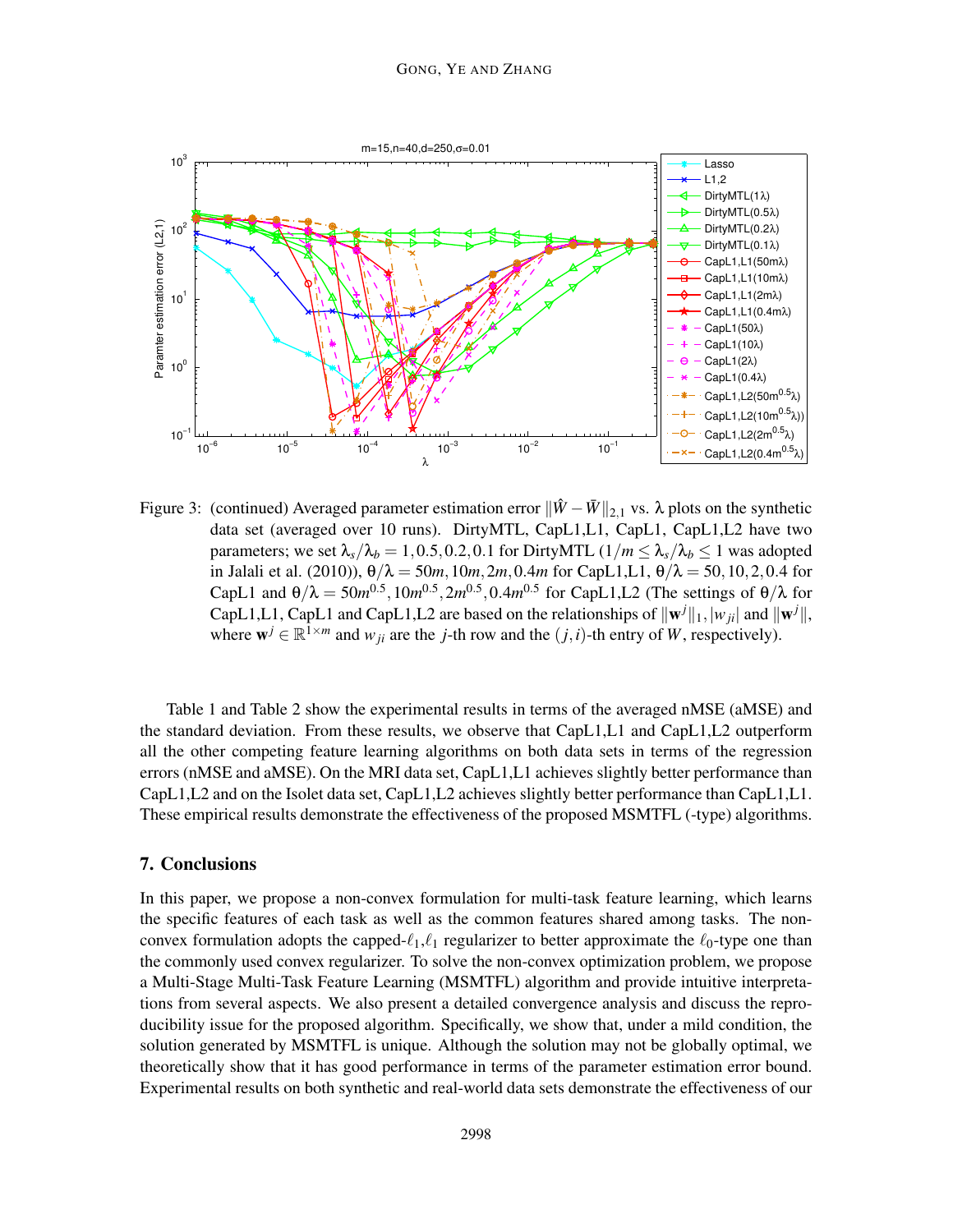| measure | traning ratio | Lasso          | L1,2           | DirtyMTL       |
|---------|---------------|----------------|----------------|----------------|
| nMSE    | 0.15          | 0.6577(0.0193) | 0.6443(0.0326) | 0.6150(0.0160) |
|         | 0.20          | 0.6294(0.0255) | 0.6541(0.0182) | 0.6110(0.0122) |
|         | 0.25          | 0.6007(0.0120) | 0.6407(0.0310) | 0.5997(0.0218) |
| aMSE    | 0.15          | 0.0190(0.0008) | 0.0184(0.0006) | 0.0173(0.0006) |
|         | 0.20          | 0.0178(0.0009) | 0.0184(0.0005) | 0.0170(0.0007) |
|         | 0.25          | 0.0173(0.0007) | 0.0183(0.0004) | 0.0169(0.0007) |
| measure | traning ratio | CapL1,L1       | CapL1          | CapL1,L2       |
| nMSE    | 0.15          | 0.5551(0.0082) | 0.6448(0.0238) | 0.5591(0.0082) |
|         | 0.20          | 0.5539(0.0094) | 0.6245(0.0396) | 0.5612(0.0086) |
|         | 0.25          | 0.5513(0.0097) | 0.5899(0.0203) | 0.5595(0.0063) |
| aMSE    | 0.15          | 0.0163(0.0007) | 0.0187(0.0009) | 0.0165(0.0007) |
|         | 0.20          | 0.0161(0.0006) | 0.0177(0.0010) | 0.0163(0.0006) |
|         | 0.25          | 0.0162(0.0007) | 0.0171(0.0009) | 0.0164(0.0007) |

Table 1: Comparison of six feature learning algorithms on the MRI data set in terms of the averaged nMSE and aMSE (standard deviation), which are averaged over 10 random splittings. The two best results are in bold.

| measure | traning ratio | Lasso          | L1,2           | DirtyMTL       |
|---------|---------------|----------------|----------------|----------------|
| nMSE    | 0.15          | 0.6798(0.0120) | 0.6788(0.0149) | 0.6427(0.0172) |
|         | 0.2           | 0.6465(0.0105) | 0.6778(0.0104) | 0.6371(0.0111) |
|         | 0.25          | 0.6279(0.0099) | 0.6666(0.0110) | 0.6304(0.0093) |
| aMSE    | 0.15          | 0.1605(0.0028) | 0.1602(0.0033) | 0.1517(0.0039) |
|         | 0.2           | 0.1522(0.0022) | 0.1596(0.0021) | 0.1500(0.0023) |
|         | 0.25          | 0.1477(0.0024) | 0.1568(0.0025) | 0.1482(0.0019) |
| measure | traning ratio | CapL1,L1       | CapL1          | CapL1,L2       |
| nMSE    | 0.15          | 0.6421(0.0153) | 0.6541(0.0122) | 0.5819(0.0125) |
|         | 0.2           | 0.5847(0.0081) | 0.5962(0.0051) | 0.5589(0.0056) |
|         | 0.25          | 0.5496(0.0106) | 0.5569(0.0158) | 0.5422(0.0063) |
| aMSE    | 0.15          | 0.1516(0.0035) | 0.1544(0.0028) | 0.1373(0.0030) |
|         | 0.2           | 0.1376(0.0020) | 0.1404(0.0012) | 0.1316(0.0014) |
|         | 0.25          | 0.1293(0.0028) | 0.1310(0.0042) | 0.1275(0.0013) |

Table 2: Comparison of six feature learning algorithms on the Isolet data set in terms of the averaged nMSE and aMSE (standard deviation), which are averaged over 10 random splittings. The two best results are in bold.

proposed MSMTFL algorithm in comparison with the state of the art multi-task feature learning algorithms.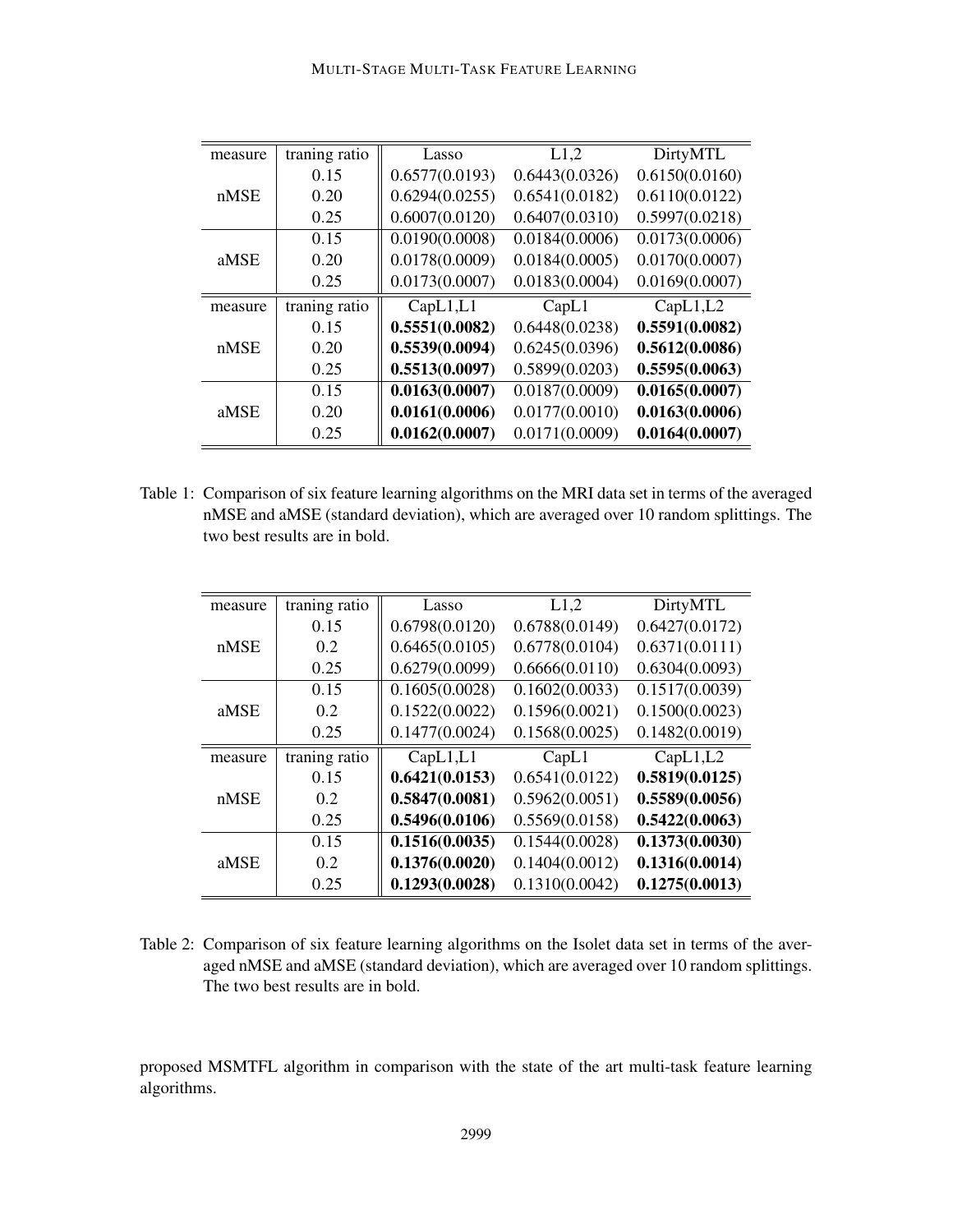There are several interesting issues that need to be addressed in the future. First, we will explore the conditions under which a globally optimal solution of the proposed formulation can be obtained by the MSMTFL algorithm. Second, we plan to explore general theoretical bounds for multi-task learning settings (involving different loss functions and non-convex regularization terms) using multi-stage algorithms. Third, we will adapt the GIST algorithm (Gong et al., 2013a,b) to solve the non-convex multi-task feature learning problem and derive theoretical bounds.

# Acknowledgments

We would like to thank the action editor and anonymous reviewers for their constructive comments. This work is partly supported by 973 Program (2013CB329503), NSFC (Grant No. 91120301, 61075004 and 61021063), NIH (R01 LM010730) and NSF (IIS-0953662, CCF-1025177).

#### Appendix A. Proofs of Lemmas 13 to 16

In this appendix, we provide detailed proofs for Lemmas 13 to 16. In our proofs, we use several lemmas (summarized in Appendix B) from Zhang (2010).

We first introduce some notations used in the proof. Define

$$
\pi_i(k_i,s_i) = \sup_{\mathbf{v} \in \mathbb{R}^{k_i}, \mathbf{u} \in \mathbb{R}^{s_i}, I_i, \mathcal{I}_i} \frac{\mathbf{v}^T A_{I_i,\mathcal{I}_i}^{(i)} \mathbf{u} \|\mathbf{v}\|}{\mathbf{v}^T A_{I_i,I_i}^{(i)} \mathbf{v} \|\mathbf{u}\|_{\infty}},
$$

where  $s_i + k_i \le d$  with  $s_i, k_i \ge 1$ ;  $I_i$  and  $\mathcal{I}_i$  are *disjoint* subsets of  $\mathbb{N}_d$  with  $k_i$  and  $s_i$  elements respectively (with some abuse of notation, we also let  $I_i$  be a subset of  $\mathbb{N}_d \times \{i\}$ , depending on the context.);  $A_{L}^{(i)}$  $_{I_i,J_i}^{(i)}$  is a sub-matrix of  $A_i = n^{-1}X_i^T X_i \in \mathbb{R}^{d \times d}$  with rows indexed by  $I_i$  and columns indexed by  $\mathcal{I}_i$ .

We let  $w_{I_i}$  be a  $d \times 1$  vector with the *j*-th entry being  $w_{ji}$ , if  $(j, i) \in I_i$ , and 0, otherwise. We also let  $W_I$  be a  $d \times m$  matrix with  $(j, i)$ -th entry being  $w_{ii}$ , if  $(j, i) \in I$ , and 0, otherwise.

**Proof of Lemma 13** For the *j*-th entry of  $\bar{\epsilon}_i$  ( $j \in \mathbb{N}_d$ ):

$$
\left|\bar{\varepsilon}_{ji}\right| = \frac{1}{n} \left| \left( \mathbf{x}_{j}^{(i)} \right)^{T} \left( X_{i} \bar{\mathbf{w}}_{i} - \mathbf{y}_{i} \right) \right| = \frac{1}{n} \left| \left( \mathbf{x}_{j}^{(i)} \right)^{T} \delta_{i} \right|,
$$

where  $\mathbf{x}_i^{(i)}$  $j_j^{(i)}$  is the *j*-th column of *X<sub>i</sub>*. We know that the entries of  $\delta_i$  are independent sub-Gaussian random variables, and  $||1/nx_j^{(i)}||$  $\|j^{(i)}\|^2 = \|{\bf x}_j^{(i)}\|$  $\int_{i}^{(i)}$  ||<sup>2</sup>/*n*<sup>2</sup>  $\leq \rho_i^+(1)/n$ . According to Lemma 18, we have  $\forall t >$ 0:

$$
Pr(|\bar{\epsilon}_{ji}| \ge t) \le 2 \exp(-nt^2/(2\sigma^2 \rho_i^+(1))) \le 2 \exp(-nt^2/(2\sigma^2 \rho_{max}^+(1))).
$$

Thus we obtain:

$$
\Pr(||\overline{\Upsilon}||_{\infty,\infty} \leq t) \geq 1 - 2dm \exp(-mt^2/(2\sigma^2 \rho_{max}^+(1))).
$$

Let  $\eta = 2dm \exp(-\frac{nt^2}{2\sigma^2 \rho_{max}^+(1))})$  and we can obtain Equation (27). Equation (28) directly follows from Lemma 21 and the following fact:

$$
\|\mathbf{x}_i\|^2 \leq a y_i \Rightarrow \|X\|_F^2 = \sum_{i=1}^m \|\mathbf{x}_i\|^2 \leq ma \max_{i \in \mathbb{N}_m} y_i.
$$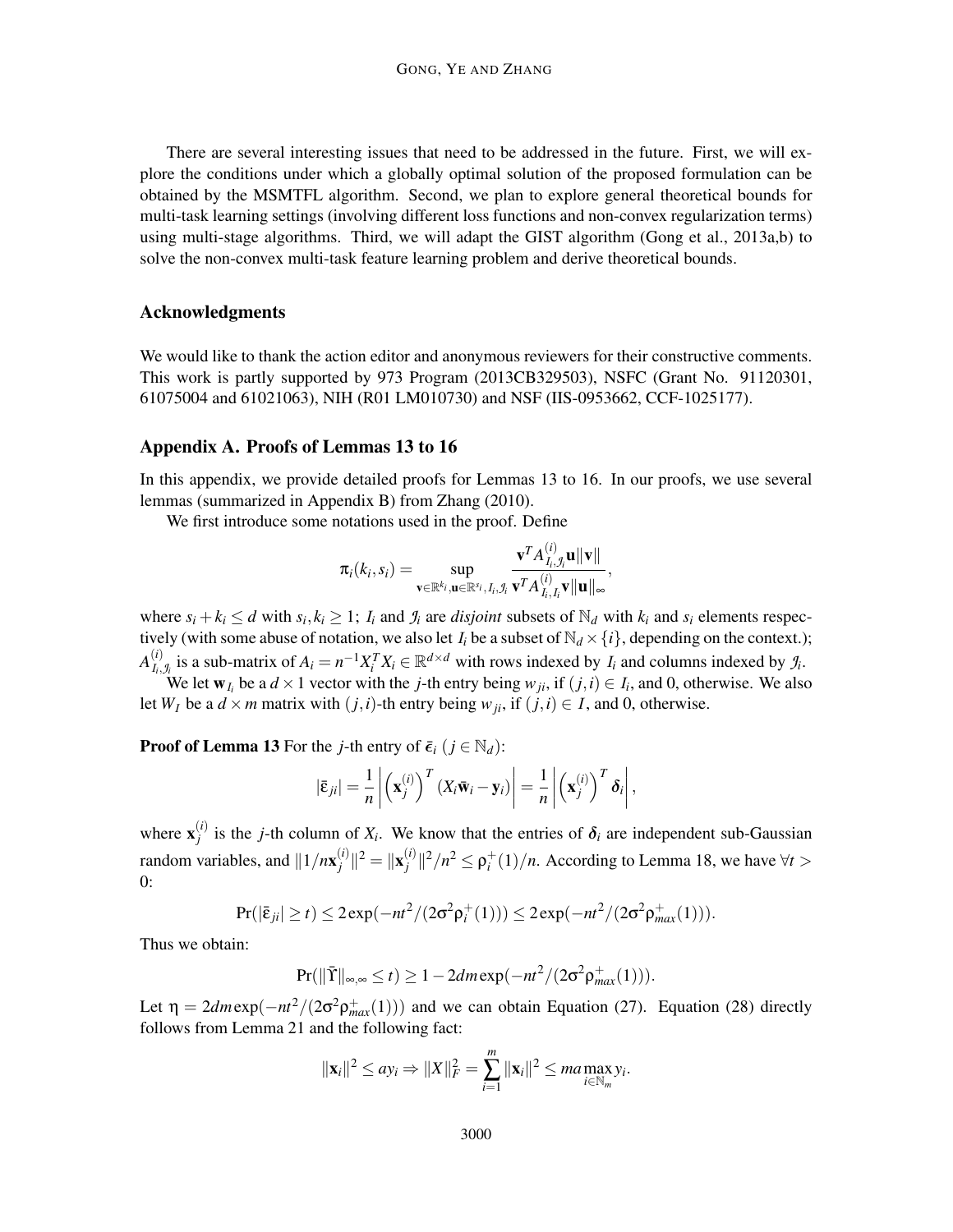Proof of Lemma 14 The optimality condition of Equation (5) implies that

$$
\frac{2}{n}X_i^T(X_i\hat{\mathbf{w}}_i-\mathbf{y}_i)+\hat{\boldsymbol{\lambda}}_i\odot \mathrm{sign}(\hat{\mathbf{w}}_i)=\mathbf{0},
$$

where ⊙ denotes the element-wise product;  $sign(w) = [sign(w_1), \dots, sign(w_d)]^T$ , where  $sign(w_i) =$ 1, if  $w_i > 0$ ; sign( $w_i$ ) = −1, if  $w_i < 0$ ; and sign( $w_i$ ) ∈ [−1, 1], otherwise. We note that  $X_i \hat{w}_i - y_i$  =  $X_i \hat{\mathbf{w}}_i - X_i \bar{\mathbf{w}}_i + X_i \bar{\mathbf{w}}_i - \mathbf{y}_i$  and we can rewrite the above equation into the following form:

$$
2A_i\Delta \hat{\mathbf{w}}_i = -2\bar{\boldsymbol{\epsilon}}_i - \hat{\boldsymbol{\lambda}}_i \odot \text{sign}(\hat{\mathbf{w}}_i).
$$

Thus, for all  $\mathbf{v} \in \mathbb{R}^d$ , we have

$$
2\mathbf{v}^T A_i \Delta \hat{\mathbf{w}}_i = -2\mathbf{v}^T \bar{\boldsymbol{\epsilon}}_i - \sum_{j=1}^d \hat{\lambda}_{ji} v_j \text{sign}(\hat{\boldsymbol{w}}_{ji}).
$$
\n(33)

 $\blacksquare$ 

Letting  $\mathbf{v} = \Delta \hat{\mathbf{w}}_i$  and noticing that  $\Delta \hat{w}_{ji} = \hat{w}_{ji}$  for  $(j, i) \notin \bar{\mathcal{F}}_i, i \in \mathbb{N}_m$ , we obtain

$$
0 \leq 2\Delta \hat{\mathbf{w}}_i^T A_i \Delta \hat{\mathbf{w}}_i = -2\Delta \hat{\mathbf{w}}_i^T \bar{\boldsymbol{\epsilon}}_i - \sum_{j=1}^d \hat{\lambda}_{ji} \Delta \hat{\mathbf{w}}_{ji} sign(\hat{\mathbf{w}}_{ji})
$$
  
\n
$$
\leq 2\|\Delta \hat{\mathbf{w}}_i\|_1 \|\bar{\boldsymbol{\epsilon}}_i\|_{\infty} - \sum_{(j,i) \in \bar{\mathcal{F}}_i} \hat{\lambda}_{ji} \Delta \hat{\mathbf{w}}_{ji} sign(\hat{\mathbf{w}}_{ji}) - \sum_{(j,i) \notin \bar{\mathcal{F}}_i} \hat{\lambda}_{ji} \Delta \hat{\mathbf{w}}_{ji} sign(\hat{\mathbf{w}}_{ji})
$$
  
\n
$$
\leq 2\|\Delta \hat{\mathbf{w}}_i\|_1 \|\bar{\boldsymbol{\epsilon}}_i\|_{\infty} + \sum_{(j,i) \in \bar{\mathcal{F}}_i} \hat{\lambda}_{ji} |\Delta \hat{\mathbf{w}}_{ji}| - \sum_{(j,i) \notin \bar{\mathcal{F}}_i} \hat{\lambda}_{ji} |\hat{\mathbf{w}}_{ji}|
$$
  
\n
$$
\leq 2\|\Delta \hat{\mathbf{w}}_i\|_1 \|\bar{\boldsymbol{\epsilon}}_i\|_{\infty} + \sum_{(j,i) \in \bar{\mathcal{F}}_i} \hat{\lambda}_{ji} |\Delta \hat{\mathbf{w}}_{ji}| - \sum_{(j,i) \in \mathcal{G}_i} \hat{\lambda}_{ji} |\hat{\mathbf{w}}_{ji}|
$$
  
\n
$$
\leq 2\|\Delta \hat{\mathbf{w}}_i\|_1 \|\bar{\boldsymbol{\epsilon}}_i\|_{\infty} + \sum_{(j,i) \in \bar{\mathcal{F}}_i} \hat{\lambda}_{0i} |\Delta \hat{\mathbf{w}}_{ji}| - \sum_{(j,i) \in \mathcal{G}_i} \hat{\lambda}_{\mathcal{G}_i} |\hat{\mathbf{w}}_{ji}|
$$
  
\n
$$
= \sum_{(j,i) \in \bar{\mathcal{G}}_i} (2\|\bar{\boldsymbol{\epsilon}}_i\|_{\infty} - \hat{\lambda}_{\mathcal{G}_i}) |\hat{\mathbf{w}}_{ji}| + \sum_{(j,i) \notin \bar{\mathcal{F}}_i} 2\|\bar{\
$$

The last equality above is due to  $\mathbb{N}_d \times \{i\} = \mathcal{G}_i \cup (\bar{\mathcal{F}}_i \cup \mathcal{G}_i)^c \cup \bar{\mathcal{F}}_i$  and  $\Delta \hat{w}_{ji} = \hat{w}_{ji}, \forall (j, i) \notin \bar{\mathcal{F}}_i \supseteq \mathcal{G}_i$ . Rearranging the above inequality and noticing that  $2\|\bar{\epsilon}_i\|_{\infty} < \hat{\lambda}_{\mathcal{G}_i} \leq \hat{\lambda}_{0i}$ , we obtain:

$$
\sum_{(j,i)\in\mathcal{G}_i} |\hat{w}_{ji}| \leq \frac{2\|\bar{\epsilon}_i\|_{\infty}}{\hat{\lambda}_{\mathcal{G}_i} - 2\|\bar{\epsilon}_i\|_{\infty}} \sum_{(j,i)\notin\bar{\mathcal{F}}_i\cup\mathcal{G}_i} |\hat{w}_{ji}| + \frac{2\|\bar{\epsilon}_i\|_{\infty} + \hat{\lambda}_{0i}}{\hat{\lambda}_{\mathcal{G}_i} - 2\|\bar{\epsilon}_i\|_{\infty}} \sum_{(j,i)\in\bar{\mathcal{F}}_i} |\Delta \hat{w}_{ji}|
$$
  

$$
\leq \frac{2\|\bar{\epsilon}_i\|_{\infty} + \hat{\lambda}_{0i}}{\hat{\lambda}_{\mathcal{G}_i} - 2\|\bar{\epsilon}_i\|_{\infty}} \|\Delta \hat{w}_{\mathcal{G}_i^c}\|_1.
$$
 (34)

Then Lemma 14 can be obtained from the above inequality and the following two inequalities.

$$
\max_{i\in\mathbb{N}_m}\frac{2\|\bar{\boldsymbol{\epsilon}}_i\|_{\infty}+\hat{\lambda}_{0i}}{\hat{\lambda}_{\mathcal{G}_i}-2\|\bar{\boldsymbol{\epsilon}}_i\|_{\infty}}\leq\frac{2\|\bar{\boldsymbol{\Upsilon}}\|_{\infty,\infty}+\hat{\lambda}_0}{\hat{\lambda}_{\mathcal{G}}-2\|\bar{\boldsymbol{\Upsilon}}\|_{\infty,\infty}}\ \text{and}\ \sum_{i=1}^m x_iy_i\leq\|\mathbf{x}\|_{\infty}\|\mathbf{y}\|_1.
$$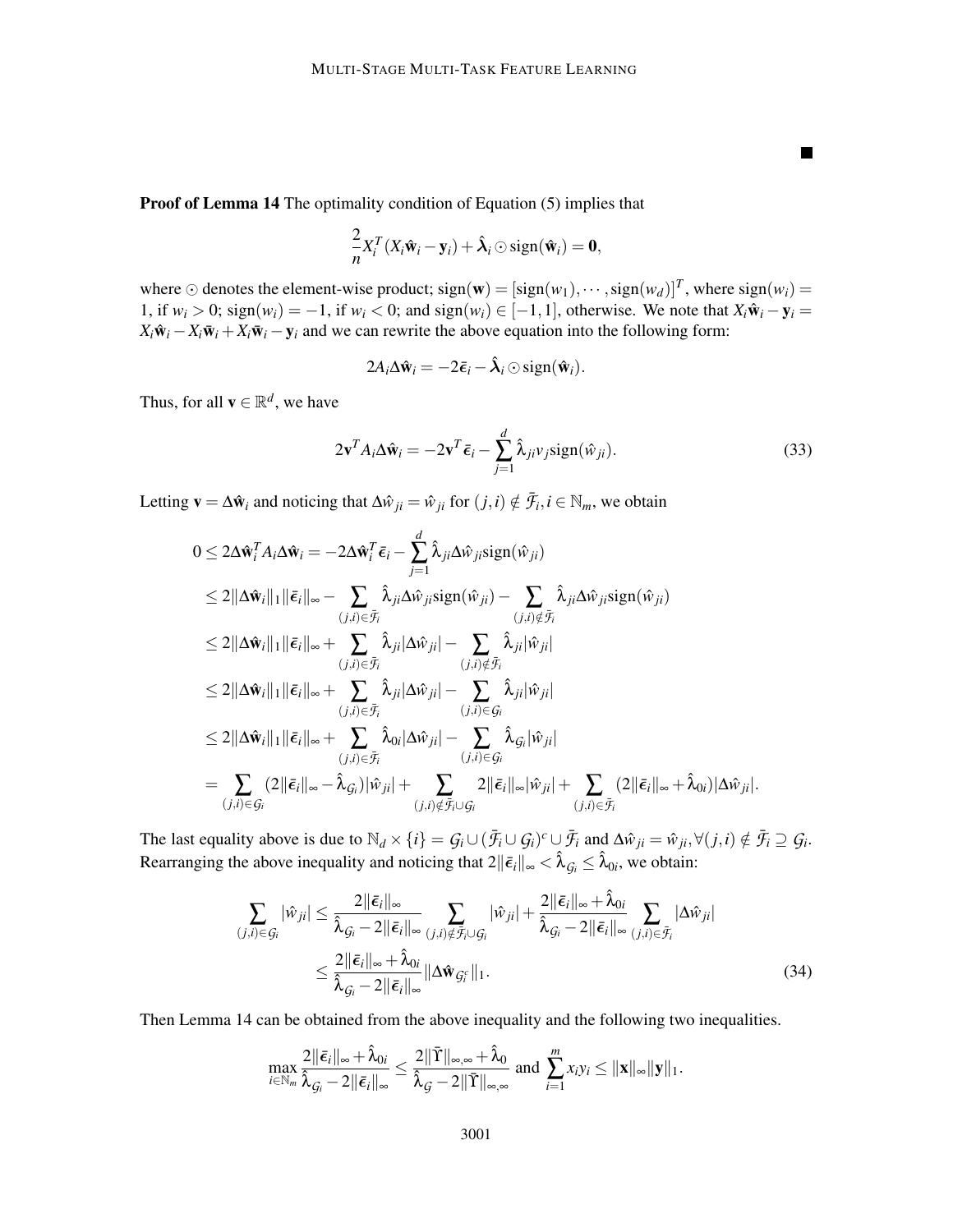**Proof of Lemma 15** According to the definition of  $G$  ( $G$ <sub>( $\ell$ )</sub>), we know that  $\bar{\mathcal{F}}_i \cap G_i = \emptyset$  ( $i \in \mathbb{N}_m$ ) and  $\forall (j,i) \in \mathcal{G}$  ( $\mathcal{G}_{(\ell)}$ ),  $\hat{\lambda}_{ji}^{(\ell-1)} = \lambda$ . Thus, all conditions of Lemma 14 are satisfied, by noticing the relationship between Equation (22) and Equation (27). Based on the definition of  $G$  ( $G_{(\ell)}$ ), we easily obtain  $\forall j \in \mathbb{N}_d$ :

$$
(j,i) \in \mathcal{G}_i, \forall i \in \mathbb{N}_m \text{ or } (j,i) \notin \mathcal{G}_i, \forall i \in \mathbb{N}_m.
$$

and hence  $k_{\ell} = |G_1^c| = \cdots = |G_m^c|$  ( $k_{\ell}$  is some integer). Now, we assume that at stage  $\ell \ge 1$ :

$$
k_{\ell} = |G_1^c| = \dots = |G_m^c| \le 2\bar{r}.
$$
 (35)

 $\blacksquare$ 

We will show in the second part of this proof that Equation (35) holds for all  $\ell$ . Based on Lemma 19 and Equation (21), we have:

$$
\pi_i (2\bar{r} + s, s) \le \frac{s^{1/2}}{2} \sqrt{\rho_i^+(s)/\rho_i^-(2\bar{r} + 2s) - 1}
$$
  

$$
\le \frac{s^{1/2}}{2} \sqrt{1 + s/(2\bar{r}) - 1}
$$
  

$$
= 0.5s(2\bar{r})^{-1/2},
$$

which indicates that

$$
0.5 \leq t_i = 1 - \pi_i (2\bar{r} + s, s) (2\bar{r})^{1/2} s^{-1} \leq 1.
$$

For all  $t_i \in [0.5, 1]$ , under the conditions of Equation (22) and Equation (27), we have

$$
\frac{2\|\bar{\boldsymbol{\epsilon}}_i\|_{\infty}+\lambda}{\lambda-2\|\bar{\boldsymbol{\epsilon}}_i\|_{\infty}}\leq \frac{2\|\bar{\Upsilon}\|_{\infty,\infty}+\lambda}{\lambda-2\|\bar{\Upsilon}\|_{\infty,\infty}}\leq \frac{7}{5}\leq \frac{4-t_i}{4-3t_i}\leq 3.
$$

Following Lemma 14, we have

$$
\|\hat{W}_{\mathcal{G}}\|_{1,1} \leq 3 \|\Delta \hat{W}_{\mathcal{G}^c}\|_{1,1} = 3 \|\Delta \hat{W} - \Delta \hat{W}_{\mathcal{G}}\|_{1,1} = 3 \|\Delta \hat{W} - \hat{W}_{\mathcal{G}}\|_{1,1}.
$$

Therefore

$$
\|\Delta \hat{W} - \Delta \hat{W}_I\|_{\infty,1} = \|\Delta \hat{W}_G - \Delta \hat{W}_J\|_{\infty,1} \n\leq \|\Delta \hat{W}_J\|_{1,1}/s = (\|\Delta \hat{W}_G\|_{1,1} - \|\Delta \hat{W} - \Delta \hat{W}_I\|_{1,1})/s \n\leq s^{-1}(3\|\Delta \hat{W} - \hat{W}_G\|_{1,1} - \|\Delta \hat{W} - \Delta \hat{W}_I\|_{1,1}),
$$

which implies that

$$
\|\Delta \hat{W}\|_{2,1} - \|\Delta \hat{W}_I\|_{2,1} \le \|\Delta \hat{W} - \Delta \hat{W}_I\|_{2,1} \n\le (\|\Delta \hat{W} - \Delta \hat{W}_I\|_{1,1} \|\Delta \hat{W} - \Delta \hat{W}_I\|_{\infty,1})^{1/2} \n\le (\|\Delta \hat{W} - \Delta \hat{W}_I\|_{1,1})^{1/2} (s^{-1} (3\|\Delta \hat{W} - \hat{W}_G\|_{1,1} - \|\Delta \hat{W} - \Delta \hat{W}_I\|_{1,1}))^{1/2} \n\le ((3\|\Delta \hat{W} - \hat{W}_G\|_{1,1}/2)^2)^{1/2} s^{-1/2} \n\le (3/2)s^{-1/2} (2\bar{r})^{1/2} \|\Delta \hat{W} - \hat{W}_G\|_{2,1} \n\le (3/2)(2\bar{r}/s)^{1/2} \|\Delta \hat{W}_I\|_{2,1}.
$$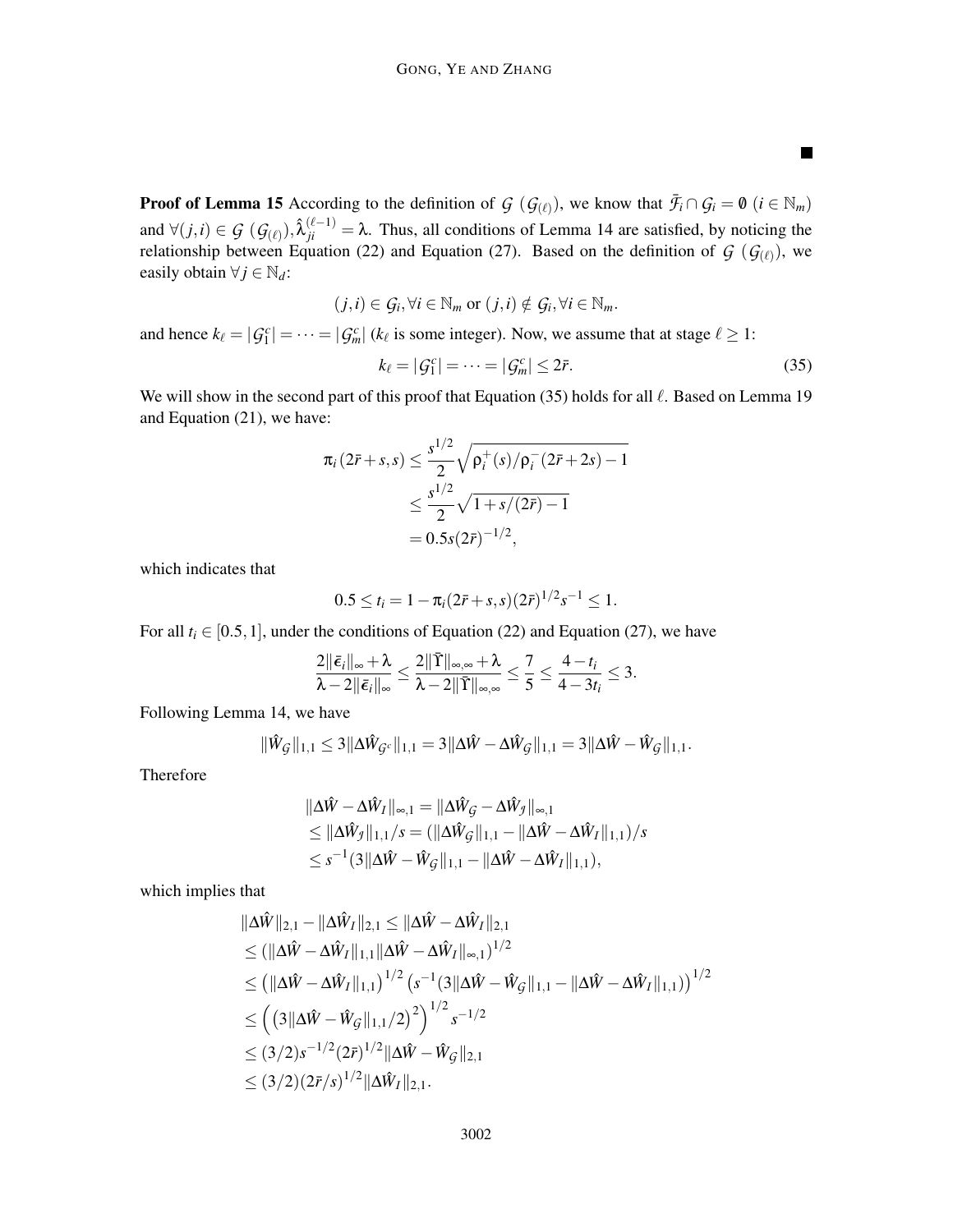In the above derivation, the third inequality is due to  $a(3b-a) \le (3b/2)^2$ , and the fourth inequality follows from Equation (35) and  $\bar{\mathcal{F}} \cap \mathcal{G} = \mathbf{0} \Rightarrow \Delta \hat{W}_{\mathcal{G}} = \hat{W}_{\mathcal{G}}$ . Rearranging the above inequality, we obtain at stage  $\ell$ :

$$
\|\Delta \hat{W}\|_{2,1} \le \left(1 + 1.5\sqrt{\frac{2\bar{r}}{s}}\right) \|\Delta \hat{W}_I\|_{2,1}.
$$
 (36)

From Lemma 20, we have:

$$
\max(0, \Delta \hat{\mathbf{w}}_{I_i}^T A_i \Delta \hat{\mathbf{w}}_i)
$$
\n
$$
\geq \rho_i^-(k_\ell + s) (\|\Delta \hat{\mathbf{w}}_{I_i}\| - \pi_i(k_\ell + s, s) \|\hat{\mathbf{w}}_{G_i}\|_1/s) \|\Delta \hat{\mathbf{w}}_{I_i}\|
$$
\n
$$
\geq \rho_i^-(k_\ell + s)[1 - (1 - t_i)(4 - t_i)/(4 - 3t_i)] \|\Delta \hat{\mathbf{w}}_{I_i}\|^2
$$
\n
$$
\geq 0.5t_i \rho_i^-(k_\ell + s) \|\Delta \hat{\mathbf{w}}_{I_i}\|^2
$$
\n
$$
\geq 0.25 \rho_i^-(2\bar{r} + s) \|\Delta \hat{\mathbf{w}}_{I_i}\|^2
$$
\n
$$
\geq 0.25 \rho_{min}^-(2\bar{r} + s) \|\Delta \hat{\mathbf{w}}_{I_i}\|^2,
$$

where the second inequality is due to Equation (34), that is

$$
\begin{aligned}\n\|\hat{\mathbf{w}}_{\mathcal{G}_i}\|_1 &\leq \frac{2\|\bar{\boldsymbol{\epsilon}}_i\|_{\infty} + \hat{\lambda}_{0i}}{\hat{\lambda}_{\mathcal{G}_i} - 2\|\bar{\boldsymbol{\epsilon}}_i\|_{\infty}} \|\Delta \hat{\mathbf{w}}_{\mathcal{G}_i^c}\|_1 \\
&\leq \frac{(2\|\bar{\boldsymbol{\epsilon}}_i\|_{\infty} + \hat{\lambda}_{0i})\sqrt{k_{\ell}}}{\hat{\lambda}_{\mathcal{G}_i} - 2\|\bar{\boldsymbol{\epsilon}}_i\|_{\infty}} \|\Delta \hat{\mathbf{w}}_{\mathcal{G}_i^c}\| \\
&\leq \frac{(2\|\bar{\boldsymbol{\epsilon}}_i\|_{\infty} + \hat{\lambda}_{0i})\sqrt{k_{\ell}}}{\hat{\lambda}_{\mathcal{G}_i} - 2\|\bar{\boldsymbol{\epsilon}}_i\|_{\infty}} \|\Delta \hat{\mathbf{w}}_{I_i}\| \\
&\leq \frac{(4 - t_i)\sqrt{k_{\ell}}}{4 - 3t_i} \|\Delta \hat{\mathbf{w}}_{I_i}\|;\n\end{aligned}
$$

the third inequality follows from  $1-(1-t_i)(4-t_i)/(4-3t_i) \ge 0.5t_i$  for  $t_i \in [0.5,1]$  and the fourth inequality follows from the assumption in Equation (35) and  $t_i \ge 0.5$ .

If 
$$
\Delta \hat{\mathbf{w}}_{I_i}^T A_i \Delta \hat{\mathbf{w}}_i \leq 0
$$
, then  $\|\Delta \hat{\mathbf{w}}_{I_i}\| = 0$ . If  $\Delta \hat{\mathbf{w}}_{I_i}^T A_i \Delta \hat{\mathbf{w}}_i > 0$ , then we have

$$
\Delta \hat{\mathbf{w}}_{I_i}^T A_i \Delta \hat{\mathbf{w}}_i \ge 0.25 \rho_{min}^- (2\bar{r} + s) \|\Delta \hat{\mathbf{w}}_{I_i}\|^2. \tag{37}
$$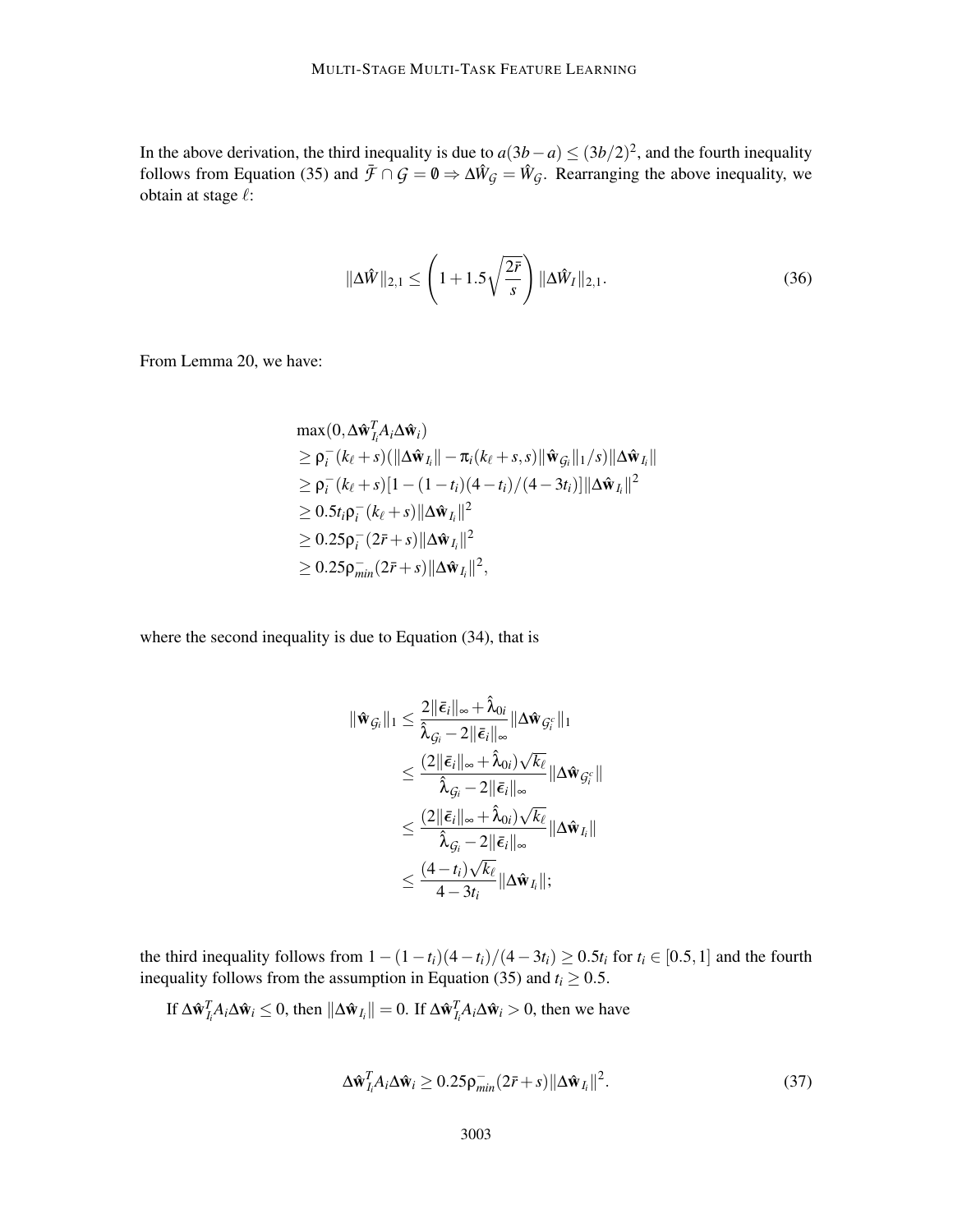By letting  $\mathbf{v} = \Delta \hat{\mathbf{w}}_{I_i}$ , we obtain the following from Equation (33):

$$
2\Delta \hat{\mathbf{w}}_{I_{i}}^{T} A_{i} \Delta \hat{\mathbf{w}}_{i} = -2\Delta \hat{\mathbf{w}}_{I_{i}}^{T} \bar{\epsilon}_{i} - \sum_{(j,i) \in I_{i}} \hat{\lambda}_{ji} \Delta \hat{w}_{ji} \text{sign}(\hat{w}_{ji})
$$
\n
$$
= -2\Delta \hat{\mathbf{w}}_{I_{i}}^{T} \bar{\epsilon}_{G_{i}^{c}} - 2\Delta \hat{\mathbf{w}}_{I_{i}}^{T} \bar{\epsilon}_{G_{i}} - \sum_{(j,i) \in \bar{\mathcal{I}}_{i}} \hat{\lambda}_{ji} \Delta \hat{w}_{ji} \text{sign}(\hat{w}_{ji})
$$
\n
$$
- \sum_{(j,i) \in J_{i}} \hat{\lambda}_{ji} |\Delta \hat{w}_{ji}| - \sum_{(j,i) \in \bar{\mathcal{I}}_{i}^{c} \cap G_{i}^{c}} \hat{\lambda}_{ji} |\Delta \hat{w}_{ji}|
$$
\n
$$
= -2\Delta \hat{\mathbf{w}}_{I_{i}}^{T} \bar{\epsilon}_{G_{i}^{c}} - 2\Delta \hat{\mathbf{w}}_{J_{i}}^{T} \bar{\epsilon}_{J_{i}} - \sum_{(j,i) \in \bar{\mathcal{I}}_{i}^{c}} \hat{\lambda}_{ji} \Delta \hat{w}_{ji} \text{sign}(\hat{w}_{ji})
$$
\n
$$
- \sum_{(j,i) \in J_{i}} \hat{\lambda}_{ji} |\Delta \hat{w}_{ji}| - \sum_{(j,i) \in \bar{\mathcal{I}}_{i}^{c}} \hat{\lambda}_{ji} |\Delta \hat{w}_{ji}|
$$
\n
$$
\leq 2||\Delta \hat{\mathbf{w}}_{I_{i}}|| ||\bar{\epsilon}_{G_{i}^{c}}|| + 2||\bar{\epsilon}_{J_{i}}||_{\infty} \sum_{(j,i) \in J_{i}} |\Delta \hat{w}_{ji}| + \sum_{(j,i) \in \bar{\mathcal{I}}_{i}} \hat{\lambda}_{ji} |\Delta \hat{w}_{ji}| - \sum_{(j,i) \in J_{i}} \hat{\lambda}_{ji} |\Delta \hat{w}_{ji}|
$$
\n
$$
\leq 2||\Delta \hat{\mathbf{w}}_{I_{i}}|| ||\bar{\epsilon}_{G_{i}^{c}}|| + \left(\sum_{(j,i) \in \bar{\mathcal{I}}_{i}^{c}} \hat{\lambda}_{ji}^{2}\right)^{
$$

In the above derivation, the second equality is due to  $I_i = \mathcal{I}_i \cup \overline{\mathcal{F}}_i \cup (\overline{\mathcal{F}}_i^c \cap \mathcal{G}_i^c)$ ; the third equality is due to  $I_i \cap G_i = J_i$ ; the second inequality follows from  $\forall (j,i) \in J_i, \hat{\lambda}_{ji} = \lambda \geq 2 \|\bar{\epsilon}_i\|_{\infty} \geq 2 \|\bar{\epsilon}_{J_i}\|_{\infty}$  and the last inequality follows from  $\bar{f}_i \subseteq G_i^c \subseteq I_i$ . Combining Equation (37) and Equation (38), we have

$$
\|\Delta \hat{\mathbf{w}}_{I_i}\| \leq \frac{2}{\rho_{min}^{-}(2\bar{r}+s)}\left[2\|\bar{\boldsymbol{\epsilon}}_{\mathcal{G}_i^c}\| + \left(\sum_{(j,i)\in\bar{\mathcal{F}}_i}\hat{\lambda}_{ji}^2\right)^{1/2}\right].
$$

Notice that

$$
\|\mathbf{x}_i\| \leq a(\|\mathbf{y}_i\| + \|\mathbf{z}_i\|) \Rightarrow \|X\|_{2,1}^2 \leq m\|X\|_F^2 = m\sum_i \|\mathbf{x}_i\|^2 \leq 2ma^2(\|Y\|_F^2 + \|Z\|_F^2).
$$

Thus, we have

$$
\|\Delta \hat{W}_I\|_{2,1} \le \frac{\sqrt{8m\left(4\|\bar{\Upsilon}_{\mathcal{G}_{(\ell)}^c}\|_F^2 + \sum_{(j,i)\in\bar{\mathcal{F}}}(\hat{\lambda}_{ji}^{(\ell-1)})^2\right)}}{\rho_{min}^{-}(2\bar{r}+s)}.
$$
\n(39)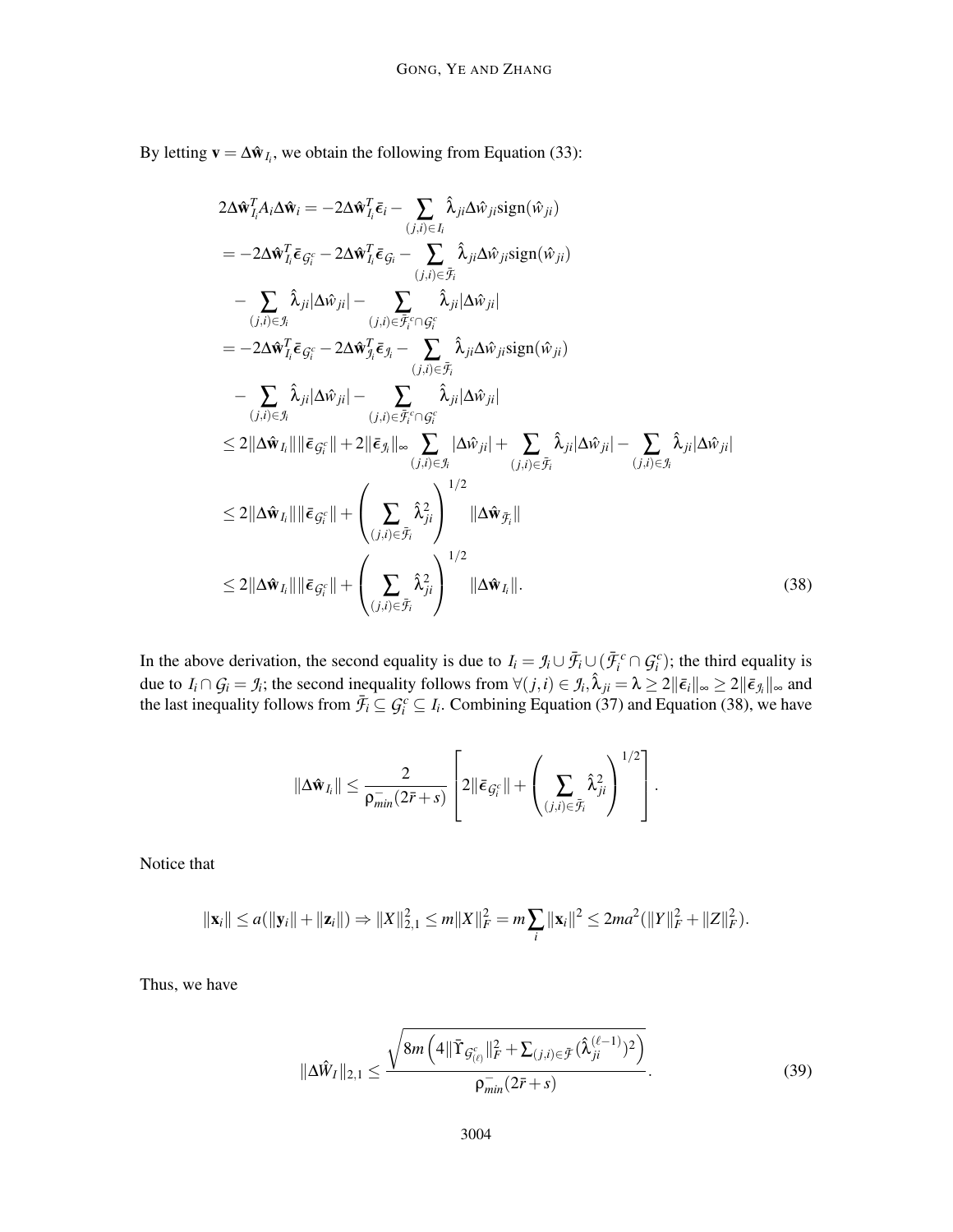Therefore, at stage  $\ell$ , Equation (29) in Lemma 15 directly follows from Equation (36) and Equation (39). Following Equation (29), we have:

$$
\begin{aligned} &\|\hat{W}^{(\ell)}-\bar{W}\|_{2,1}=\|\Delta\hat{W}^{(\ell)}\|_{2,1}\\ &\leq \frac{\left(1+1.5\sqrt{\frac{2\bar{r}}{s}}\right)\sqrt{8m\left(4\|\bar{\Upsilon}_{\mathcal{G}^{c}_{(\ell)}}\|_{F}^{2}+\sum_{(j,i)\in\bar{\mathcal{F}}}(\hat{\lambda}^{(\ell-1)}_{ji})^{2}\right)}}{\rho_{min}^{-}\left(2\bar{r}+s\right)}}\\ &\leq \frac{8.83\sqrt{m}\sqrt{4\|\Upsilon\|_{\infty,\infty}^{2}|\mathcal{G}^{c}_{(\ell)}|+\bar{r}m\lambda^{2}}}{\rho_{min}^{-}\left(2\bar{r}+s\right)}\\ &\leq \frac{8.83\sqrt{m}\lambda\sqrt{\frac{8}{144}\bar{r}m+\bar{r}m}}{\rho_{min}^{-}\left(2\bar{r}+s\right)}}\\ &\leq \frac{9.1m\lambda\sqrt{\bar{r}}}{\rho_{min}^{-}\left(2\bar{r}+s\right)}, \end{aligned}
$$

where the first inequality is due to Equation (39); the second inequality is due to  $s \geq \bar{r}$  (assumption in Theorem 8),  $\hat{\lambda}_{ji} \leq \lambda$ ,  $\bar{r}m = |\bar{\mathcal{H}}| \geq |\bar{\mathcal{F}}|$  and the third inequality follows from Equation (35) and  $\|\bar{\Upsilon}\|_{\infty,\infty}^2 \le (1/144)\lambda^2$ . Therefore, Equation (30) in Lemma 15 holds at stage  $\ell$ .

Notice that we obtain Lemma 15 at stage  $\ell$ , by assuming that Equation (35) is satisfied. To prove that Lemma 15 holds for all stages, we next need to prove by induction that Equation (35) holds at all stages.

When  $\ell = 1$ , we have  $\mathcal{G}_{(1)}^c = \bar{\mathcal{H}}$ , which implies that Equation (35) holds. Now, we assume that Equation (35) holds at stage  $\ell$ . Thus, by hypothesis induction, we have:

$$
\sqrt{|G_{(\ell+1)}^c \setminus \bar{\mathcal{H}}|} \leq \sqrt{m\theta^{-2} ||\hat{W}_{\bar{G}_{(\ell+1)}^c \setminus \bar{\mathcal{H}}}^{(\ell)} - \bar{W}_{\bar{G}_{(\ell+1)}^c \setminus \bar{\mathcal{H}}}||_{2,1}^2} \leq \sqrt{m\theta^{-1} ||\hat{W}^{(\ell)} - \bar{W}||_{2,1}} \leq \frac{9.1 m^{3/2} \lambda \sqrt{\bar{r}} \theta^{-1}}{\rho_{\min}^{-1} (2\bar{r} + s)} \leq \sqrt{\bar{r}m},
$$

where  $\theta$  is the thresholding parameter in Equation (1); the first inequality above follows from the definition of  $G_{(\ell)}$  in Lemma 15:

$$
\forall (j,i) \in \mathcal{G}^c_{(\ell+1)} \setminus \bar{\mathcal{H}}, \Vert (\hat{\mathbf{w}}^{(\ell)})^j \Vert_1^2 / \theta^2 = \Vert (\hat{\mathbf{w}}^{(\ell)})^j - \bar{\mathbf{w}}^j \Vert_1^2 / \theta^2 \ge 1
$$
  

$$
\Rightarrow |\mathcal{G}^c_{(\ell+1)} \setminus \bar{\mathcal{H}}| \le m\theta^{-2} \Vert \hat{W}^{(\ell)}_{\mathcal{G}^c_{(\ell+1)} \setminus \bar{\mathcal{H}}} - \bar{W}_{\mathcal{G}^c_{(\ell+1)} \setminus \bar{\mathcal{H}}} \Vert_{2,1}^2;
$$

the last inequality is due to Equation (23). Thus, we have:

$$
|\mathcal{G}^c_{(\ell+1)} \setminus \bar{\mathcal{H}}| \le \bar{r} m \Rightarrow |\mathcal{G}^c_{(\ell+1)}| \le 2\bar{r} m \Rightarrow k_{\ell+1} \le 2\bar{r}.
$$

Therefore, Equation (35) holds at all stages. Thus the two inequalities in Lemma 15 hold at all stages. This completes the proof of the lemma.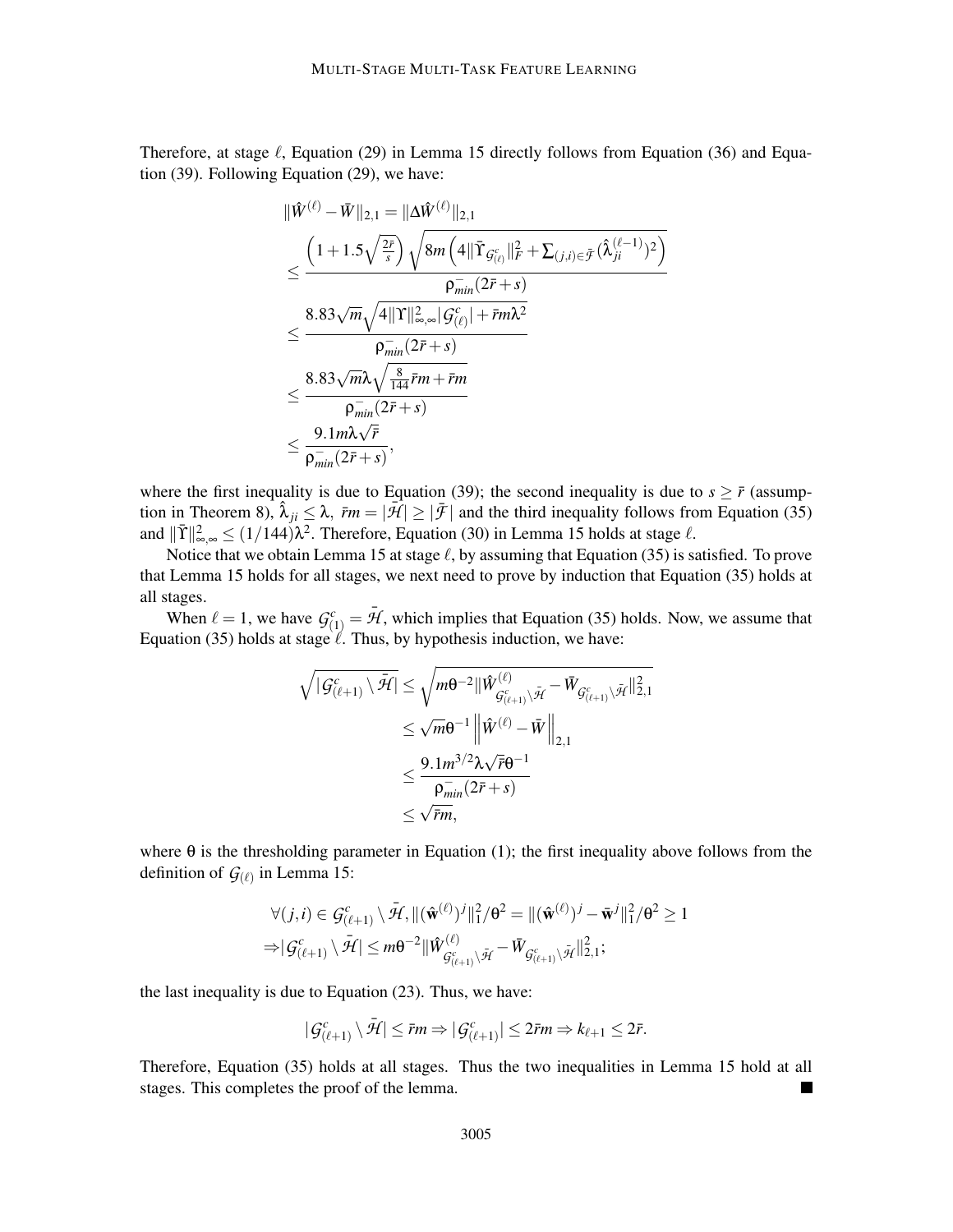**Proof of Lemma 16** The first inequality directly follows from  $\bar{\mathcal{H}} \supseteq \bar{\mathcal{F}}$ . Next, we focus on the second inequality. For each  $(j, i) \in \mathcal{F}(\mathcal{H})$ , if  $\|\hat{\mathbf{w}}^j\|_1 < \theta$ , by considering Equation (20), we have

$$
\|\bar{\mathbf{w}}^j - \hat{\mathbf{w}}^j\|_1 \ge \|\bar{\mathbf{w}}^j\|_1 - \|\hat{\mathbf{w}}^j\|_1 \ge 2\theta - \theta = \theta.
$$

Therefore, we have for each  $(j,i) \in \bar{\mathcal{F}}(\bar{\mathcal{H}})$ :

$$
I(|\hat{\mathbf{w}}^j||_1 < \theta) \leq ||\bar{\mathbf{w}}^j - \hat{\mathbf{w}}^j||_1/\theta.
$$

Thus, the second inequality of Lemma 16 directly follows from the above inequality.

# Appendix B. Lemmas from Zhang (2010)

**Lemma 18** Let  $\mathbf{a} \in \mathbb{R}^n$  be a fixed vector and  $\mathbf{x} \in \mathbb{R}^n$  be a random vector which is composed of *independent sub-Gaussian components with parameter* σ*. Then we have:*

$$
\Pr(|\mathbf{a}^T\mathbf{x}| \ge t) \le 2 \exp\left(-t^2/(2\sigma^2 ||\mathbf{a}||^2)\right), \forall t > 0.
$$

Lemma 19 *The following inequality holds:*

$$
\pi_i(k_i, s_i) \leq \frac{s_i^{1/2}}{2} \sqrt{\rho_i^+(s_i)/\rho_i^-(k_i+s_i)-1}.
$$

**Lemma 20** Let  $G_i \subseteq \mathbb{N}_d \times \{i\}$  such that  $|G_i^c| = k_i$ , and let  $\mathcal{I}_i$  be indices of the  $s_i$  largest components *(in absolute values) of*  $\mathbf{w}_{\mathcal{G}_i}$  *and*  $I_i = \mathcal{G}_i^c \cup \mathcal{I}_i$ *. Then for any*  $\mathbf{w}_i \in \mathbb{R}^d$ *, we have* 

$$
\max(0, \mathbf{w}_{I_i}^T A_i \mathbf{w}_i) \geq \rho_i^-(k_i+s_i) (\|\mathbf{w}_{I_i}\| - \pi_i(k_i+s_i,s_i)\|\mathbf{w}_{G_i}\|_1/s_i) \|\mathbf{w}_{I_i}\|.
$$

**Lemma 21** Let  $\bar{\epsilon}_i = [\bar{\epsilon}_{1i}, \cdots, \bar{\epsilon}_{di}] = \frac{1}{n} X_i^T (X_i \bar{\mathbf{w}}_i - \mathbf{y}_i)$   $(i \in \mathbb{N}_m)$ , and  $\bar{\mathcal{H}}_i \subseteq \mathbb{N}_d \times \{i\}$ . Under the condi*tions of Assumption 1, the followings hold with probability larger than* 1−η*:*

$$
\|\bar{\boldsymbol{\varepsilon}}_{\bar{\mathcal{H}}_f}\|^2 \leq \sigma^2 \rho^+_i(|\bar{\mathcal{H}}_f|)(7.4|\bar{\mathcal{H}}_f|+2.7\ln(2/\eta))/\textit{n}.
$$

# Appendix C. MSMTFL-type Algorithms

We present the multi-stage (-type) algorithms for the formulations in Equation (3) and Equation (4) below.

#### References

- A. Argyriou, T. Evgeniou, and M. Pontil. Convex multi-task feature learning. *Machine Learning*, 73(3):243–272, 2008.
- A. Beck and M. Teboulle. A fast iterative shrinkage-thresholding algorithm for linear inverse problems. *SIAM Journal on Imaging Sciences*, 2(1):183–202, 2009.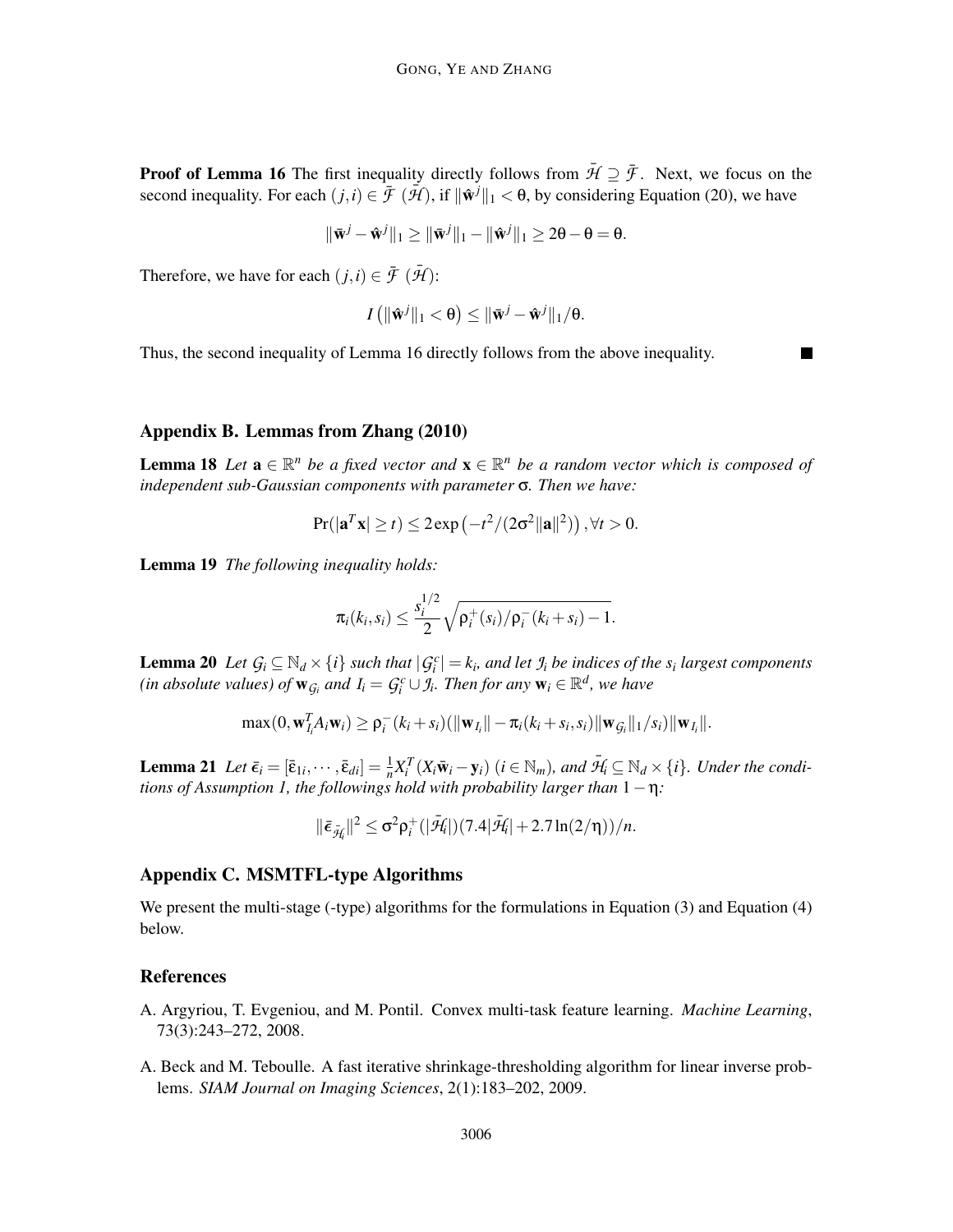Algorithm 2: MSMTFL-CapL1: Multi-Stage Multi-Task Feature Learning for solving the capped- $\ell_1$  regularized feature learning problem in Equation (3)

**1** Initialize  $\lambda_j^{(0)} = \lambda$ ; 2 for  $\ell = 1, 2, \cdots$  do<br>3 Let  $\hat{W}^{(\ell)}$  be a s Let  $\hat{W}^{(\ell)}$  be a solution of the following problem: min *<sup>W</sup>*∈R*d*×*<sup>m</sup>*  $\sqrt{ }$  $l(W) +$ *d* ∑ *j*=1  $\lambda_{ji}^{(\ell-1)}|w_{ji}|$  $\mathcal{L}$ .  $\mathcal{A}$  Let  $\lambda_{ji}^{(\ell)} = \lambda I(|\hat{w}_{ji}^{(\ell)}| < \theta)$   $(j = 1, \dots, d, i = 1, \dots, m)$ , where  $\hat{w}_{ji}^{(\ell)}$  is the  $(j, i)$ -th entry of  $\hat{W}^{(\ell)}$  and *I*( $\cdot$ ) denotes the {0, 1}-valued indicator function. 5 end

Algorithm 3: MSMTFL-CapL1,L2: Multi-Stage Multi-Task Feature Learning for solving the capped- $\ell_1, \ell_2$  regularized multi-task feature learning problem in Equation (4)

**1** Initialize  $\lambda_j^{(0)} = \lambda$ ; 2 for  $\ell = 1, 2, \cdots$  do<br>3 | Let  $\hat{W}^{(\ell)}$  be a s Let  $\hat{W}^{(\ell)}$  be a solution of the following problem: min *<sup>W</sup>*∈R*d*×*<sup>m</sup>*  $\int$  $l(W) +$ *d* ∑ *j*=1  $\lambda_j^{(\ell-1)} \| \mathbf{w}^j \|$  $\mathcal{L}$ .  $\mathcal{A} \quad \left| \quad \text{Let } \lambda_j^{(\ell)} = \lambda I(\|(\hat{\mathbf{w}}^{(\ell)})^j \| < \theta) \ (j = 1, \dots, d), \text{ where } (\hat{\mathbf{w}}^{(\ell)})^j \text{ is the } j\text{-th row of } \hat{W}^{(\ell)} \text{ and } I(\cdot) \right|$ denotes the {0,1}-valued indicator function. 5 end

D.P. Bertsekas. *Nonlinear Programming*. Athena Scientific, 1999.

- J. Bi, T. Xiong, S. Yu, M. Dundar, and R. Rao. An improved multi-task learning approach with applications in medical diagnosis. *Machine Learning and Knowledge Discovery in Databases*, pages 117–132, 2008.
- E.J. Candes and T. Tao. Decoding by linear programming. *IEEE Transactions on Information Theory*, 51(12):4203–4215, 2005.
- R. Caruana. Multitask learning. *Machine Learning*, 28(1):41–75, 1997.
- J. Chen, J. Liu, and J. Ye. Learning incoherent sparse and low-rank patterns from multiple tasks. In *SIGKDD*, pages 1179–1188, 2010.
- D.L. Donoho, M. Elad, and V.N. Temlyakov. Stable recovery of sparse overcomplete representations in the presence of noise. *IEEE Transactions on Information Theory*, 52(1):6–18, 2006.
- T. Evgeniou and M. Pontil. Regularized multi–task learning. In *SIGKDD*, pages 109–117, 2004.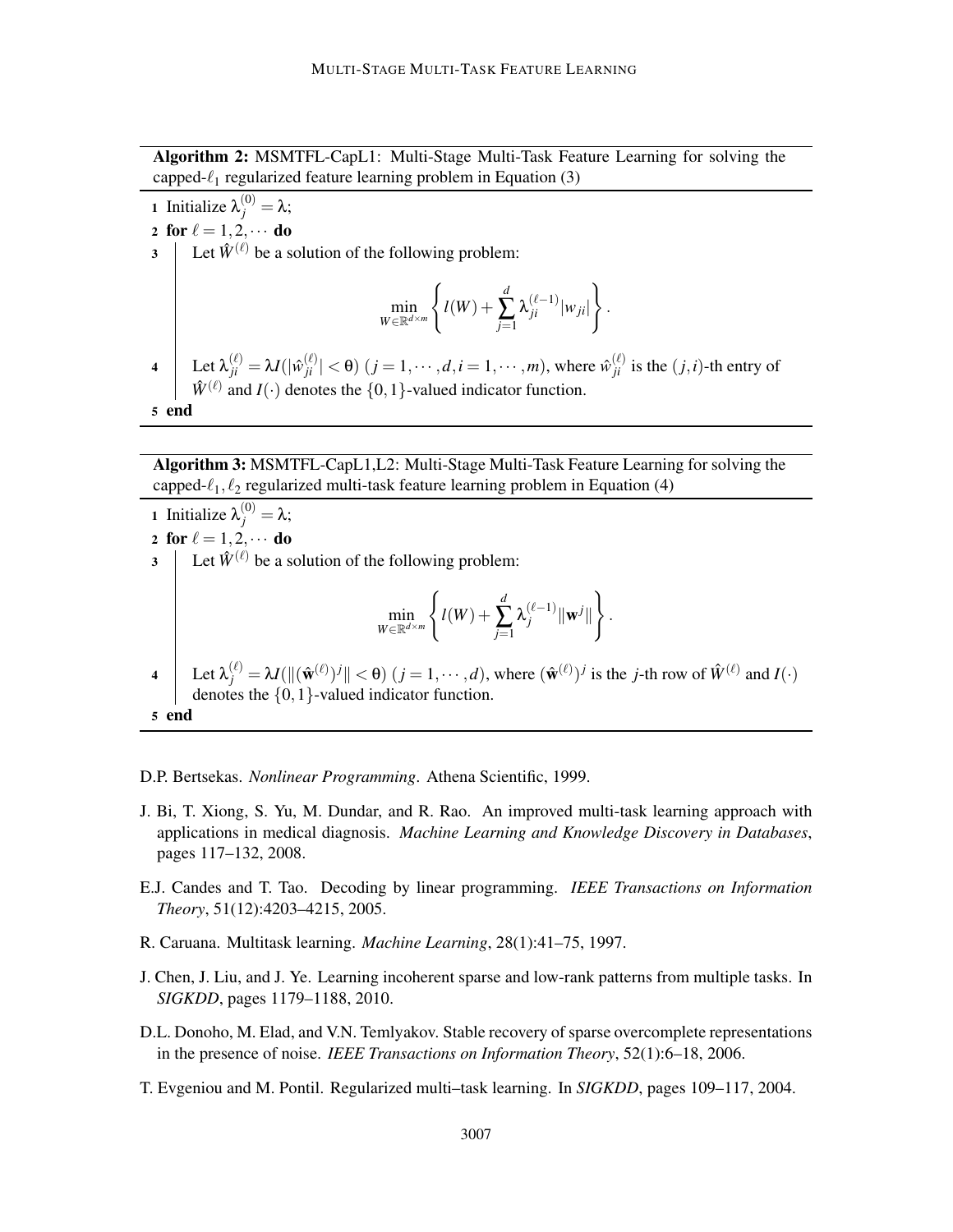- J. Fan, L. Xue, and H. Zou. Strong oracle optimality of folded concave penalized estimation. *ArXiv Preprint ArXiv:1210.5992*, 2012.
- P. Gong, J. Ye, and C. Zhang. Robust multi-task feature learning. In *SIGKDD*, pages 895–903, 2012.
- P. Gong, C. Zhang, Z. Lu, J. Huang, and J. Ye. A general iterative shrinkage and thresholding algorithm for non-convex regularized optimization problems. In *ICML*, 2013a.
- P. Gong, C. Zhang, Z. Lu, J. Huang, and J. Ye. *GIST: General Iterative Shrinkage and Thresholding for Non-convex Sparse Learning*. Tsinghua University, 2013b. URL http://www.public.asu. edu/˜jye02/Software/GIST.
- L. Grippo and M. Sciandrone. On the convergence of the block nonlinear gauss-seidel method under convex constraints. *Operations Research Letters*, 26(3):127–136, 2000.
- J. Huang and T. Zhang. The benefit of group sparsity. *The Annals of Statistics*, 38(4):1978–2004, 2010.
- A. Jalali, P. Ravikumar, S. Sanghavi, and C. Ruan. A dirty model for multi-task learning. In *NIPS*, pages 964–972, 2010.
- S. Kim and E.P. Xing. Tree-guided group lasso for multi-task regression with structured sparsity. In *ICML*, pages 543–550, 2009.
- M. Kolar, J. Lafferty, and L. Wasserman. Union support recovery in multi-task learning. *Journal of Machine Learning Research*, 12:2415–2435, 2011.
- J. Liu, S. Ji, and J. Ye. Multi-task feature learning via efficient ℓ2,1-norm minimization. In *UAI*, pages 339–348, 2009.
- K. Lounici, M. Pontil, A.B. Tsybakov, and S. Van De Geer. Taking advantage of sparsity in multitask learning. In *COLT*, pages 73–82, 2009.
- S. Negahban and M.J. Wainwright. Joint support recovery under high-dimensional scaling: Benefits and perils of  $\ell_{1,\infty}$ -regularization. In *NIPS*, pages 1161–1168, 2008.
- S. Negahban and M.J. Wainwright. Estimation of (near) low-rank matrices with noise and highdimensional scaling. *The Annals of Statistics*, 39(2):1069–1097, 2011.
- G. Obozinski, B. Taskar, and M.I. Jordan. Multi-task feature selection. Technical report, Statistics Department, UC Berkeley, 2006.
- G. Obozinski, M.J. Wainwright, and M.I. Jordan. Support union recovery in high-dimensional multivariate regression. *Annals of Statistics*, 39(1):1–47, 2011.
- S. Parameswaran and K. Weinberger. Large margin multi-task metric learning. In *NIPS*, pages 1867–1875, 2010.
- N. Quadrianto, A. Smola, T. Caetano, SVN Vishwanathan, and J. Petterson. Multitask learning without label correspondences. In *NIPS*, pages 1957–1965, 2010.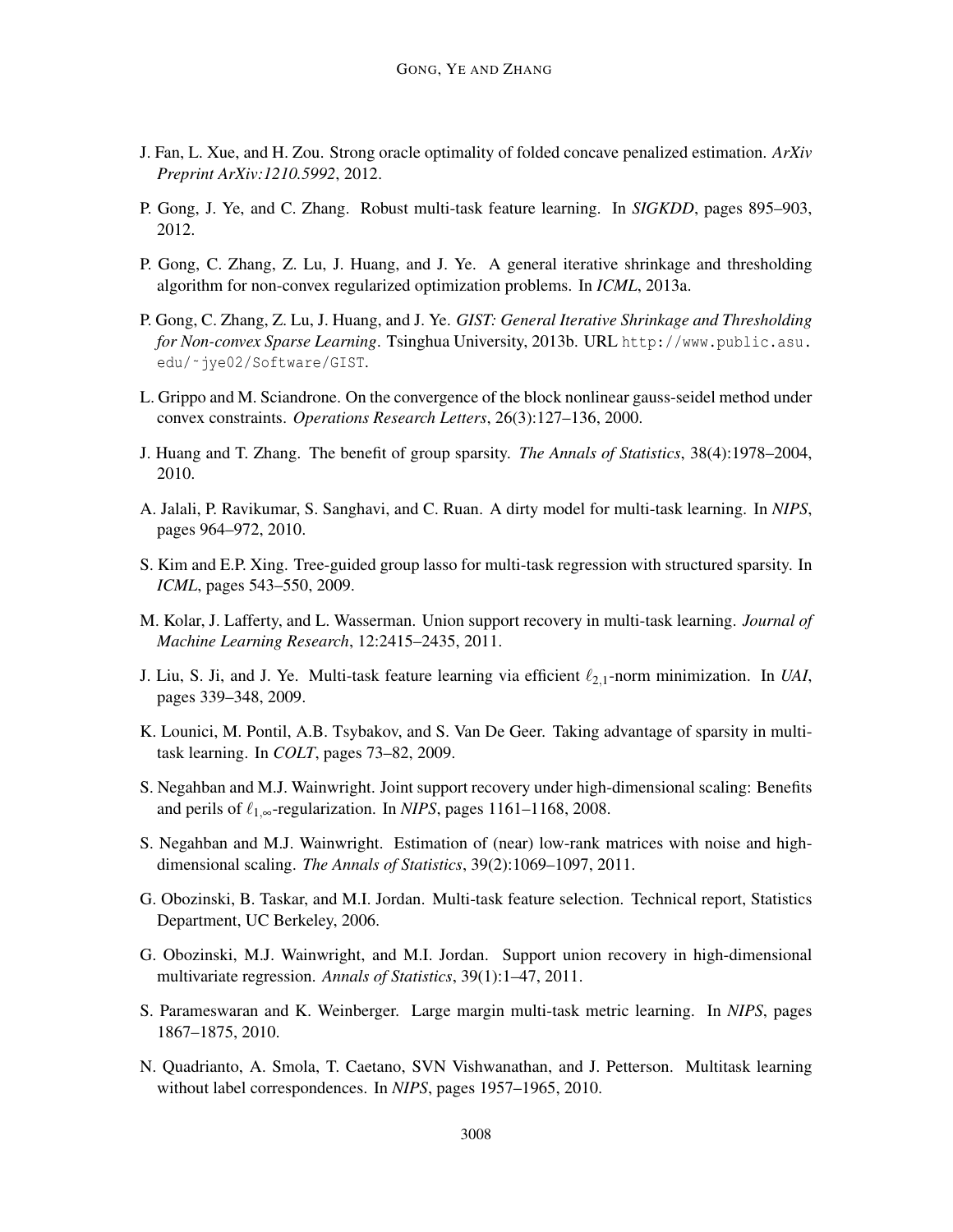- R.T. Rockafellar. *Convex Analysis*. Princeton University Press (Princeton, NJ), 1970.
- A. Schwaighofer, V. Tresp, and K. Yu. Learning gaussian process kernels via hierarchical bayes. In *NIPS*, pages 1209–1216, 2005.
- X. Shen, W. Pan, and Y. Zhu. Likelihood-based selection and sharp parameter estimation. *Journal of the American Statistical Association*, 107(497):223–232, 2012.
- R. Tibshirani. The lasso problem and uniqueness. *Electronic Journal of Statistics*, 7:1456–1490, 2013.
- J.F. Toland. A duality principle for non-convex optimisation and the calculus of variations. *Archive for Rational Mechanics and Analysis*, 71(1):41–61, 1979.
- P. Tseng. Convergence of a block coordinate descent method for nondifferentiable minimization. *Journal of Optimization Theory and Applications*, 109(3):475–494, 2001.
- S.A. Van De Geer and P. Bühlmann. On the conditions used to prove oracle results for the lasso. *Electronic Journal of Statistics*, 3:1360–1392, 2009.
- S. Wright, R. Nowak, and M. Figueiredo. Sparse reconstruction by separable approximation. *IEEE Transactions on Signal Processing*, 57(7):2479–2493, 2009.
- X. Yang, S. Kim, and E. Xing. Heterogeneous multitask learning with joint sparsity constraints. In *NIPS*, pages 2151–2159, 2009.
- K. Yu, V. Tresp, and A. Schwaighofer. Learning gaussian processes from multiple tasks. In *ICML*, pages 1012–1019, 2005.
- A.L. Yuille and A. Rangarajan. The concave-convex procedure. *Neural Computation*, 15(4):915– 936, 2003.
- C.H. Zhang and J. Huang. The sparsity and bias of the lasso selection in high-dimensional linear regression. *The Annals of Statistics*, 36(4):1567–1594, 2008.
- C.H. Zhang and T. Zhang. A general theory of concave regularization for high dimensional sparse estimation problems. *Statistical Science*, 2012.
- J. Zhang, Z. Ghahramani, and Y. Yang. Learning multiple related tasks using latent independent component analysis. In *NIPS*, pages 1585–1592, 2006.
- T. Zhang. Adaptive forward-backward greedy algorithm for sparse learning with linear models. In *NIPS*, pages 1921–1928, 2008.
- T. Zhang. Some sharp performance bounds for least squares regression with ℓ<sup>1</sup> regularization. *The Annals of Statistics*, 37:2109–2144, 2009.
- T. Zhang. Analysis of multi-stage convex relaxation for sparse regularization. *Journal of Machine Learning Research*, 11:1081–1107, 2010.
- T. Zhang. Multi-stage convex relaxation for feature selection. *Bernoulli*, 2012.